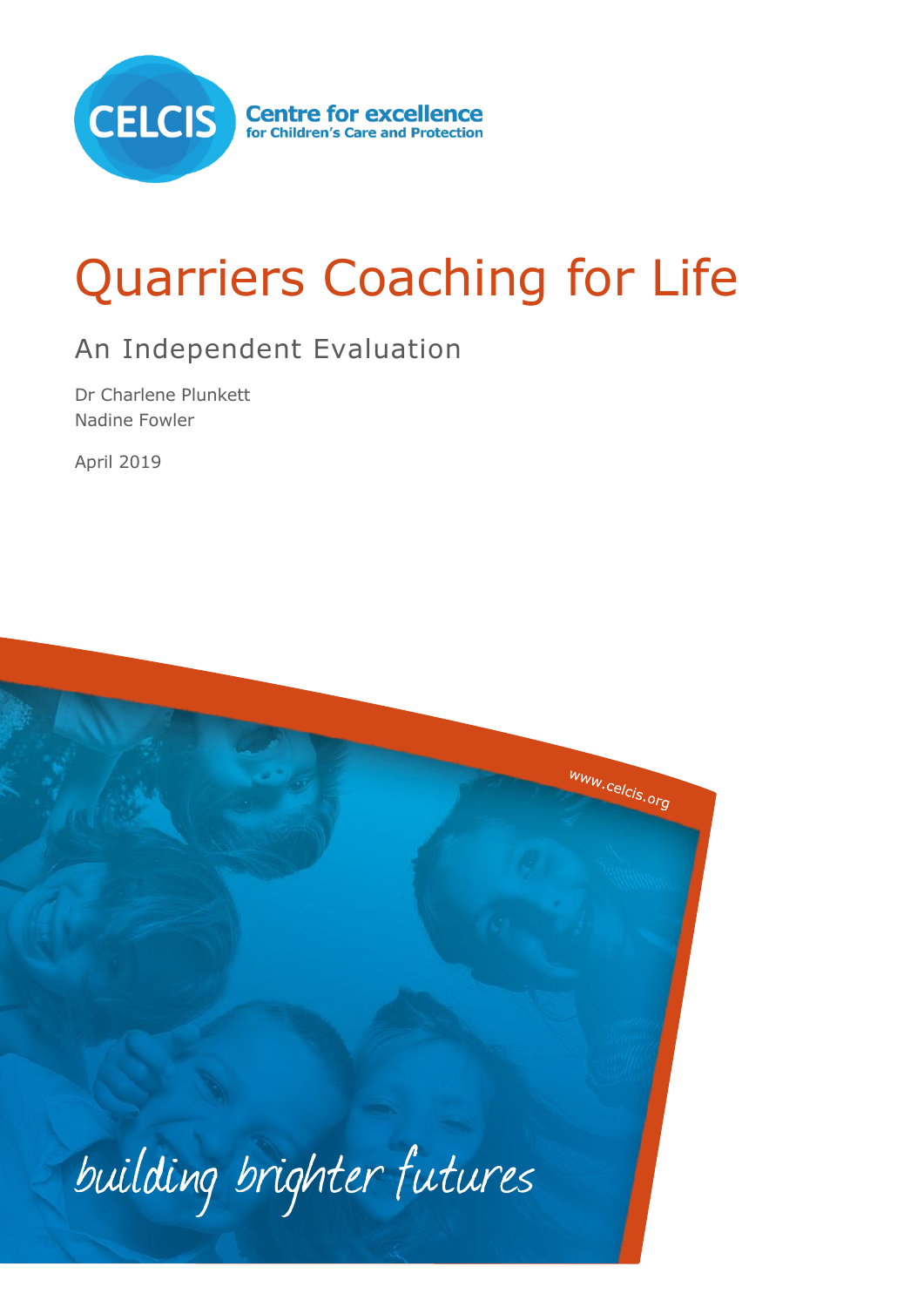# **Table of Contents**

| What is the key learning from delivering the Coaching for Life service?  iv |  |
|-----------------------------------------------------------------------------|--|
|                                                                             |  |
|                                                                             |  |
|                                                                             |  |
|                                                                             |  |
|                                                                             |  |
|                                                                             |  |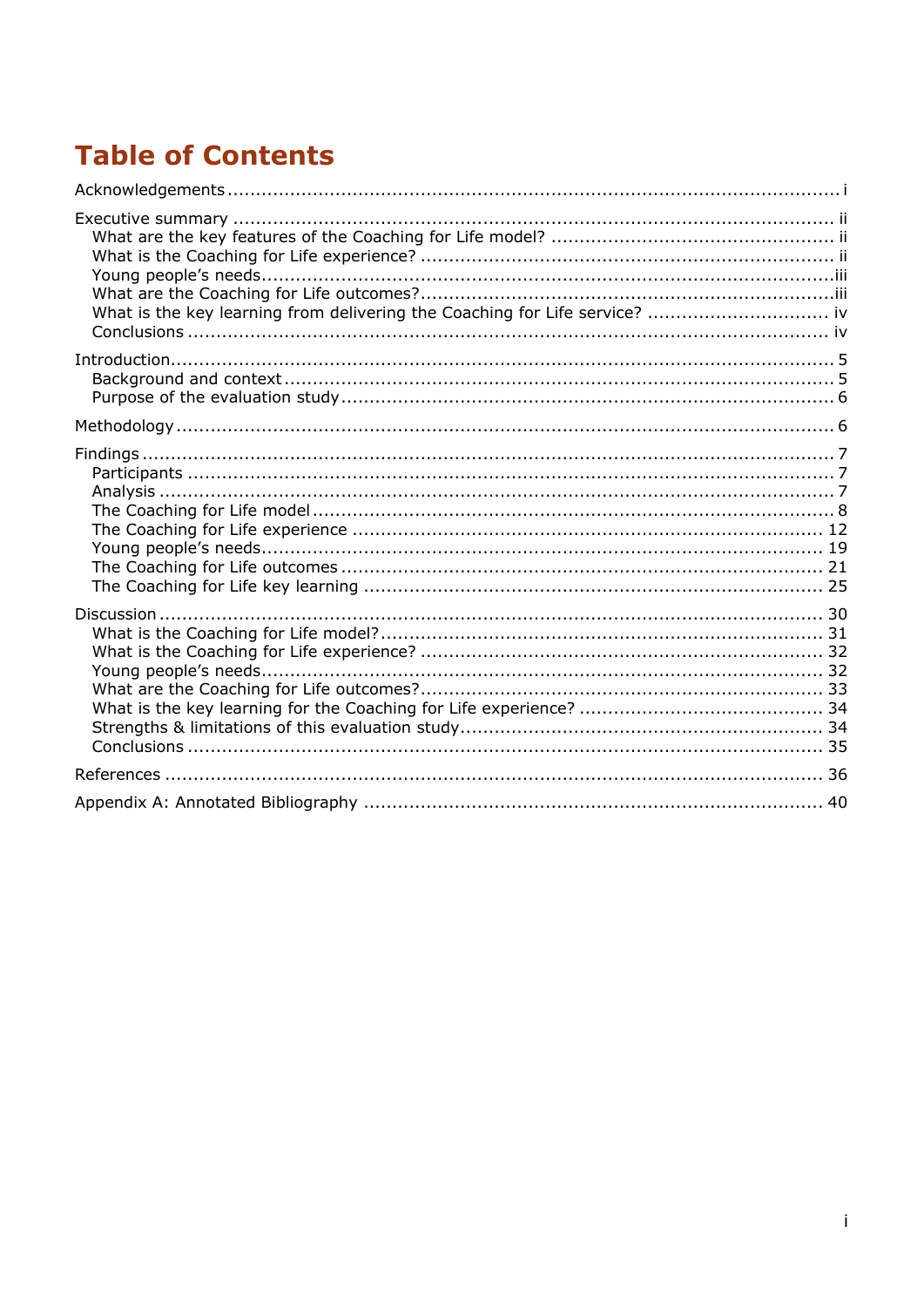# <span id="page-2-0"></span>**Acknowledgements**

We would like to thank the young people and other participants that took time to share their views with us. We would also like to thank the Lifecoaches and other staff members at Coaching for Life who assisted with organising the focus groups and recruitment for the online survey, which were essential elements of this evaluation.

building brighter futures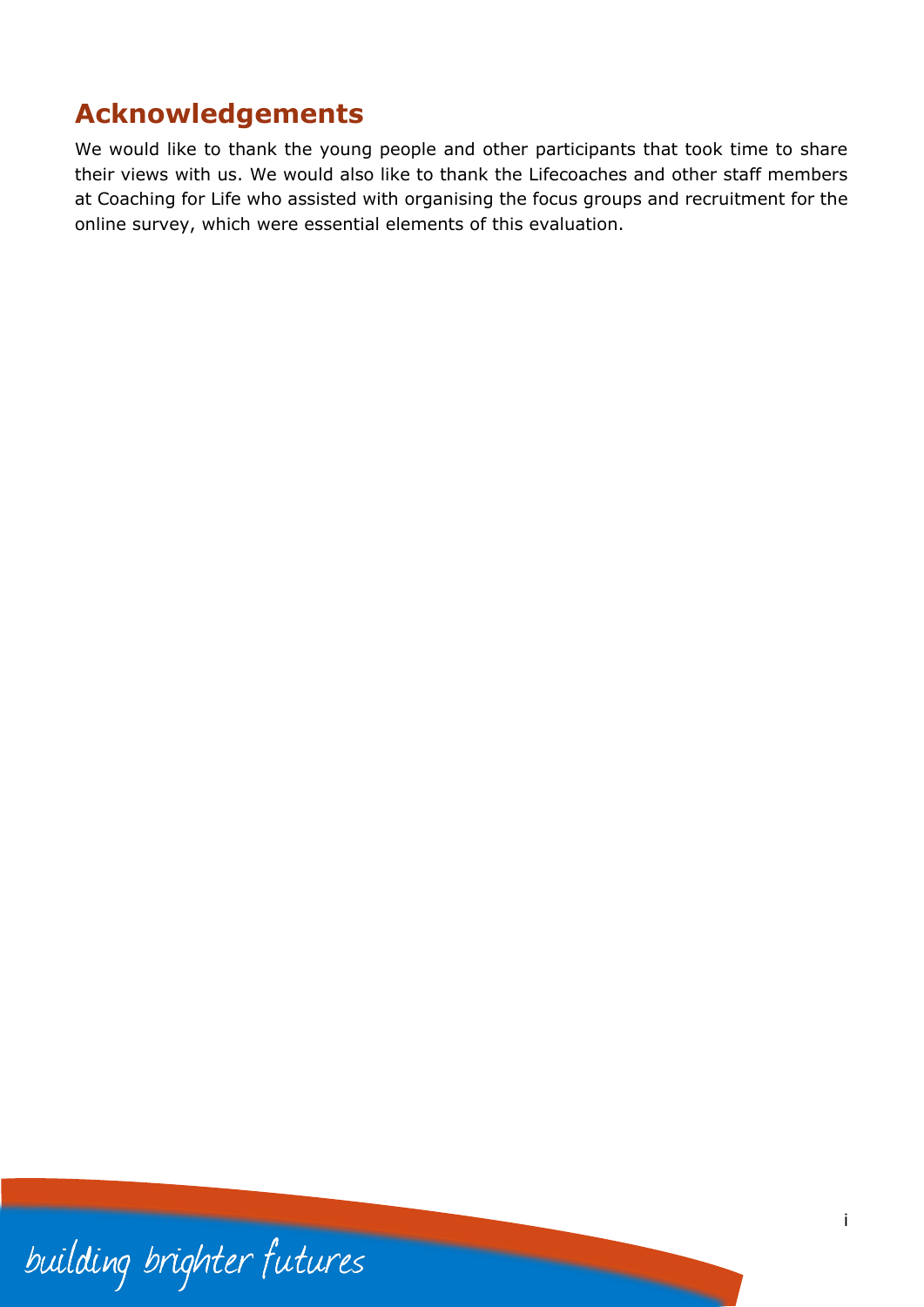# <span id="page-3-0"></span>**Executive summary**

Quarriers Coaching for Life service requested that CELCIS carry out an independent evaluation of the Coaching for Life project. We used a mixed-methods, realistic approach drawing on a wide range of perspectives and information. We captured the views from young people who had received the service, Lifecoaches and other workers who had knowledge of, or were involved with, the service. We gathered this information through an online survey and focus group activities. We also asked young people to complete a questionnaire at two time points: when they first met with their Lifecoach, and when they felt they were ready to finish working with the service. The data were collected and analysed deductively, using thematic analysis to answer four broad research questions:

- 1. What is the Coaching for life model?
- 2. What is the Coaching for Life experience?
- 3. What are the Coaching for Life service outcomes?
- 4. What is the key learning from the Coaching for Life Initiative?

Although the data from all sources was analysed and organised into four broad themes based on the research questions, a fifth central theme emerged relating to Young People's Needs. This theme seemed to interlink the Coaching for Life service's model, experience and outcomes.

# <span id="page-3-1"></span>**What are the key features of the Coaching for Life model?**

Two key themes emerged from the evaluation describing Coaching for Life as a flexible but consistent service. Flexible in that they take a person-centred approach that is built around the needs of the young people they serve. As such, there is no strict remit that dictates what Lifecoaches must focus on when working with young people. This flexibility extends to the skills and professional backgrounds of the Lifecoaches themselves. Coaching for Life have produced a team of Lifecoaches with a repertoire of expertise from which to draw upon when supporting young people. This allows the Lifecoaches to utilise a range of adaptable approaches to meet the young people's needs. One of the unique features of the Coaching for Life service model was the long-term, consistent support provided to young people. The range of approaches used by Lifecoaches allows them to provide a service which is reflexive and responsive to the dynamic needs of the young person during the length of their engagement. For many young people, this aspect of the service is meeting a previously unmet need for a predictable and consistent relationship that promotes trust. These two elements of the service have emerged as key factors in promoting young people's engagement with Coaching for Life.

# <span id="page-3-2"></span>**What is the Coaching for Life experience?**

Themes such as Choice, Acceptance and Wider Service Engagement emerged to describe the Coaching for Life experience. Choice and Acceptance particularly related to young people's experience of the service. Promoting choice from the outset is a salient feature of

building brighter futures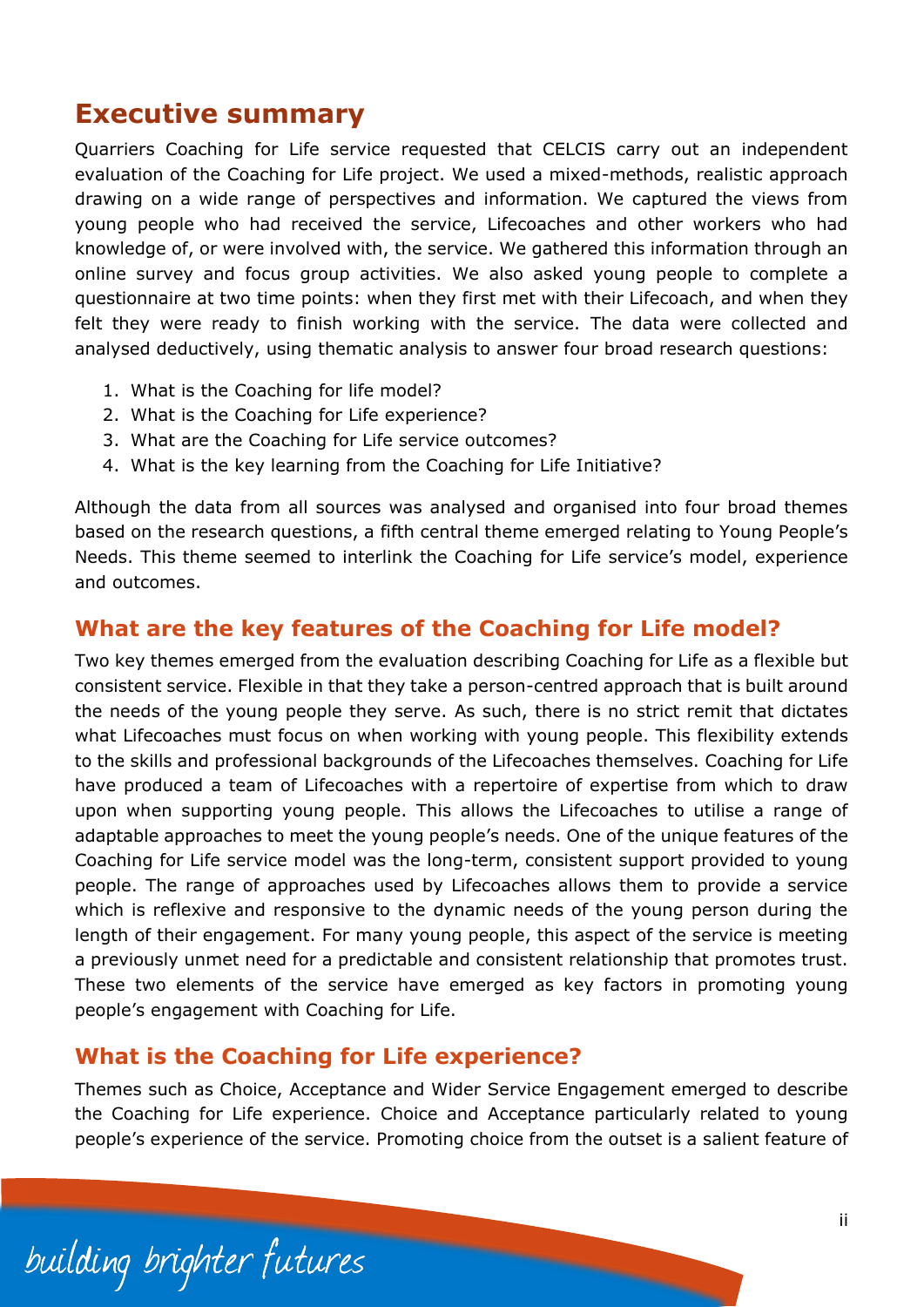young people's experience of the service. Lifecoaches encourage young people to choose their terms of engagement early as a means of relationship building. Young people are encouraged to make choices and decisions about the frequency and place of contact with Lifecoaches. This is a small but simple intervention that that is developmentally appropriate, fostering decision-making skills and independence, which is crucial for the trajectory towards young adulthood. Choice and decision-making also emerged as the early steps towards helping the young person tap into their own values, strengths and future aspirations. The experience of a relationship with an adult that was built on the premise of unconditional acceptance was viewed to be a first for many of these young people. For this reason, timely access to the service was considered to be an asset to the young people's experience, helping them to feel comfortable and accepted. The Wider Service Engagement aspect of Coaching for Life is multi-dimensional and relates to the experience of young people working directly with Lifecoaches, working indirectly with other agencies, and accessing services through Lifecoaches. These processes become an internalised learning experience for the young people, enabling them to identify future needs and goals. The young people then know how to build relationships with services and work in partnership to meet their personal objectives. Working in partnership with other agencies helps the Lifecoaches extend their networks and build their knowledge of services to continue to provide young people with further opportunities. This dimension of Wider Service Engagement also highlights the Coaching for Life service to other agencies, further refining referral pathways.

### <span id="page-4-0"></span>**Young people's needs**

Improving opportunities for young people by engaging with their current Need and level of functioning was interwoven throughout the Coaching for Life service. Young people who took part in the evaluation indicated that the service helped them to address a broad range of tangible needs (e.g. housing, education, employment, etc.). By adopting a need led, young people-centred approach, the service has been described as having an immense impact on any area of importance to a young person's life. The young people received a bespoke package of care, tailored towards their specific needs and equipping them with functional skills across many areas of life. Young People's Needs are at the heart of process interlinking the Coaching for Life, Model and Outcomes.

### <span id="page-4-1"></span>**What are the Coaching for Life outcomes?**

The evaluation revealed that there were two tiers of outcomes achieved by the Coaching for Life service. This consisted of non-tangible 'soft' outcomes, such as developing trusting relationships and nurturing emotional wellbeing, providing a platform for 'harder' outcomes, such as education or employment. Young people involved with the service also enjoyed wider benefits, such as enhanced engagement with education, employment and housing services, and developing life skills such as budgeting. These in turn led to longerterm benefits and goals, helping young people to recognise opportunities that are available to them and how to access help in the future.

building brighter futures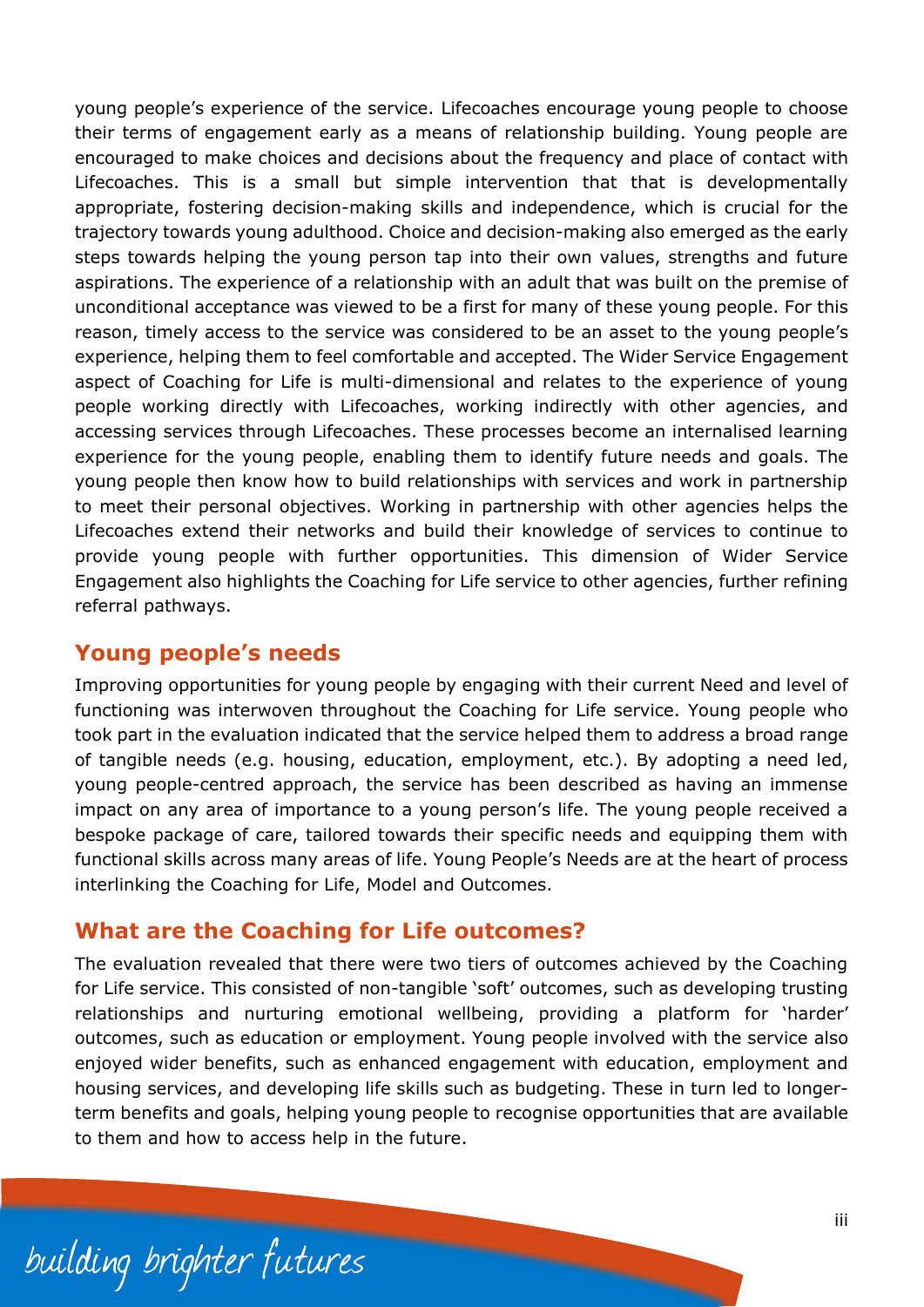# <span id="page-5-0"></span>**What is the key learning from delivering the Coaching for Life service?**

Themes such as Successful Elements and Barriers/Challenges emerged as the key learning derived from delivering the Coaching for Life service. Flexibility emerged as a key ingredient for success if the service were to be recreated or extended. This refers to the model of service delivery and the funding remit. This has allowed Lifecoaches to really engage with young people in a manner that is meaningful to their personal life circumstances. Similarly, consistency was considered to be key element for replication, ensuring that young people always felt able to maintain contact with their Lifecoaches, even once they had achieved their original goals. Any future developments should seek to continue working in a way that provides continuous, flexible and young person-centred support. The main barriers and challenges identified suggest that it can be difficult to manage the specificities of the service alongside young people's expectations. This results in situations where some referrers and partner organisations struggle to understand the role of Lifecoaches in the lives of young people. Coaching for Life, then, is simultaneously responsible for maintaining flexibility while projecting a clear understanding of the service.

#### <span id="page-5-1"></span>**Conclusions**

The evaluation highlighted that the Coaching for Life service provides a flexible and consistent model of service delivery not previously experienced by this group of young people. Furthermore, these two elements are considered to be successful ingredients for engaging care experienced young people across the four localities, affording them better opportunities and improved outcomes. The experiences of choice, acceptance, and wider service engagement (across several tiers with coaches and other agencies) leads to improvements across a hierarchy of 'soft' and 'hard' outcomes. Data from the focus groups and the online questionnaire indicates that the service is responsive to young people's need, as well as that of local communities. The service has been considered by many involved to be essential and would be a loss if the service was discontinued.

In summary, this evaluation has found the Coaching for Life service to have a positive impact for care experienced young people who have previously disengaged from other services. The evaluation has offered insight and discussion around the current model of service delivery in relation to existing literature, with implications for practice and future models of service delivery highlighted throughout.

building brighter futures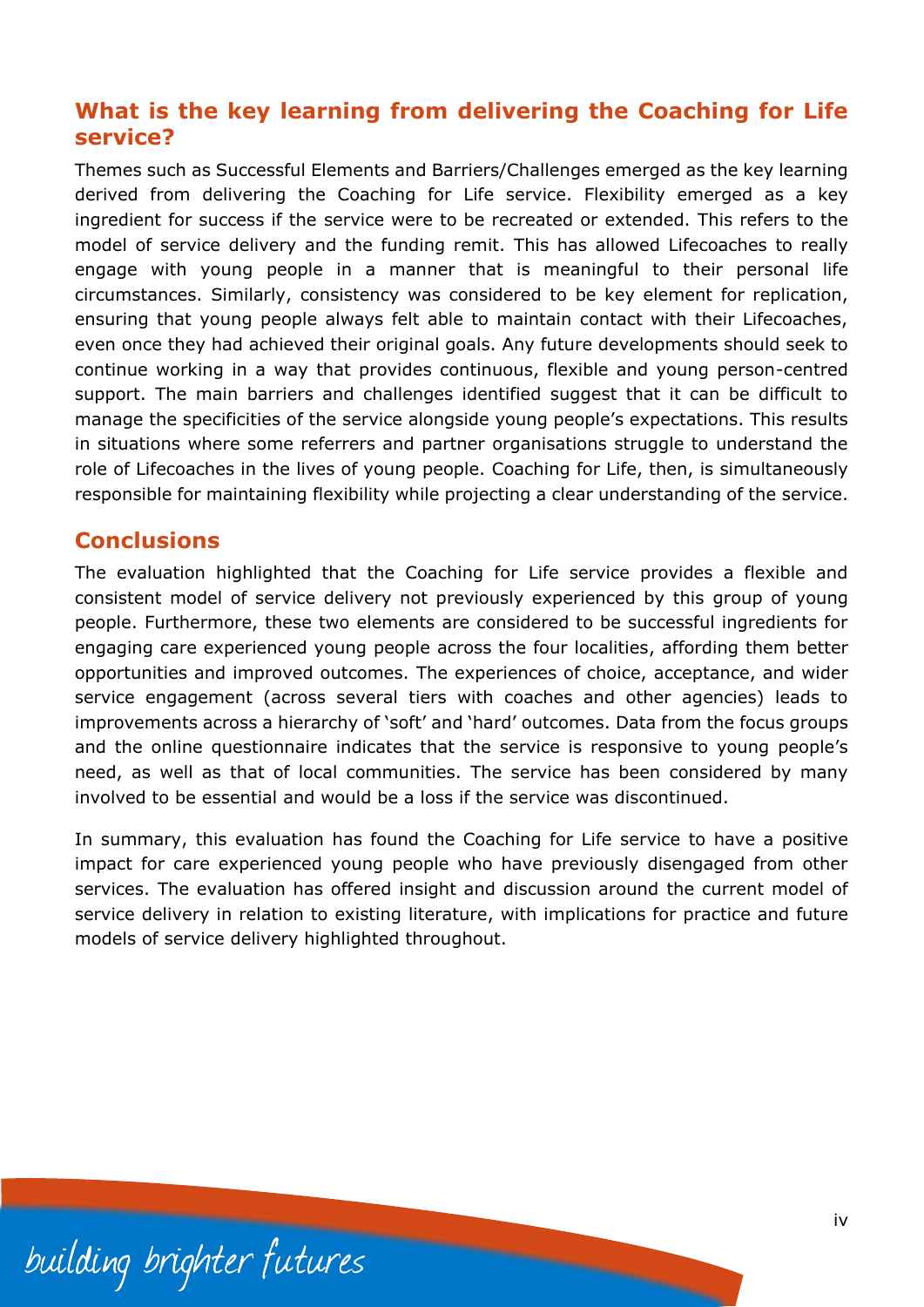# <span id="page-6-0"></span>**Introduction**

# <span id="page-6-1"></span>**Background and context**

Quarriers is a Scottish charity that aims to challenge inequalities by providing practical care and support to vulnerable children, adults and families. The Coaching for Life service aims to provide more opportunities to care experienced young people aged 16-25 years old. The service is for young people with particular needs related to their experiences of being in care. Funded primarily by the Big Lottery and from the Quarriers charity, the service started in 2016 and is delivered across four areas; Glasgow, Edinburgh, Falkirk area and Renfrewshire.

The Coaching for Life service works with the young person to help them reflect on their situation and aspirations, make decisions, and access opportunities, services, or expert support, as required. The service is not time-limited, and is achieved based on a platform of strong and trusting one-to-one relationships with a Lifecoach. The service consist of direct one-to-one work with young people to help them understand their needs and long term goals. Meetings with Lifecoaches can take place anywhere, in accordance with the preference of the young person. Lifecoaches help young people access education, housing and other life skills. The service also provides opportunities for group activities, which help the young people access new experiences and develop their relationship networks.

Lifecoaches work with young people drawing on a range of evidence based approaches, including the PATH model (Pearpoint et al., 1991), which is a person-centred planning approach, and the GROW model of coaching (Alexander 2006). These approaches are further enhanced by more specific training such as the Pacific Institute PX2, a young person specific goal setting approach with a strong emphasis on choice (Pacific Institute, 2019). Other approaches that Lifecoaches use to engage young people include the Steps Facilitator Courses and Creative Facilitation training (which enables them to facilitate activities undertaken in groups). The organisation has also invested in the Rickter Scale, a tool used to measure young people's progress. Lastly, an accredited Life Coaching qualification is also undertaken by Lifecoaches. The Coaching for Life service consists of a team of highly skilled workers who are able to draw on their specialist expertise to meaningfully engage with young people.

Whilst each young person receives a unique package of support, there are two main intended outcome areas:

- The first relates to non-tangible, 'soft' outcomes for the young person, such as increased confidence and resilience.
- The second relates to tangible, 'hard' measures, such as engagement with training, education, employment, etc.

Young people can access the service through several referral pathways. Anyone can refer a young person aged 16 to 25 years with a history of being looked after by the care system.

building brighter futures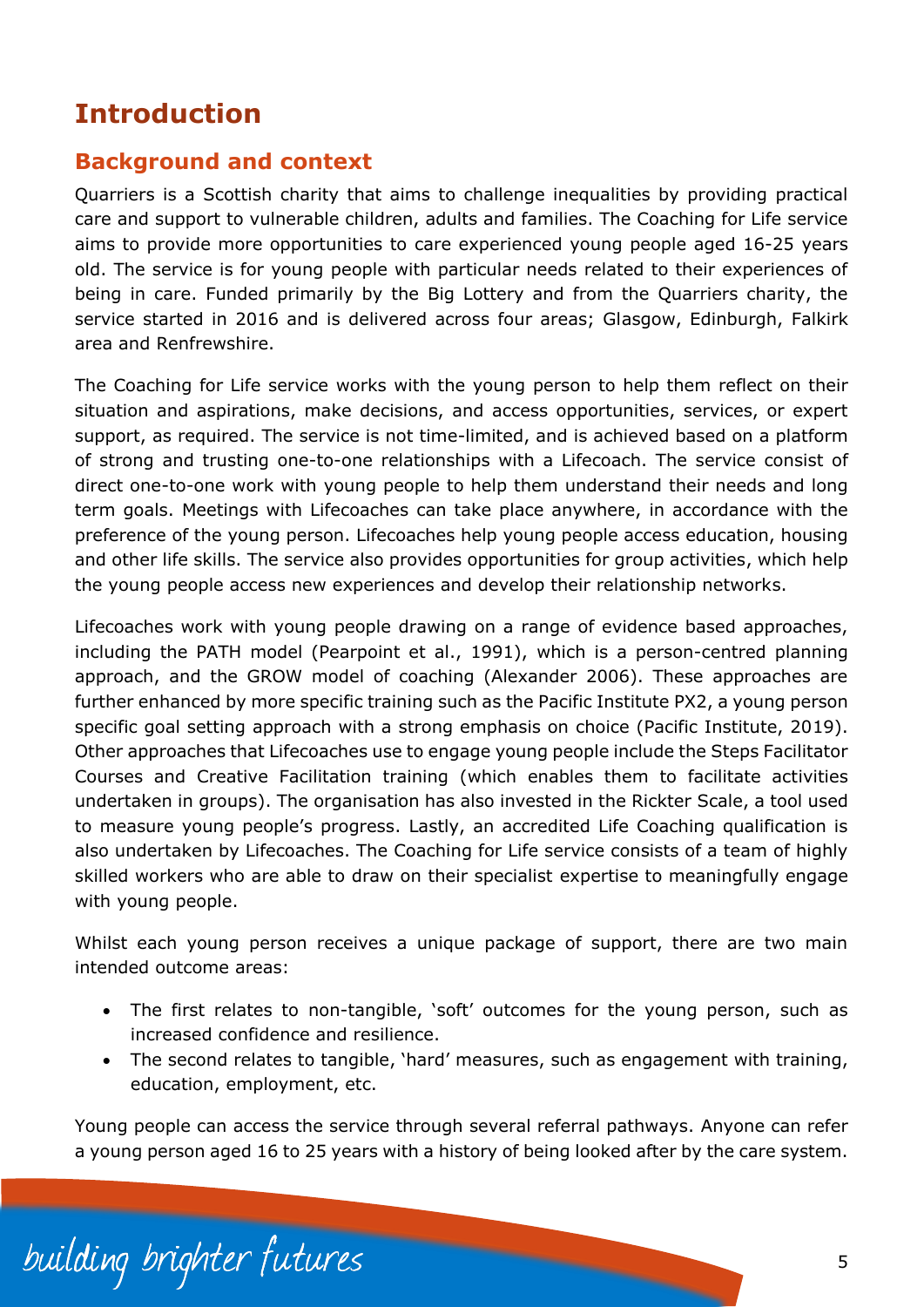Young adults can refer themselves; parents can refer their child, and; brothers or sisters can refer siblings. Professionals in other agencies who think a young person meeting the above criteria could benefit from the programme can also refer.

## <span id="page-7-0"></span>**Purpose of the evaluation study**

Quarriers requested that CELCIS explore options for an independent, mixed-methods evaluation of the Coaching for Life service, drawing on a range of perspectives. The aim of this evaluation was to explore and understand the experiences and outcomes across the Coaching for Life service. The evaluation sought to answer four broad research questions:

- 1) What is the Coaching for Life Model?
- 2) What is the Coaching for Life Experience?
- 3) What are the Coaching for Life outcomes?
- 4) What is the Coaching for Life key learning from delivering the initiative?

# <span id="page-7-1"></span>**Methodology**

The School of Social work and Social Policy Ethics Committee at the University of Strathclyde granted ethical approval for the study. A mixed-methods, realistic evaluation approach was used drawing on a wide range of perspectives and information (Brannen, 2005; Pawson & Tilley, 1997; Sayer, 2000).

Ten young people participated in two focus groups to explore their views of the Quarriers' residential group activity and Coaching for Life service. This was structured around WWW/EBI exercise (what worked well / even better if). To recognise and value their contribution and time, each young person was offered a £10 high street shopping voucher. A third focus group was conducted with the four locality Lifecoaches, and a fourth focus group with three workers at managerial level who have been involved with the service. The aims of the staff member focus groups were to: reflect on staffs' experiences of being involved in delivering the project, explore perceptions of the benefits for young people and others, and capture suggestions for development. Each session lasted around 90 minutes; they were recorded, transcribed and transferred electronically to a secure data folder for analysis.

A pre- and post-questionnaire was used to collect information on education, accommodation and emotional wellbeing. The pre-questionnaire was completed by 58 young people who were actively engaged with the service. We were able to collect postquestionnaires from 14 young people who were coming to the end of their involvement with the service.

An online survey using Qualtrics software was used to capture views of the service from referrers and other individuals who had knowledge of the service. We extended the survey to young people who did not feel they could attend a focus group, but were willing to express their views about their experience with the Coaching for Life service. The survey

building brighter futures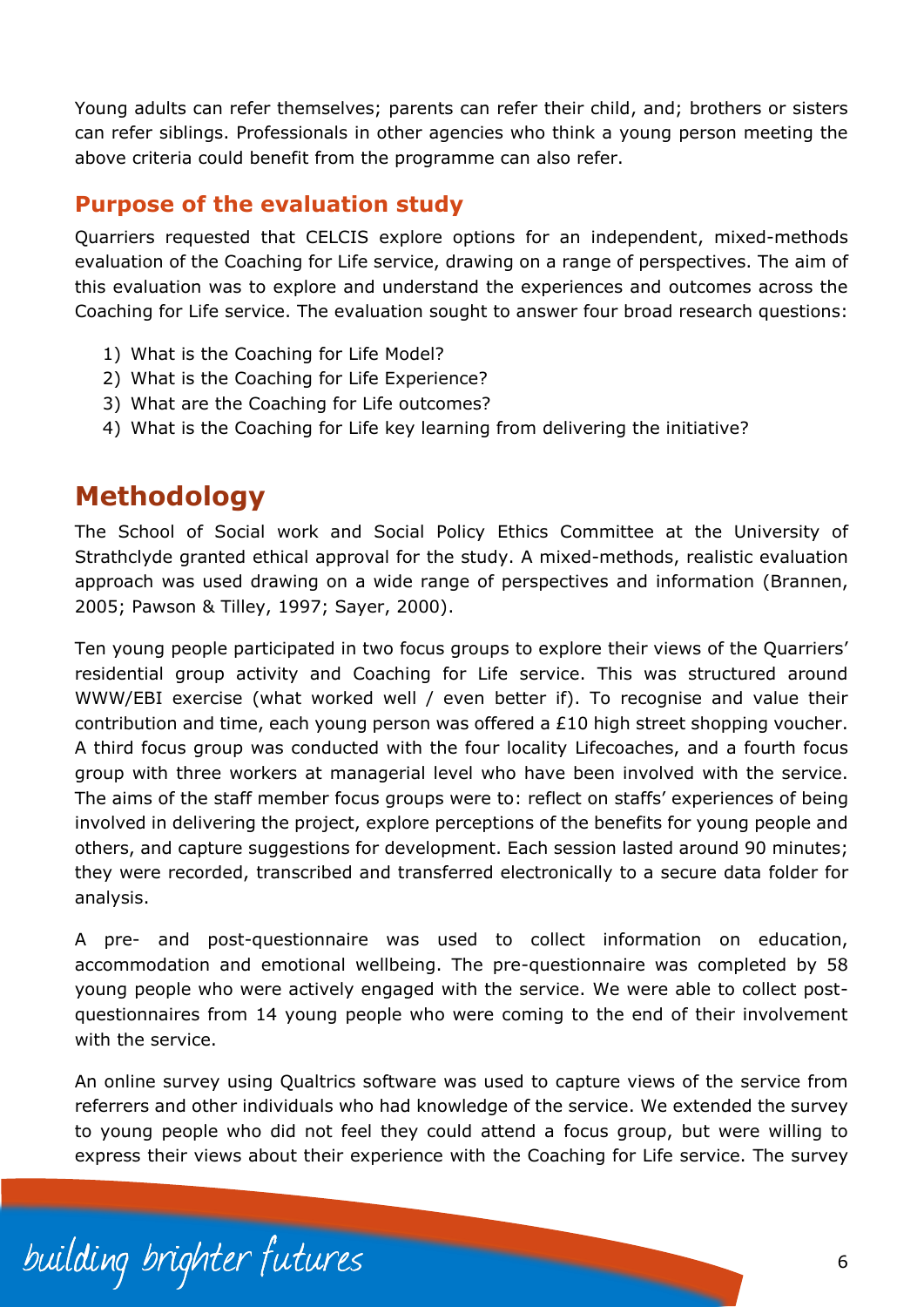was completed by 31 participants: 18 of the respondents were young people who were involved with the service. Thirteen of the participants were described as practitioners; this consisted of practitioners who had referred into the service (9) and practitioners who had knowledge of the service (4). The survey was open between July 2018 and January 2019. Data was entered into SPSS – Statistical Package for Social Sciences – for analysis. A deductive thematic analysis was applied to qualitative data collected from the focus groups and free-text questions in the online questionnaire. The four research questions were used to organise the findings of the evaluation into four broad themes.

To ensure that the evaluation was grounded in existing evidence, we provided the Quarriers team with an annotated bibliography (see Appendix A for more details).

# <span id="page-8-0"></span>**Findings**

# <span id="page-8-1"></span>**Participants**

In order to preserve anonymity, we agreed to limit the amount of detail regarding demographic information collected on both the pre-/post- and online questionnaires. However, of the 58 young people who completed the pre-questionnaire, the following information was reported regarding accommodation at the start of their involvement with coaching for life: 41% were living in single accommodation; 17% were living with one other person; 19% were in households comprised of 3 people; 12% of young people lived in occupancies of 4-5 people, and; 10% of young people lived with 6 or more people. Of the 10 young people who took part in the focus groups, 3 were female and 7 were male.

# <span id="page-8-2"></span>**Analysis**

The findings of the evaluation are organised into four broad themes (i.e. The Coaching for Life Model, The Coaching for Life Experience, The Coaching for Life Outcomes and The Coaching for Life Key Messages/Learning), each consisting of smaller sub-themes. Young Person's Needs emerged as a central theme linking together The Coaching for Life Model, The Coaching for Life Experience and The Coaching for Life Outcomes. Figure 1 below provides a visual illustration of these data themes.

building brighter futures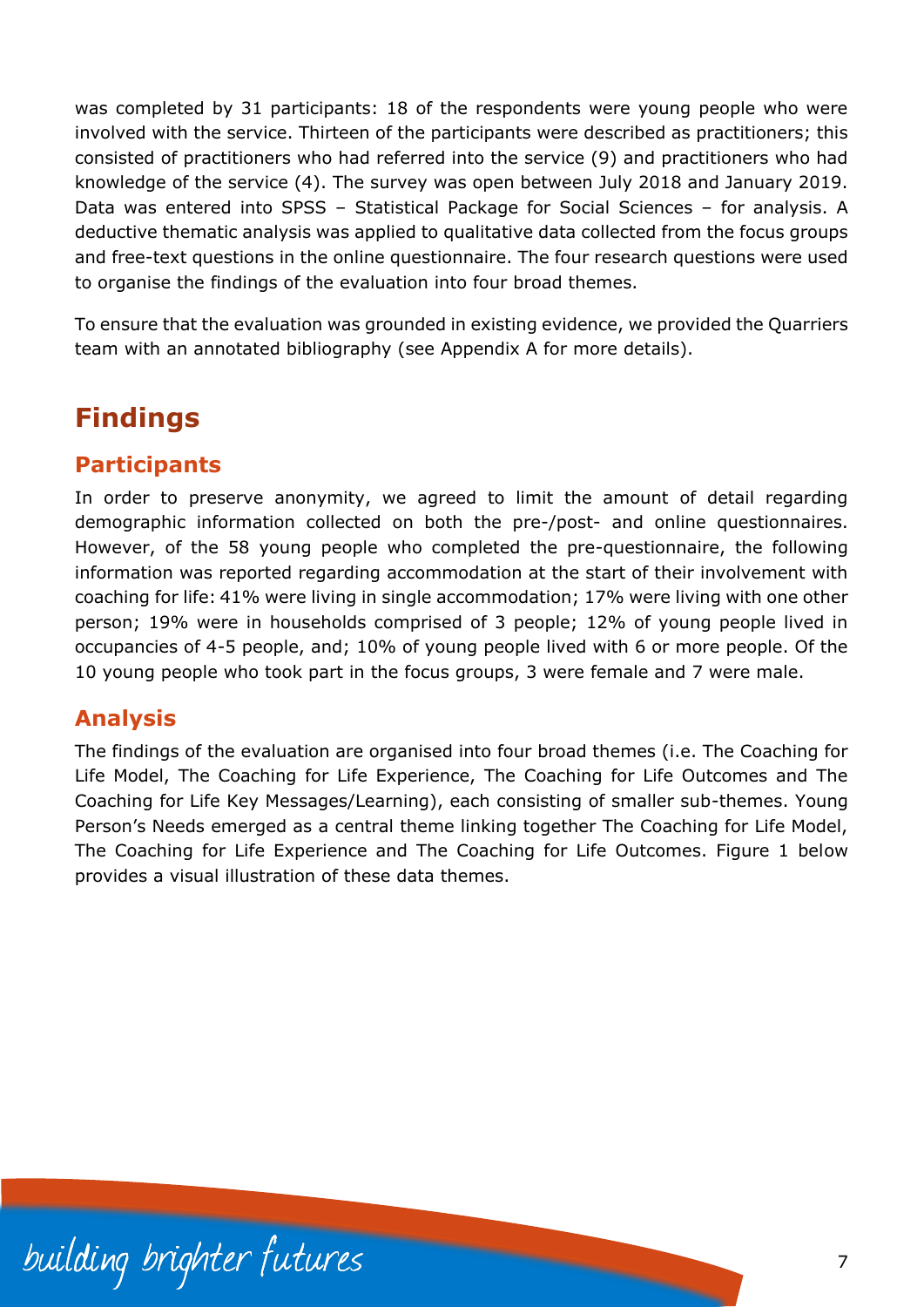



# <span id="page-9-0"></span>**The Coaching for Life model**

#### **Flexibility**

The Coaching for Life service is delivered in a bespoke manner according to the young persons' needs. This mainly involves one to one work with a Lifecoach. Meetings with the Lifecoach can take place either in the young person's home or any other venue of their choice. When appropriate, there are also opportunities for small group activities such as cooking skills or visits to employment centres with other young people in the locality and their Lifecoach. There have also been larger events coordinated across the four areas. What has emerged from the data of this evaluation is that at the heart of the Coaching for Life service is a flexible, bespoke model tailored to the needs of the young people they serve.

It depends what you need. It's very specific to you. Everyone is an individual and gets individual support so [it] can be finding work or managing independence or mental health.

(Young person, focus group)

building brighter futures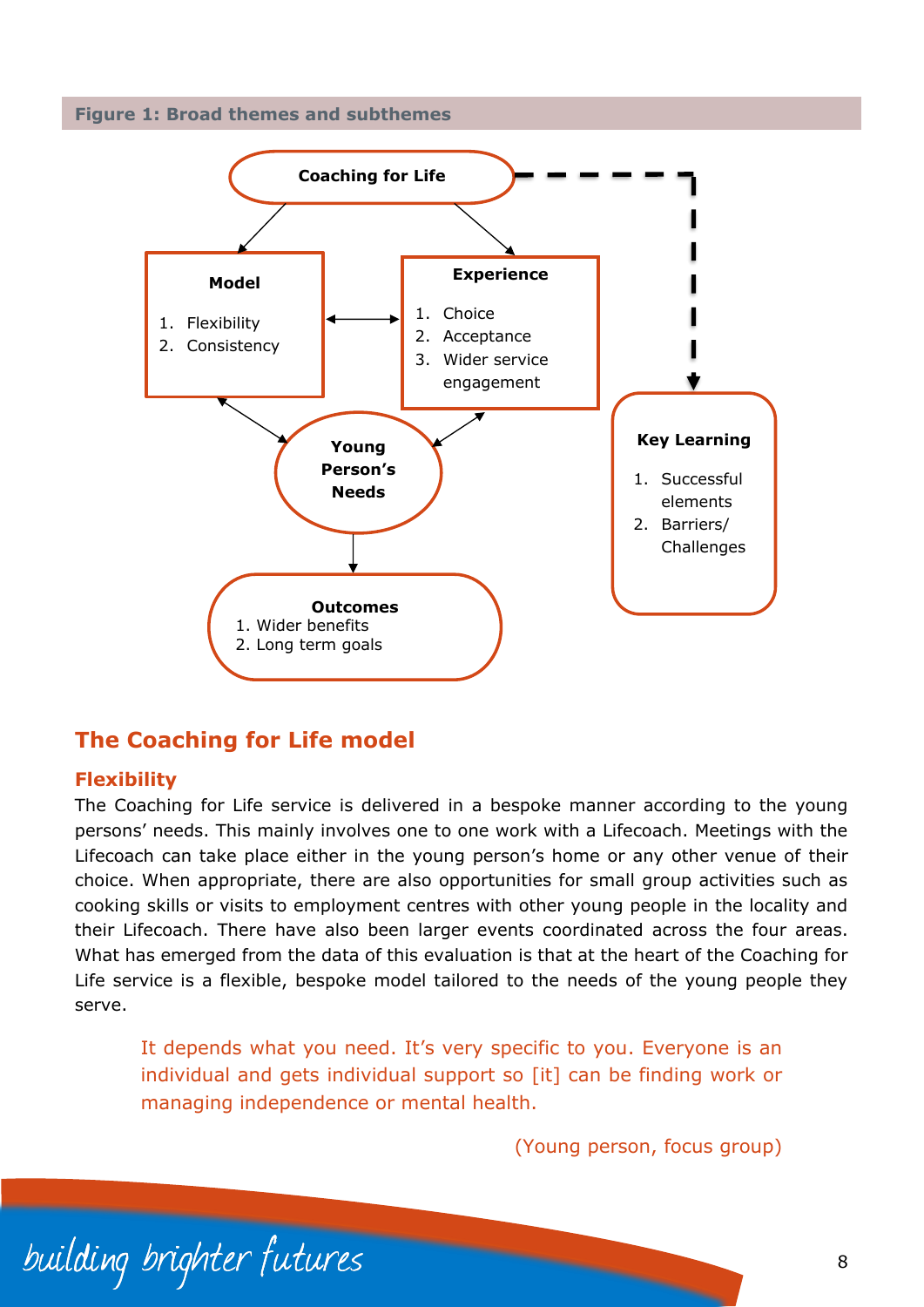The flexible, bespoke model appears to be of central importance. This is understood and recognised by a range of stakeholders including those individuals outside of the organisation: "*I'm a bit detached but from a distance the support seems to be comprehensive and built around the needs of the young person*" (Practitioner, survey). Flexibility is apparent through every aspect of the service, from how it has evolved across the four localities to individual roles fulfilled by the practicing Lifecoaches: "*So, what a Lifecoach, or a model of a Lifecoach, isn't actually one thing and flexibility is incredibly important in early settings*" (Managerial staff, focus group). The flexible approach was adopted at pre-conception, with a clear understanding that young people's needs vary and require adapted responses to provide a service that attends to these needs. Another key element of the Coaching for Life model is that it provides a service that consistently attends to the needs of the young people as they evolve over time. This is acutely summarised in one young person's reflection that the service provides help:

#### In many aspects of life, whatever that may be.

#### (Young person, focus group)

Flexibility also appeared to encourage the participation of young people in the service. Staff members and young people alike acknowledged that the service needed to be personcentred if it wanted to succeed. It was suggested that without focusing on the goals of individual young people, the service would not be as successful:

You're not going to achieve anything if you are pushing an agenda that is not driven by the young person. So if I was trying to push you to do something that you have no interest in, you're just going to lose the engagement.

#### (Lifecoach, focus group)

This flexible, person-centred approach was compared to the previous experiences of some young people and considered by those involved with the service to be different to experiences with other agencies:

A criticism of young people in care is that a lot of things get done for them. This is a complete change of mind-set for young people… 'What do you mean I can choose when I'm meeting you? What do you mean I can choose what we are looking at? I can choose what we're doing this week?' That is different as opposed to the normal pattern of supports that are available.

(Managerial staff, focus group)

building brighter futures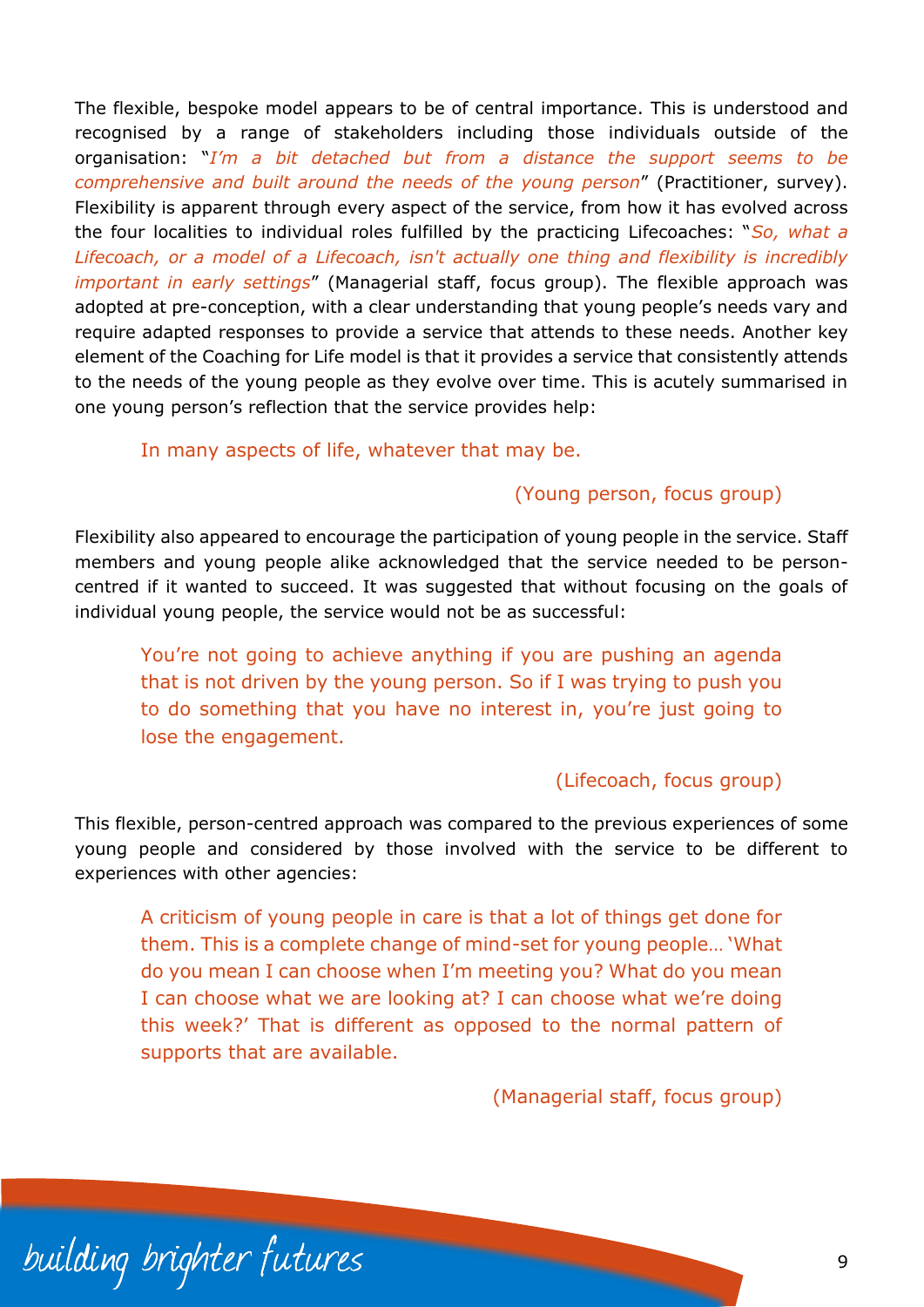First service person-centred, not all about staff and team. Young people are the priority.

#### (Young person, focus group)

Flexibility permeates throughout the model, from the bespoke service delivered to the young people to the individual Lifecoaching role. This is apparent in the high regard at managerial level for the existing skillset that each Lifecoach brings to the service and the wider team:

We have four coaches in from different geographical areas, who all come from different backgrounds, who all come with a different skill set by having a Coaching for Life team that is managed centrally by the organisation we are able to bring that and allow for the sharing of skills, so that they learn from each other and they become more rounded Lifecoaches.

#### (Managerial staff, focus group)

The flexible approach of the organisation nurtures the individual skill sets of the Lifecoaches and promotes team working. This has created reflexive and responsive relationships within the Coaching for Life team, benefits the young people that they serve. Which drives the flexible, person-centred, bespoke service that the young people receive from the Lifecoaches.

And when a particular skill set is being challenged they have got a real safety net and their colleagues' particular expertise, can pull coaching from another area to do particular pieces of work. So while it is flexible, and as [an] approach it's flexible enough that there are coaches in each geographical area, you're not stuck in that area, they are lone workers they are not lonely workers. It is a real sense of togetherness there is a real sense of we work together to get the best for these young people.

#### (Managerial staff, focus group)

Flexibility has emerged from the data as a key feature of the model of service delivery which has evolved within Coaching for Life. This allows both the staff members and young people to negotiate what is expected of each other and work collaboratively without any time constraints.

#### **Consistency**

Long-term, consistent support was considered unique to this particular model. The Coaching for Life service recognised that many of the young people they supported had an

building brighter futures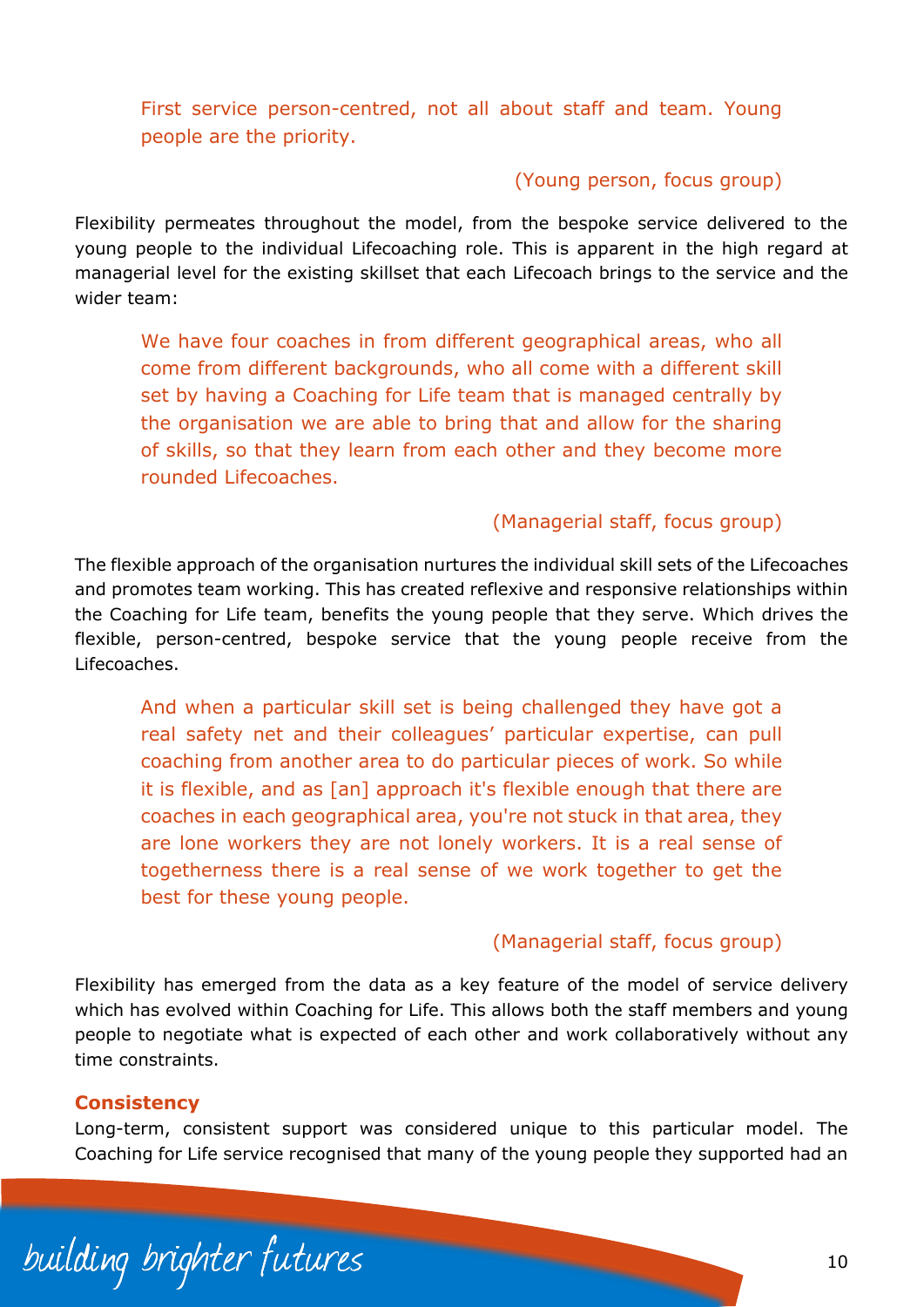unmet need for consistency within their personal life and through their experience of professional engagement. "*Consistent, long-term support, that's what they need. Some people, it's 2 to 3 months and for others it's 2 to 3 years*" (Lifecoach, focus group). The service was designed to be free of time-limited restrictions, Lifecoaches stay involved in the young person's life for as long as required. The Coaching for Life model is recognised by young people and various other stakeholders to be one of the first services to address this issue:

Really good. Connection to someone, not just a period of time. Good that it is unlimited, no cut off point. Even if you disengaged, they would still check on you. Keep supporting you even if you disengaged. Lots of services don't do that. They build a relationship and keep in touch.

#### (Young person, focus group)

The ability to provide a level of service where the "*interventions are really many and varied*" (Lifecoach, focus group) is recognised to be an asset of the model. Lifecoaches have described various approaches that they use with young people, from practical skills such as writing job applications, budgeting, physical health and exercise, to emotional resilience and developing healthy relationships. This can take the format of one to one work with the Lifecoach or in small groups of young people. The intention is for a consistent model of service delivery where practitioners are able to be responsive to the young people's needs and priorities throughout their engagement: "*The milestones and the goals constantly change, we just kind of roll with it*" (Lifecoach, focus group). This is achieved through developing a predictable and consistent relationship with coaches. Young people ultimately learn to trust that coaches will respond to their needs:

The fact that they are always there for you. You could message them at 3am and even if they don't respond straight away you will always get a response.

#### (Young person, focus group)

For some of the young people the consistency provided by the service is something that they have not previously experienced: "*I wouldn't have as much stability and success!*" (Young person, focus group). Furthermore, tt seems that the Coaching for Life service was developed as one that would be flexible and consistent in order to meet young people's needs as they evolve. This has led to a model of service delivery that is free of prescriptive or restrictive remits.

… They have a focus – it's life – our coaches take young people and focus on life in its entirety… What we did not create was something that says you have to work on all these areas. We have less of a

building brighter futures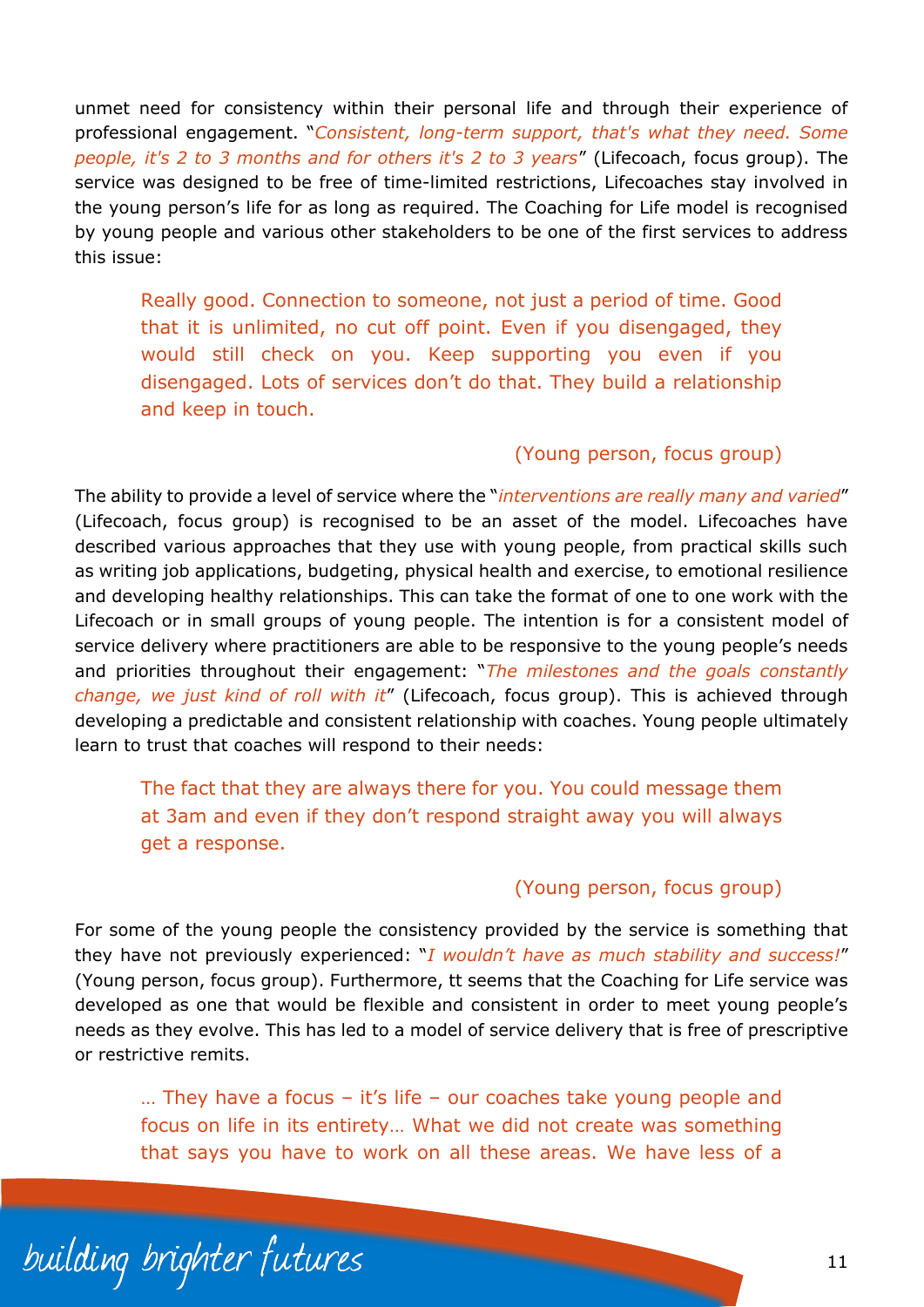restriction, less boundaries, in what we are able to do because it's completely flexible to the life of each and every young person and down to their specific needs.

#### (Managerial staff, focus group)

The data gathered from the evaluation indicated that flexibility and consistency are key elements of the model, which enables young people to have a successful Coaching for Life experience.

# <span id="page-13-0"></span>**The Coaching for Life experience**

#### **Choice**

The ethos of empowering young people through choice is embodied throughout the Coaching for Life service. It is understood by many involved with the initiative to be a critical part of engaging and building relationships with young people early in the process.

Offering choice is viewed to be the key to successfully engaging young people in the longer term. "*For the young people I think they choose to stay with it because there isn't that duty on them to perform in a certain way*" (Lifecoach, focus group). Choice seems to provide the foundation for creating trust and helping the young person to consciously access their own goals and aspirations. "*But when you get to the stage when the coach is able to get to the heart of what is really important to that young person it is then that you start to see the real impact of the service*" (Managerial staff, focus group). This simple but powerful tool of offering choice seems to have many benefits. Lifecoaches also recognised that experiencing choice early on can be an intervention for developmentally appropriate transition towards adult decision making.

Even really simple things when you first start meeting with them and you say where would you like to meet today? Do you want to go for lunch? It's always 'I don't know – you choose', 'Well I'm not choosing, it's your choice, you are the one that supposed to tell me what you want to do because you're being given that independence now'. So a lot of them just have no idea how to make their own decisions because they have never been given the opportunity. So I think it's really important, especially because some of the ones that I've had are coming to an end of their time with Through Care [services], so I think it's really important for the transition group. So for people like that and who are making the transition I think it's really important that they get used to making decisions, and I find they get used to that quite quickly.

(Lifecoach, focus group)

building brighter futures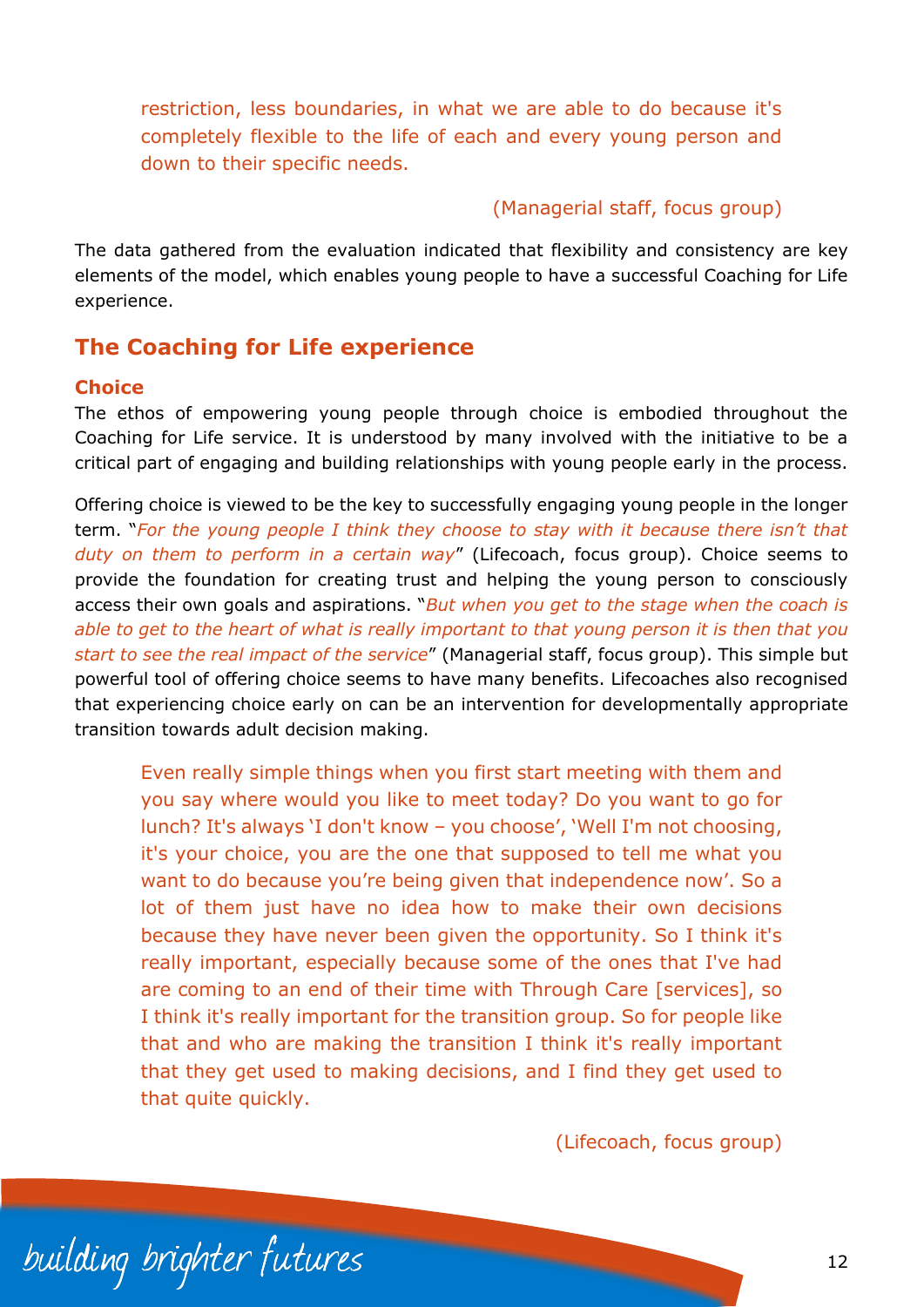This simple intervention of promoting choices facilitates decision-making and helps the young person access their own values and desires through the relationship with the Lifecoach**.** The importance of choice was stressed as a mechanism for helping the young person accept and recognise their strength and abilities. Promoting choice within the context of the secure relationship with the Lifecoach also helps the young person take steps towards resilience and independence:

That's a really important thing because this is not about coaches doing things for people it's about recognising the skills and strengths of that person and encouraging them to undertake the things that will allow them to achieve because they need to achieve more than what a coach... because the coach does something for them the young person is still in the same situation. They need to have these experiences so that they can continue to believe in themselves.

#### (Managerial staff, focus group)

It seems that coaches are able to provide young people with an experience that allows them to connect and experiment with interests and activities. Again, this is an important developmental process for young adults which allows for exploration and individuation. This can be attributed to the flexibility of the model outlined above and possibly to the interpersonal style of the coaches:

I enjoy the fact that the workers are really easy-going and flexible and will help young people get into any sort of course or activity that you feel you want to do!

#### (Young person, focus group)

Young people who participated in the online survey described a range of areas that they chose to focus on with their Lifecoach, ranging from practical support with managing finances to health and exploring employment opportunities:

Budgeting, debt management, confidence building, healthy relationships, looking at college options, support with returning from work after a prolonged period of sickness, mental health support.

#### (Young person, survey)

Another young person reflected that the Coaching for Life service helped them to pursue enjoyable interests and potential hobbies, alongside addressing health needs and pragmatic resources such as housing and education, etc.:

building brighter futures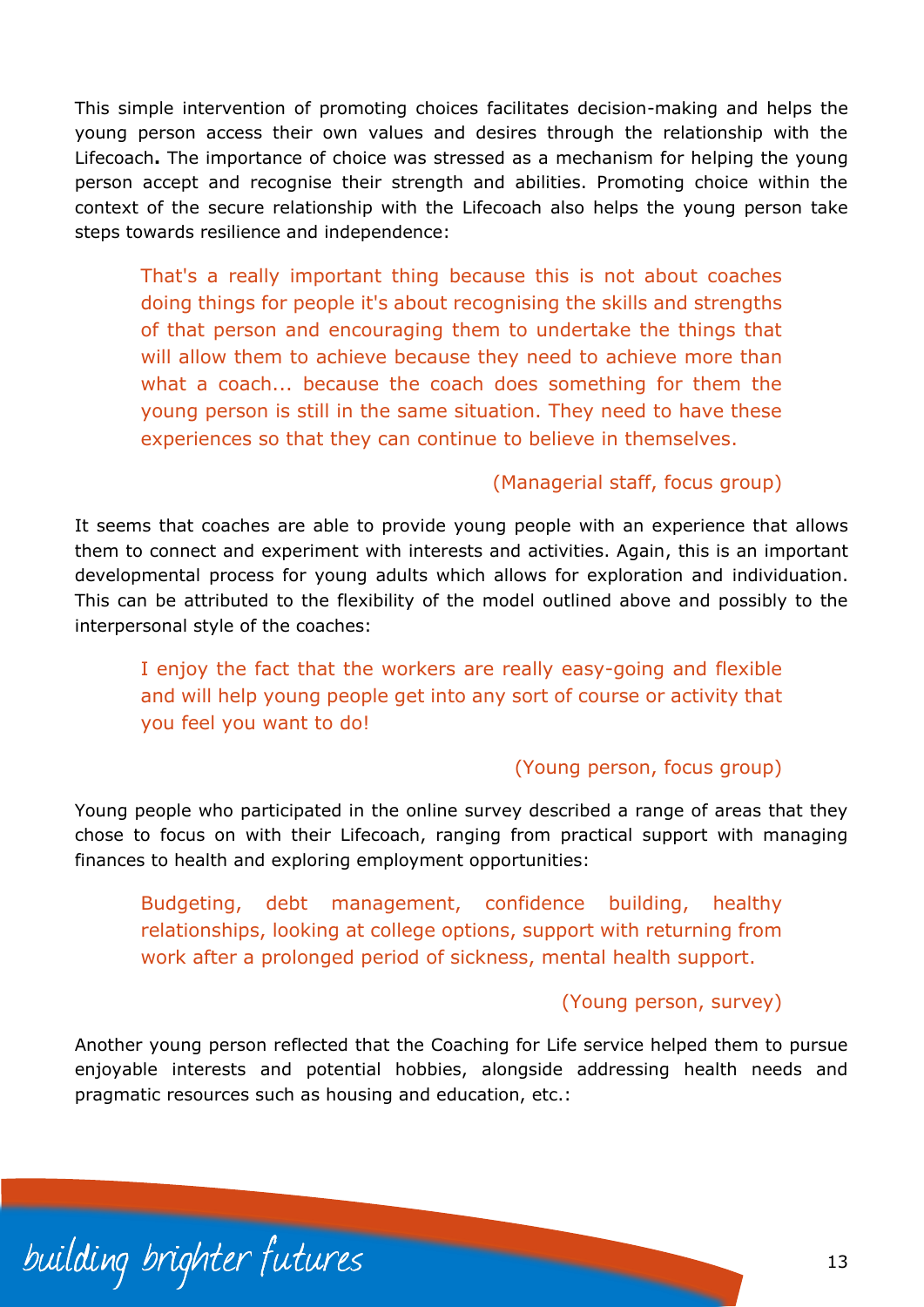Activities and fun days out, mental health support, healthy relationships, CV and Princes Trust course referral, involvement in music programme, support w/ sorting out council tax arrears and housing benefit issues, […] has attended job centre meetings with me as an advocate, recently been looking at self-esteem.

#### (Young person, survey)

It is clear from the data above that the Coaching for Life service provides the young people with a breadth of supports. In this way, the service enables and empowers the young people to make pertinent life choices.

#### **Acceptance**

The experience of being understood and accepted is recognised by many who are involved with the service as an essential element that leads to the young person's achievements. The strong ethos of acceptance is promoted as being at the heart of the Coaching for Life experience and attributed to successes and progression of the young people:

Ultimately it's about acceptance, we accept young people for who they are. And work with them to become a better version of themselves, if that is what they choose. It can be difficult to describe or say what is different but that is a big fundamental area of it. We do not have any predisposed ideas on what young people need to achieve. They will achieve what they want to achieve and we will do our best to empower them to do so.

#### (Managerial staff, focus group)

The philosophy of unconditional acceptance is also considered to be an essential element of the Coaching for Life experience. The data in this evaluation has described this as being different to the young people's previous experiences of service provision:

…And when they are receiving positive reinforcement it's very much the deserving and undeserving. Whenever they start to use alcohol or drugs again they suddenly become undeserving. That is absolutely not the case in our service and I think the constant concentration on the young person and the constant concentration on the positives, that they have been achieving no matter what or how small those things are cannot be underestimated.

(Managerial staff, focus group)

building brighter futures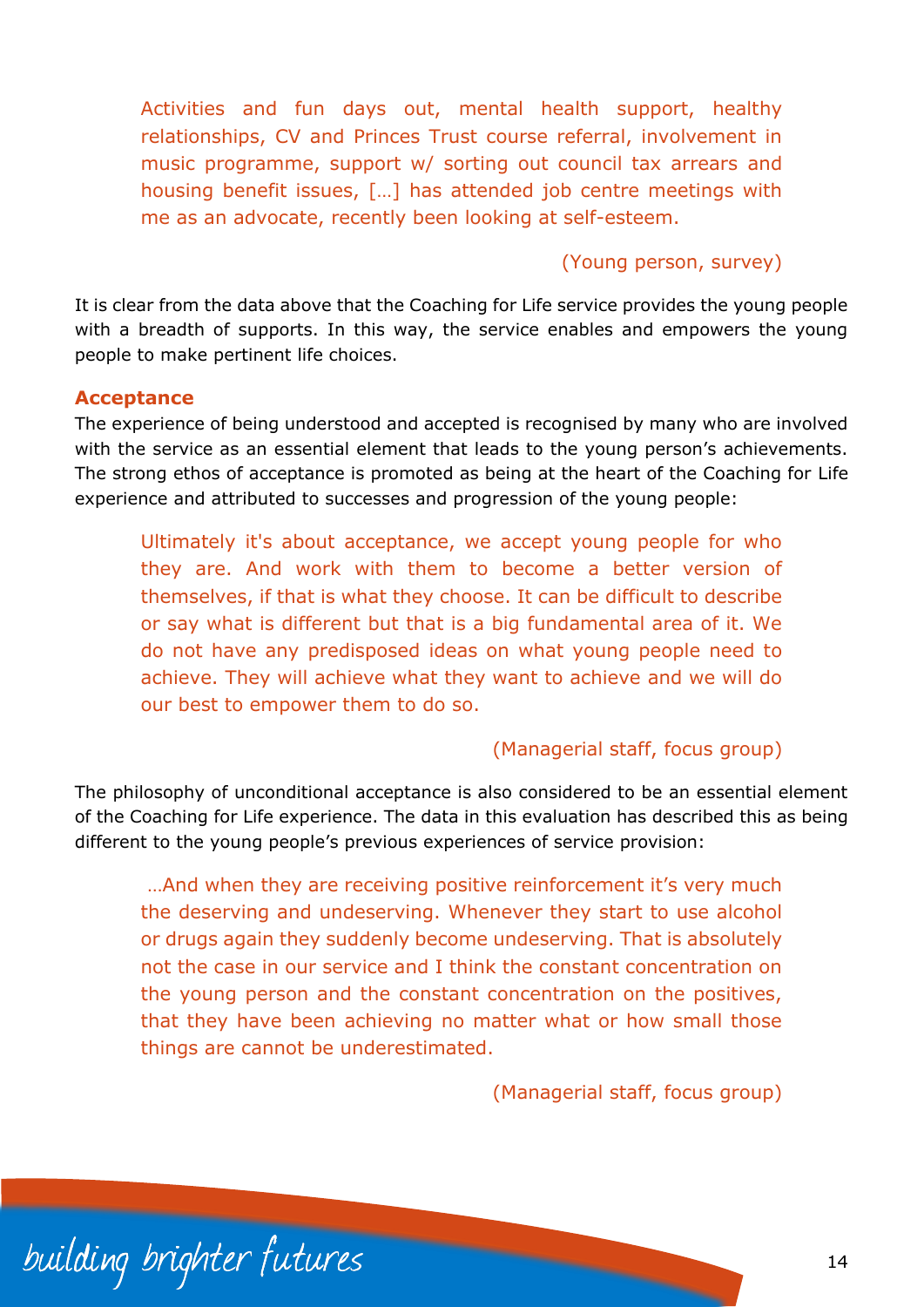Likewise, the young people have recounted that the Coaching for Life Service has been able to meet their needs in ways that were perhaps unavailable in other services:

Social work might not be able to help, but Quarriers can fill a void … they'll hold your hand and help you through.

#### (Young Person, focus group)

For these reasons, relationship building with the Lifecoach is recognised as the first crucial step in the process: "*They are apprehensive at the beginning of the coaching. The first 8 [sessions] maybe it is about building that relationship*" (Lifecoach, focus group). Timely access to an appropriate relationship with the Lifecoach is also echoed by the young person as an important factor in their experience of the service:

No time delay – so I met her straight away. Nerve wracking but then immediately comfortable.

#### (Young person, focus group).

We understand from the evaluation that the Lifecoaches use a range of approaches to enhance the young person's overall experience (one-to-one sessions, group work, linking with other agencies, etc.). More specifically, young people have commented on how a recent residential trip (a three-night stay which brought together young people from all four areas), involving a range of activities, impacted positively across a range of areas, including mental wellbeing:

I noticed a big difference in my mental health. Having time away from my phone and doing this (residential). With Instagram, I'm always looking at this and it's a chance to get away from all this. Felt better in body and in confidence. I recognised I'm good at things. That makes a huge difference to me. Built confidence and I feel better. It was really helpful.

#### (Young person, focus group)

This type of experiential activity also enhances the young people's network of relationships fostering new friendships: "*Help me come out of my shell and have confidence. Met new people and made new friends*" (Young person, focus group). Lifecoaches themselves have also reflected that group activities can add to young people's experience of the service, helping to facilitate engagement and relationship building.

It can be a really good tool working with the group, as well with new referrals because with new referrals some young people are quite apprehensive until the relationship starts to build. So when you do

building brighter futures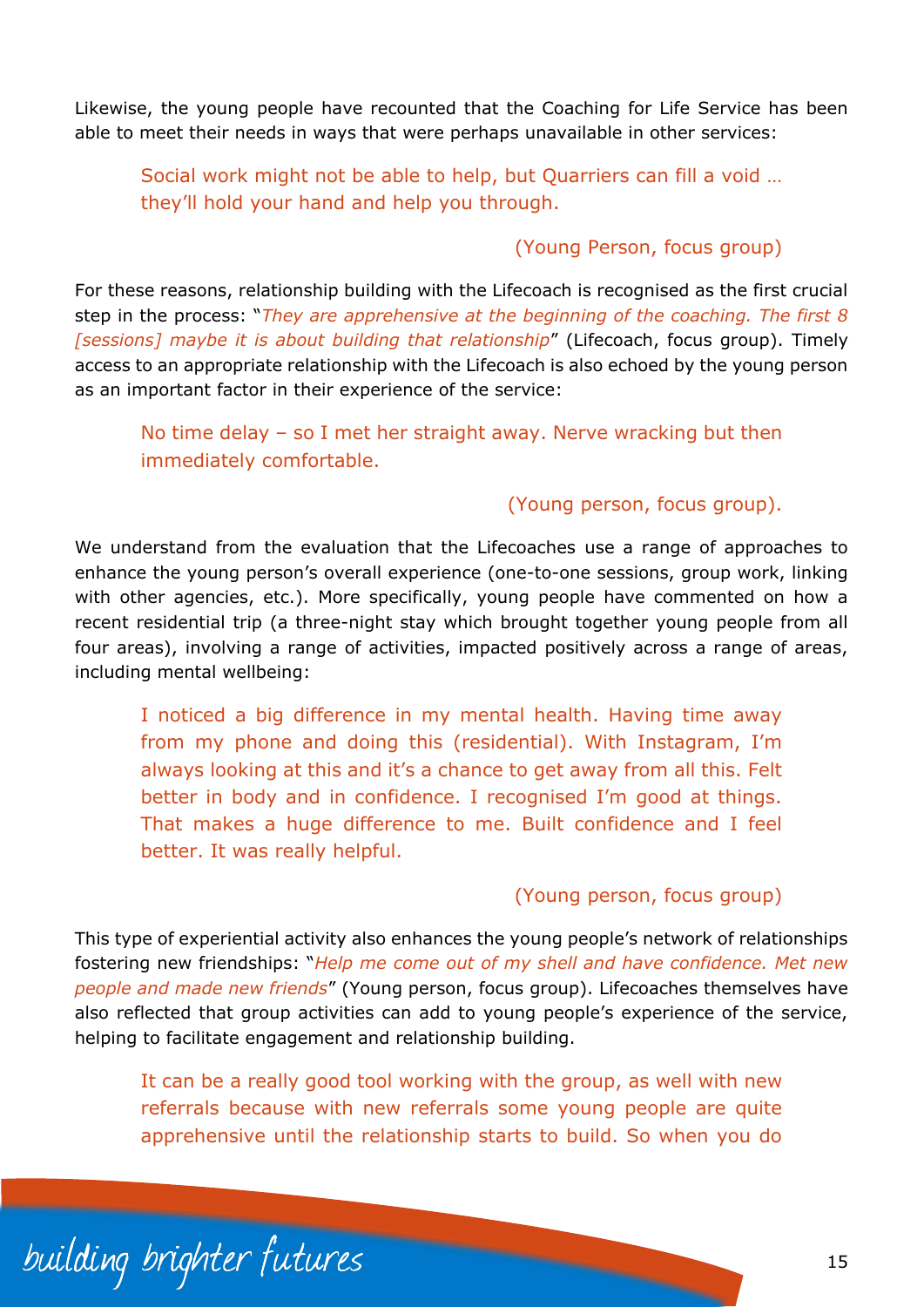like a group work thing and they can see how other young people interact with you, I've found that in the weeks that follow they are so much more comfortable in the one-to-one.

(Lifecoach, focus group)

#### **Wider service engagement**

A key part of Coaching for Life experience is working in partnership with young people to help them address current needs and access further opportunities. This process extends to supporting young people to re-engage with other services. Lifecoaches can have a role in modelling repairs to ruptures in relationships with other professionals. This may simply involve: "*something as small as going into school to help a young person resolve a difficulty with a teacher something as small as that can actually make that change*" (Lifecoach, focus group). In helping young people to re-engage with services, the Lifecoach can help the young person express their views: "*The coach is there to see 'what was it that you didn't like? Do you want to share that with them and to see if they can adapt?'"* (Lifecoach, focus group). The young person is also empowered to be involved in every step of the process of working with partner agencies (for example, social work services, housing, health, GPs, etc.). "*It's about encouraging real, partnership working I suppose and its true sense and it is completely driven by the young person"* (Managerial staff, focus group). In addition, the process of rebuilding relationships or establishing new relationships with wider services is very much driven by their personal choices and interests of the young person: "*We are also about opening doors for young people … we raise their awareness to what exists and then empower them to make the choice, if they wish to, to access that" (*Managerial staff, focus group)*.*

Coaching for Life helps young people to engage in wider services in a manner that is dynamic and responsive to the young person's needs as they evolve. This can range from providing stability through physical safety, such as working with Lifecoaches to access housing and secure accommodation, then moving on to the next set of needs such as health and mental health, etc.:

Quarriers has had such an impact on me and my life when I first started working with Lifecoach … I was homeless, my family had broken down and I was living with my best friend at the time who also worked with [Lifecoach]… Now a year and a half later my life has completely turned around I went into temporary accommodation which [...] worked so hard to get me into my own flat which I love [...] had also helped cope with past traumas throughout my life and also helped me with my anxiety and depression using various techniques. Honestly, I don't know what I'd do without Quarriers they

building brighter futures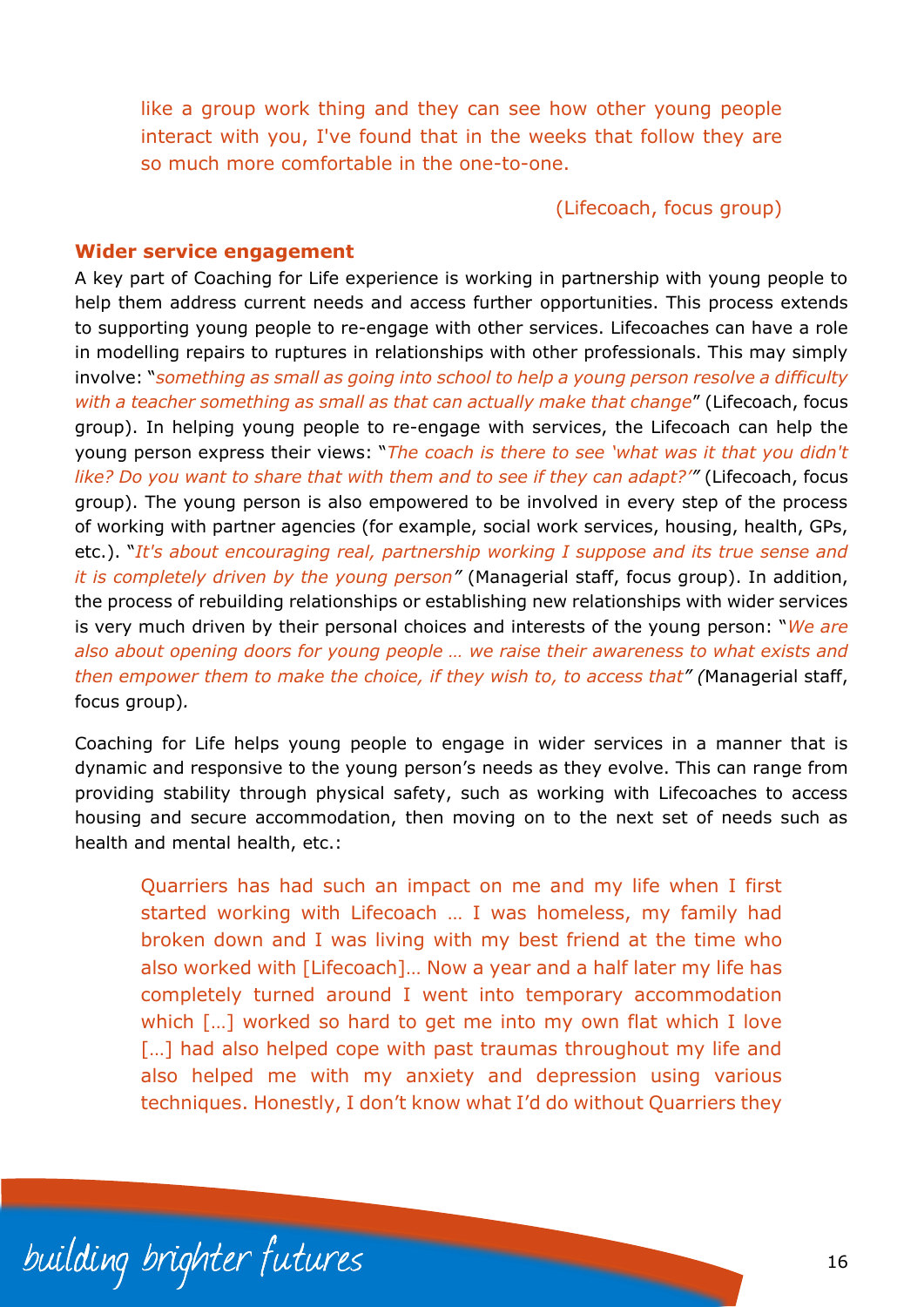have helped me so much and I couldn't be more thankful especially to […] she is one in a million.

#### (Young person, survey)

It is evident from the data extract above that young people who engage with the Coaching for Life service have a range of needs that cannot be addressed by a single agency or intervention. Often these needs must be addressed in a step-wise manner. It would seem that the Lifecoach has a role in identifying, prioritising needs and providing the bridge to accessing vital supports from other agencies such as housing and health, etc. There were many examples of wider service engagement provided by young people who took part in the online survey and the focus groups. Many young people emphasised that it would not have been possible to access other agencies, for example accommodation, health or employment without the help of the Coaching for Life service: "*[They] helped me get a job that I struggled to do on my own, supported me*" (Young person, survey).

Young people have also reflected that this multi-tiered approach to wider service engagement (directly with Coaching for Life and indirectly with other agencies through Lifecoaches) has had a beneficial impact. It would seem that one of the main gains from working with other agencies is that young people develop knowledge of what other supports are available to them. This indirect engagement with other services through working with Lifecoaches helps the young person to realise what other opportunities could be available by accessing other services: "*I know more about opportunities*" (Young person, survey); "*It has helped me a lot with fixing my CV, what options are out there*" (Young person, survey).

Practitioners in other services have also reflected that input from Coaching for Life can help the young person scope out potential life goals and further avenues of support: "*Having that 1:1 person that they talk through life issues and map where they hope to go within different timescales"* (Practitioner, survey). The Coaching for Life service was noted by other stakeholders to provide highly practical support in accessing other agencies. This transpires in various ways: "*applications for courses and training providers, accompany to other support services*" (Practitioner, survey). One young person commented on the interpersonal aspect of partnership working with the Lifecoach and other agencies: *"I've been more confident with speaking to the doctors and the job centre when she's there to help me*" (Young person, survey).

The collaborative approach of the Coaching for Life team has helped the young people to recognise their own needs. This has enhanced the young people's life in a broader sense too, in that they can look to the future, learn how to seek out help and identify opportunities.

I have received excellent support from the service, it has helped me set goals to achieve and make an effort to achieving them.

building brighter futures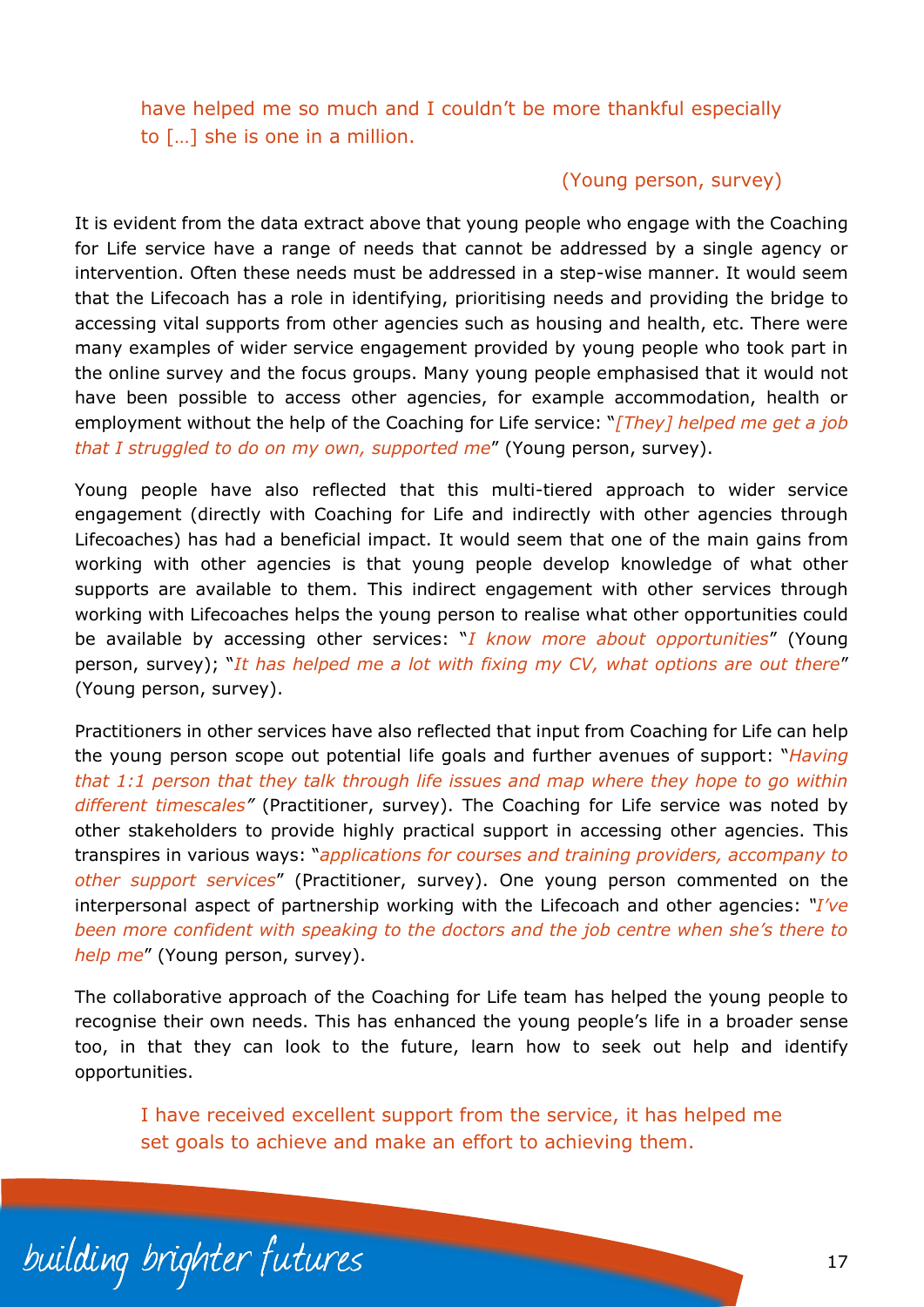(Young person, survey)

My life has changed a lot I am thinking about things more clearly, I feel more ready to move on in different areas of my life like work and where I live.

#### (Young person, survey)

The data presented above illustrated that wider service engagement is more than just an experiential aspect of the Coaching for Life service. It could be argued that this then becomes a key life skill in itself for the young people. From the very practical aspects of communicating with agencies in written format through application forms to the interpersonal skills necessary for managing appointments with other agencies and accessing what is available. Arguably helping young people to engage with wider services has become an internalised learning experience, where the young people have learnt how to identify future needs/goals. The young people are then empowered to establish relationships with services and build partnerships with professional agencies in order to achieve and realise positive outcomes.

It is clear from the data that working with other agencies has a reciprocal function, to enhance the existing supports of the young people, but also brings Coaching for Life into the awareness of other agencies and develops referral pathways.

But without that partnership without that connection we wouldn't have been aware of … what exists if you are interested in the college is something that you want to explore then you can have access to this this and this. Is that something that you want me to do? Yes it is - okay then let's take it to the next step. So yeah there is a lot of partnership working with through care teams and across the four areas they are really very involved and a lot of our referrals will come from them. As a service we are very much responsive to young person's needs but in a wider sense we are also responding to local priorities in terms of where our referrals are coming from.

#### (Managerial staff, focus group)

Within the Coaching for Life team there is a sense of cohesion which helps to keep staff motivated and feel supported during difficult times. "*And the team is really good. Although they're not working side by side 24 hours, you can always send an email and the team meetings that we have are really positive*" (Lifecoach, focus group). In this manner there are parallels between the young people's experiences of the Lifecoaches and the Lifecoaches' experience of the organisation. This was summarised by one of the staff members: "*By and large my positives far outweigh the negatives*" (Lifecoach, focus group).

building brighter futures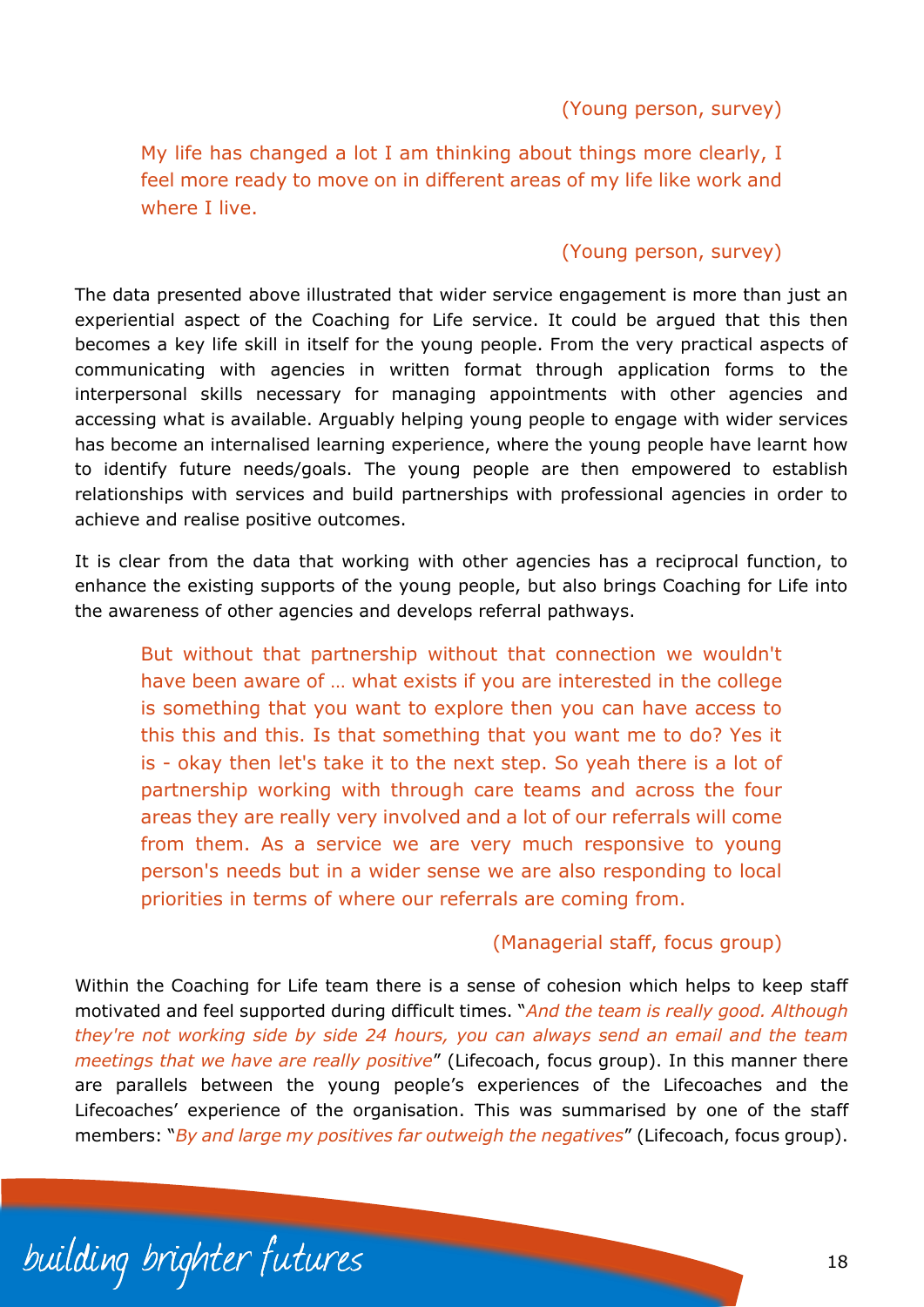There is a sense of partnership working across the Coaching for Life team, as well as with agencies outside of the organisation. The data suggest that the partnership approach of the Coaching for Life service is experienced by staff, young people and other stakeholders in a positive manner. Indeed, to an extent that there is a need for the Coaching for Life team to have: "*more workers as the demand can be high … other workers simply do not have the working hours to commit fully as young people require*" (Practitioner, survey). It would seem that the Coaching for Life experience provides a level of positive partnership working between the young people and other agencies in a manner that participants perceived may not be possible within the remit of other services.

### <span id="page-20-0"></span>**Young people's needs**

All of the data sets in this evaluation indicated that Coaching for Life engaged with the young people to help them meet a broad range of needs. Improving opportunities for young people by engaging with their current needs appears to be interwoven throughout the Coaching for Life service.

Young people who completed the online questionnaire identified the service as having addressed their needs in tangible areas such as employment, education and housing, etc. The data indicated that Coaching for Life provided help and support across a number of areas of need, as highlighted in Chart 1 below.



**Chart 1: Needs reported by young people (online survey), n = 18.**

Data from the focus groups suggest that needs in mental wellbeing were addressed through improved confidence and the emotional support that the Lifecoaches provided. One young person reflected that:

building brighter futures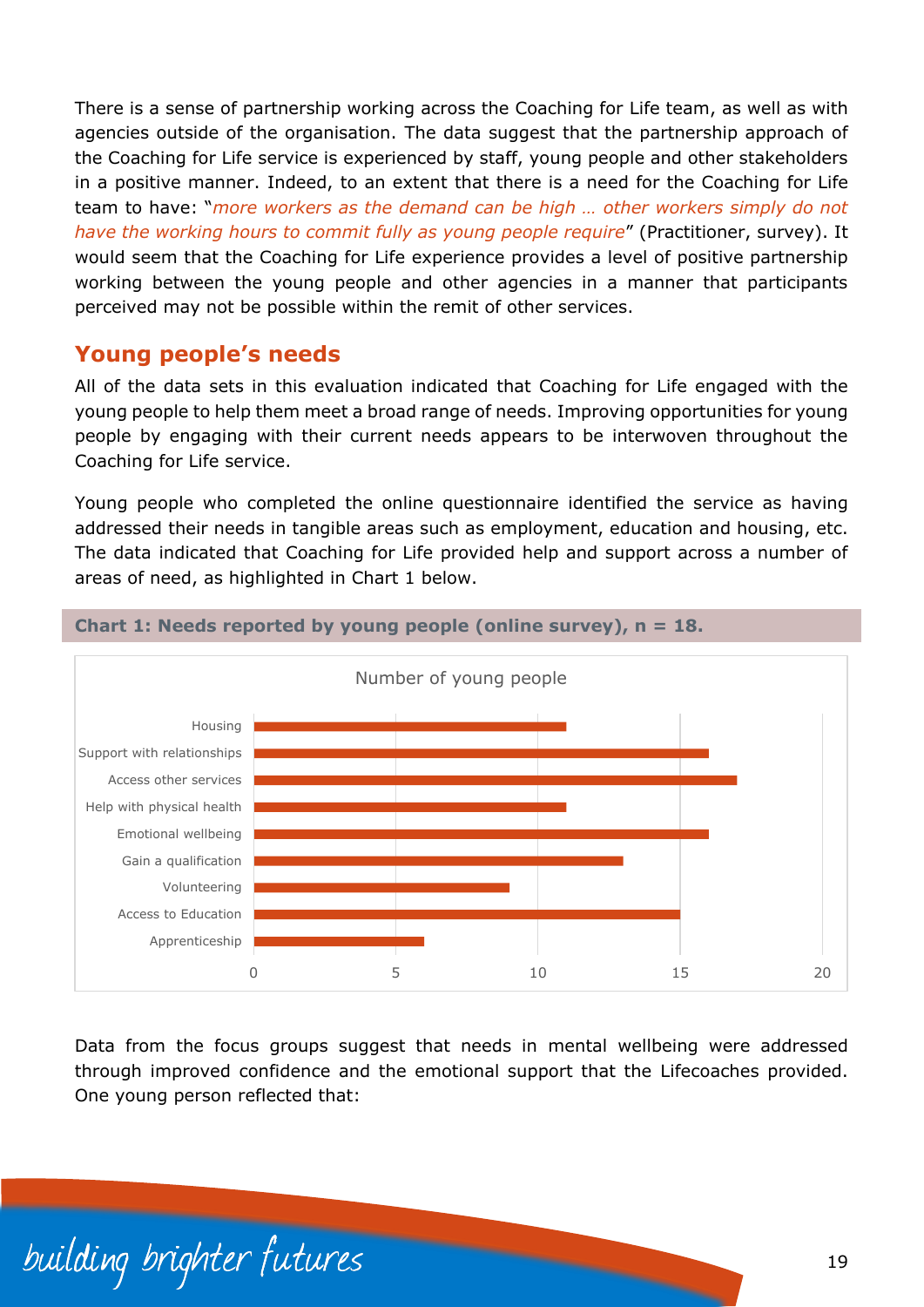Coaching for life has felt like sort of counselling/therapy in a way and I feel like from the first session I took part in there was a weight lifted from my shoulders and new things to look forward to after each session.

#### (Young person, survey)

The above quote demonstrates that the service engages with young people in a relational manner that goes beyond focusing on specific targets. By keeping the young person's needs at the centre of engagement, the Coaching for Life service has been described as having an immense impact on any area of importance in a young person's life:

[...] Coaching for Life have had quite a substantial impact in my life as over the past few months engaging with the Coaching for Life team my confidence [has] become stronger and I have gained additional communication and sociability skills such as talking in front of a crowd of people, getting to know new people.

#### (Young person, survey)

It seems that the service provides young people with a package of care that is not only salient to personal circumstances, but also helps them to build and develop a broader spectrum of functional skills. Similarly, participants who identified themselves as people who have signposted or referred into the service noted impact on the following areas of need: employment, education, emotional well-being (social anxiety, self-esteem, selfconfidence) and general health. As one participant stated: *"The young people received support with employability, food and nutrition, exercise, routine and general life skills"* (Practitioner, survey).

By taking a needs led relational approach, Coaching for Life has been described by some young people to have been the most beneficial service they have engaged in. They report that they are able to witness, and reflect on, the positive changes taking place in areas of need that are important to them at present:

[Coaching for Life is] probably the best thing I've had. I struggle with confidence, self-esteem, depression and anxiety. I'm more confident and coming out of my shell. It has helped with my depression. Like a Lifecoach is friendship. If you're in desperate need, you've got them.

#### (Young person, focus group)

The impact of Coaching for Life on young people's needs is widely acknowledge in the data. The accounts of improvement in self-esteem, confidence and mental health highlight the

building brighter futures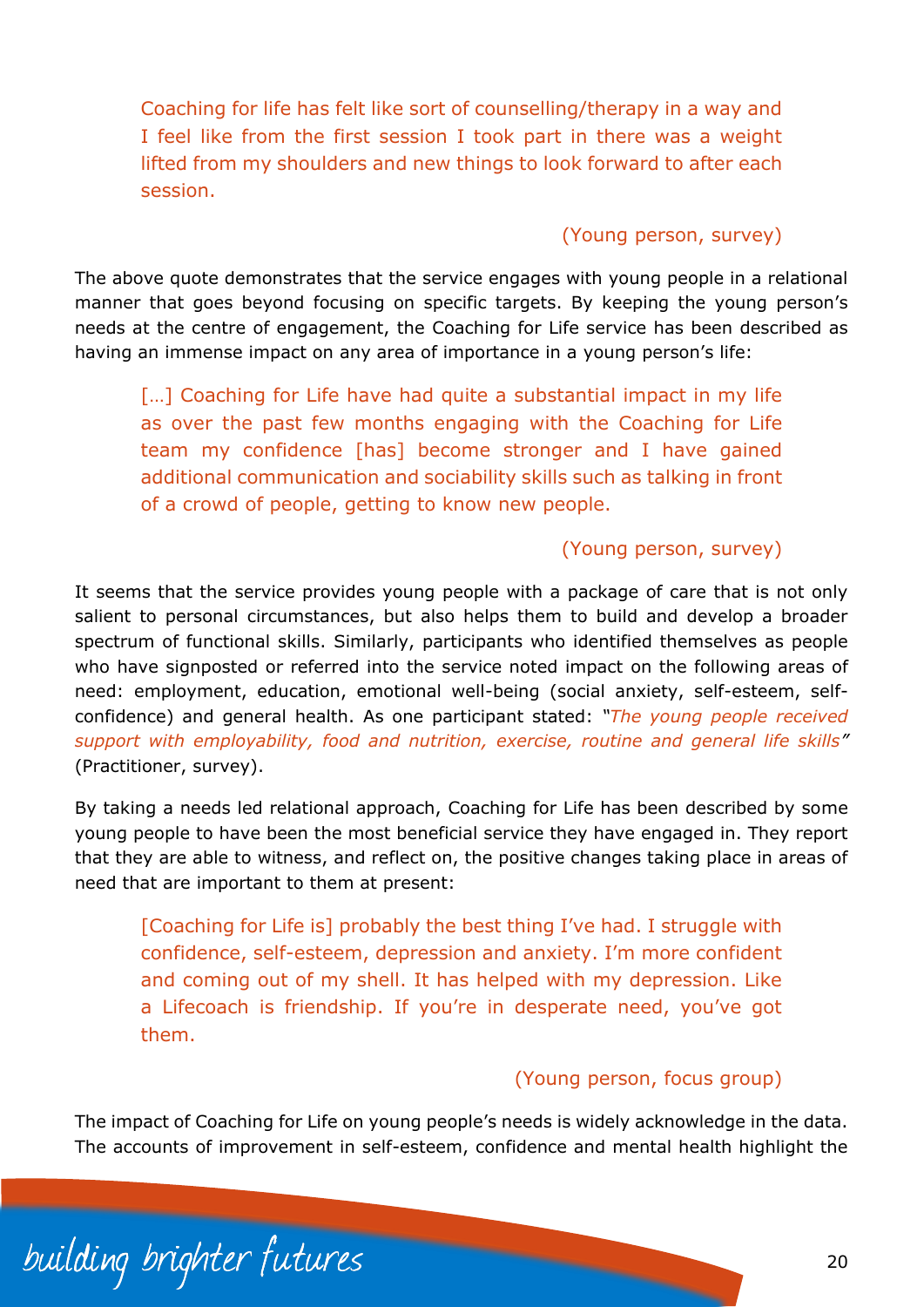perceived ability of Lifecoaches to engage young people and address their needs in a manner that is meaningful to them. This ultimately makes a marked improvement in young people's overall well-being:

The very personal things like increase to their self-esteem, in their self-confidence, a sense of achievement and recognising that they have achieved and they can continue to achieve which has been fundamental.

#### (Managerial staff, focus group)

It would seem that by keeping young people's needs centred throughout the Coaching for Life service, the Lifecoaches are able to help young people achieve and make pertinent choices and changes to their lives that will then lead to other benefits.

### <span id="page-22-0"></span>**The Coaching for Life outcomes**

Through their own data gathering, Coaching for Life have identified that in the first year of delivering the service they have actively engaged 57 young people. Fifty of this number remained engaged in the second year of operation (Quarriers Coaching for Life: Big Lottery Funding Report, 2011).

The focus group data suggest that there are two tiers to the outcomes achieved by the service. Firstly, non-tangible, 'soft' outcomes, including facilitating trusting relationships and nurturing emotional wellbeing, leading to the attainment of 'harder' outcomes, such as education or employment:

*Helped with anxiety and confidence. Helped get qualifications and a place in college.*

(Young person, survey)

Gave me confidence and motivation.

(Young person, survey)

It has helped me a lot with my confidence, when I first was referred I was very isolated and spending a lot of time by myself and now I am the opposite of this.

#### (Young person, survey)

The snapshot of data from the 14 participants who were able to complete pre- and postquestionnaires at two time-points highlights specific trends in mental wellbeing ratings between the period of young people entering the service and continued involvement. Young

building brighter futures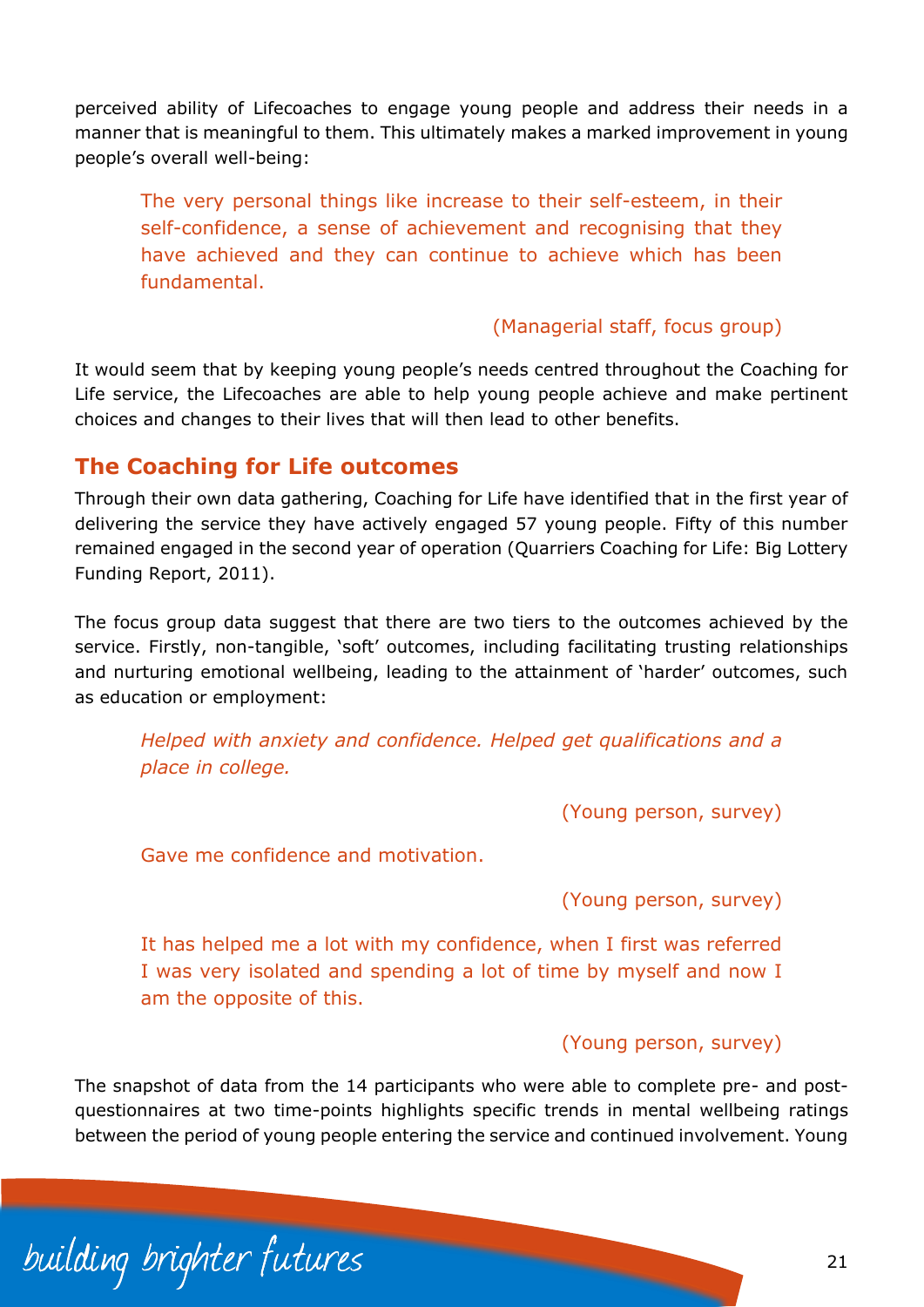people reported a reduction in negative affect states such as *upset*, *hostile*, *ashamed* and *afraid* between time-one and time-two of completing the questionnaire. Similarly, there was a move away from low ratings e.g. 'very slightly/not at all' for positive affect states, such as *alert* and *active,* towards more positive reporting, such as 'moderately', 'quite a bit' and 'extremely' in these positive affect states. Consistent ratings in positive and negative affect remain stable between time-one and time-two. The stability in ratings may be indicative of the stabilising impact of the service. The indicative improvements in *alert* and *active* may also be mechanisms of change for further outcomes, as highlighted by data in the focus groups and the online questionnaire.

The young people's reflections illustrate the importance of addressing more intrinsic needs and non-tangible outcomes as a bridge to achieving longer-term 'hard' outcomes. Young people who completed the online survey reported improvements across many life outcomes, as demonstrated in Chart 2 below.



**Chart 2: Outcomes reported by young people (from the online survey), n=18.**

#### **Wider benefits**

Wider benefits of the Coaching for Life service include engagement with health, education, employment and training, as well as maintaining tenancies, for example through improving budgeting skills. These were discussed by staff members in the following ways:

building brighter futures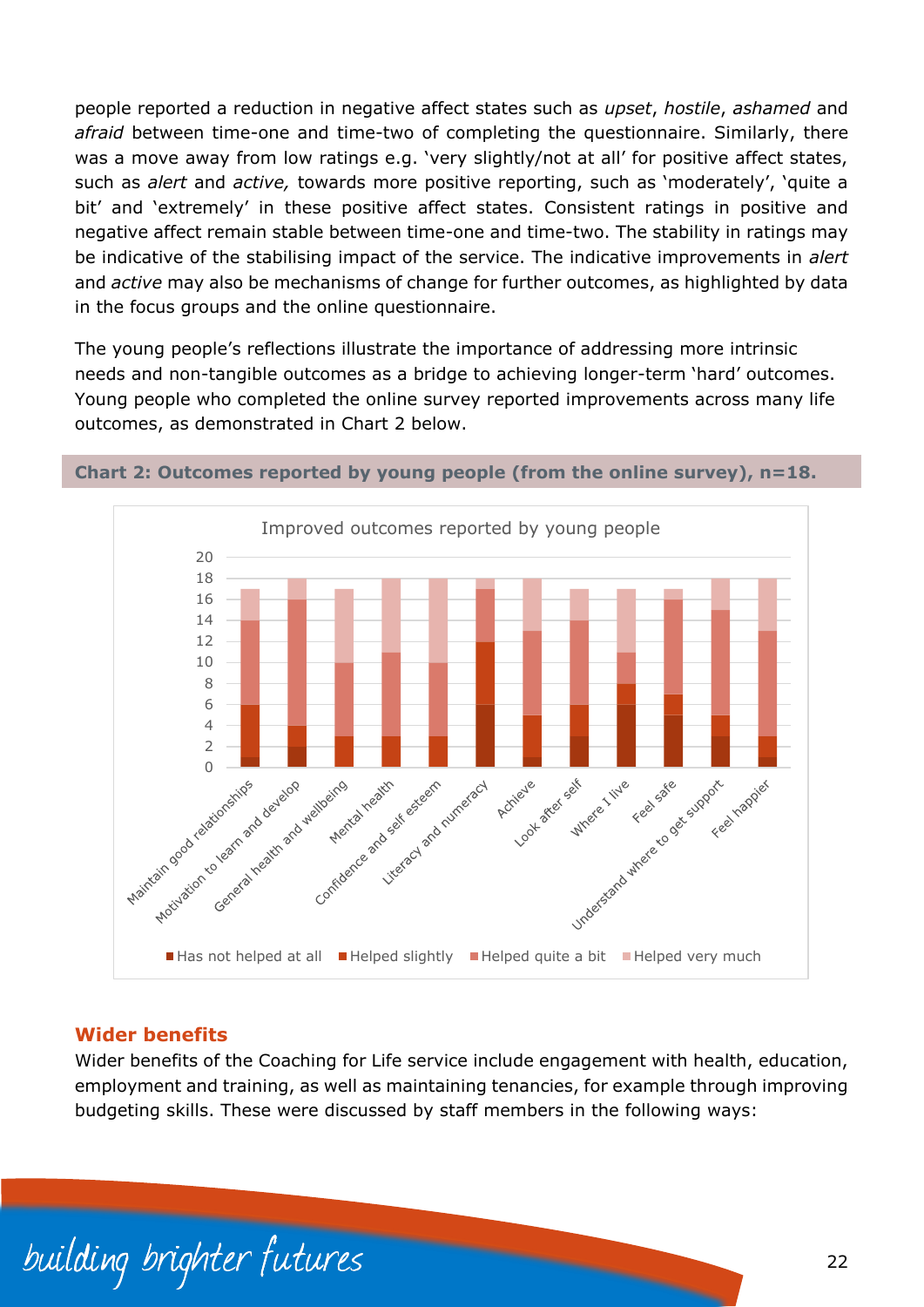The amount of young people who are now more settled in their own home accommodation. The amount of young people who are now budgeting and the reduced number of offending and lower substance misuse. I think across all 58 of our young people they have all made improvements in at least one area of their life.

#### (Managerial staff, focus group)

These wider benefits are indicative of the flexibility of the Coaching for Life service. Where the service is able to be flexible in its approach, the outcomes of the service can vary significantly from personal improvement in young people's needs to maintaining budgets, housing and refraining from offending behaviour. Overall, the wider benefits of the Coaching for Life service can be summarised in the following quote:

By engaging with Coaching for Life the young people get access to a wider range of services and values that we've touched on. These young people's horizons are all of a sudden enriched by opportunity as opposed to being restricted by negative representations.

#### (Managerial staff, focus group)

It is evident from all data sources that the outcomes achieved by the service directly benefit young people. However, the benefits also extend to other organisations attempting to engage young people:

The benefits to The Partner [other services] are that they are getting exposure to young people that are making the choices for themselves and have the safety net of a Lifecoach so that if there are any particular challenges they will have a Lifecoach there who will support them.

#### (Managerial staff, focus group)

The facilitative role of Coaching for Life enables the young people to accept other beneficial services. This parallel process allows partner agencies (e.g. housing, social, Health, Department for Work and Pensions, criminal justice and education) to engage with young people and fulfil their service roles.

In most cases helped to turn the young person around and managed to get them to engage in support services they require

(Practitioner, survey)

building brighter futures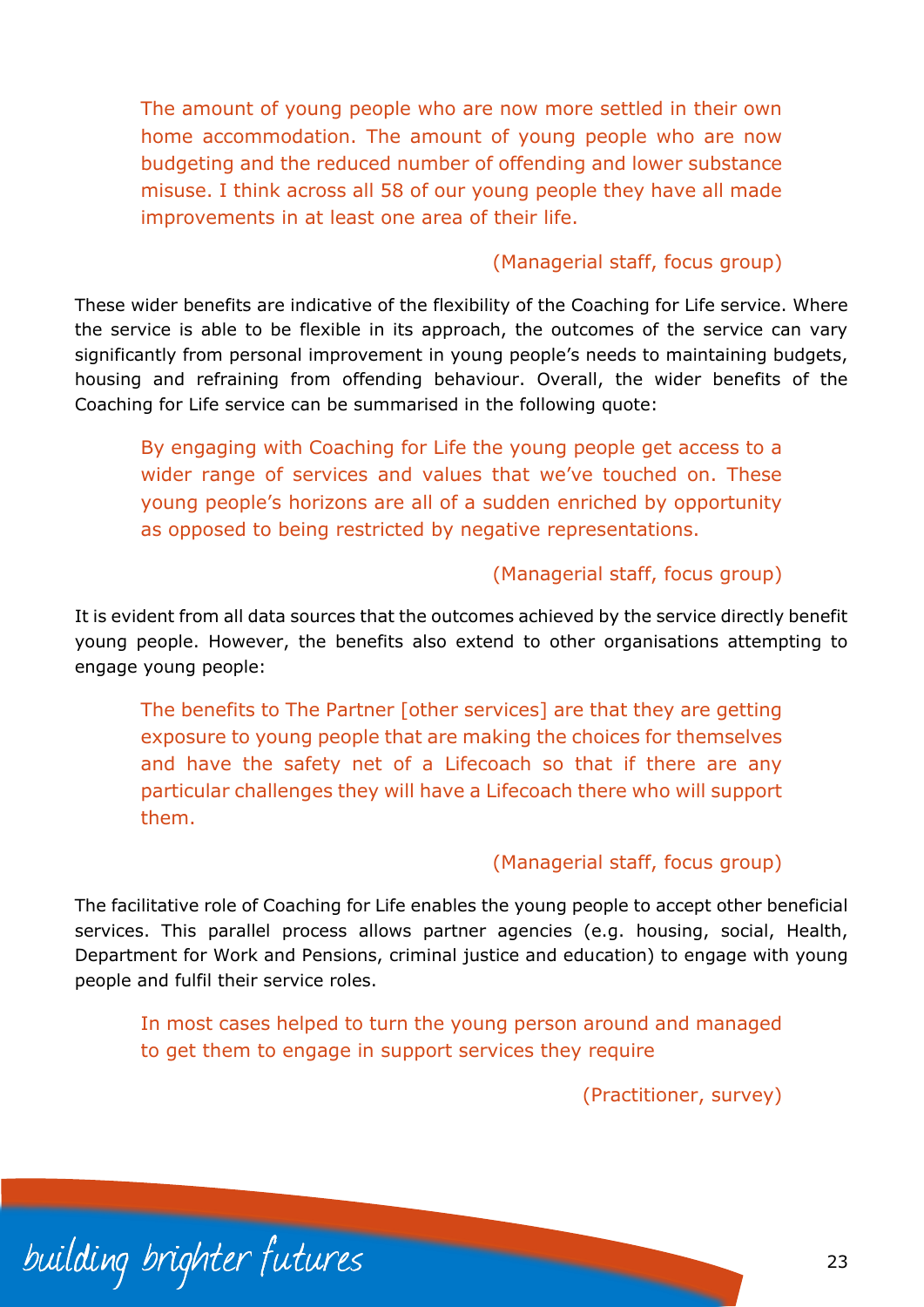#### **Long-term goals**

A key aim of Coaching for Life is to improve young people's lives on a long-term basis. While the outcomes discussed above are examples of the impact that Coaching for Life has on young people, there are some specific long-term goals that were highlighted as part of the services outcomes. These revolve around increasing young people's independence, coping strategies and enabling them to be active contributors to society. This is highlighted in the following extract:

Their confidence to access the support that is there for them and to use it for their best interest has afforded the opportunity for all the things I mentioned; college, employment, education, training, reduction in offending, substance misuse, being able to access the support that they are entitled to, along with feeling that they can and will make an active contribution to their communities. But always just being recipients of services, so that there is much more balance within their life.

#### (Managerial staff, focus group)

Referrers also reported improvements across a breath of outcomes in areas that will have a long term impact on a young person as they develop through life. This data, captured by the online survey, is illustrated in the figure below.



#### **Chart 3: Referrer reported outcomes for young people (from online survey), n=9.**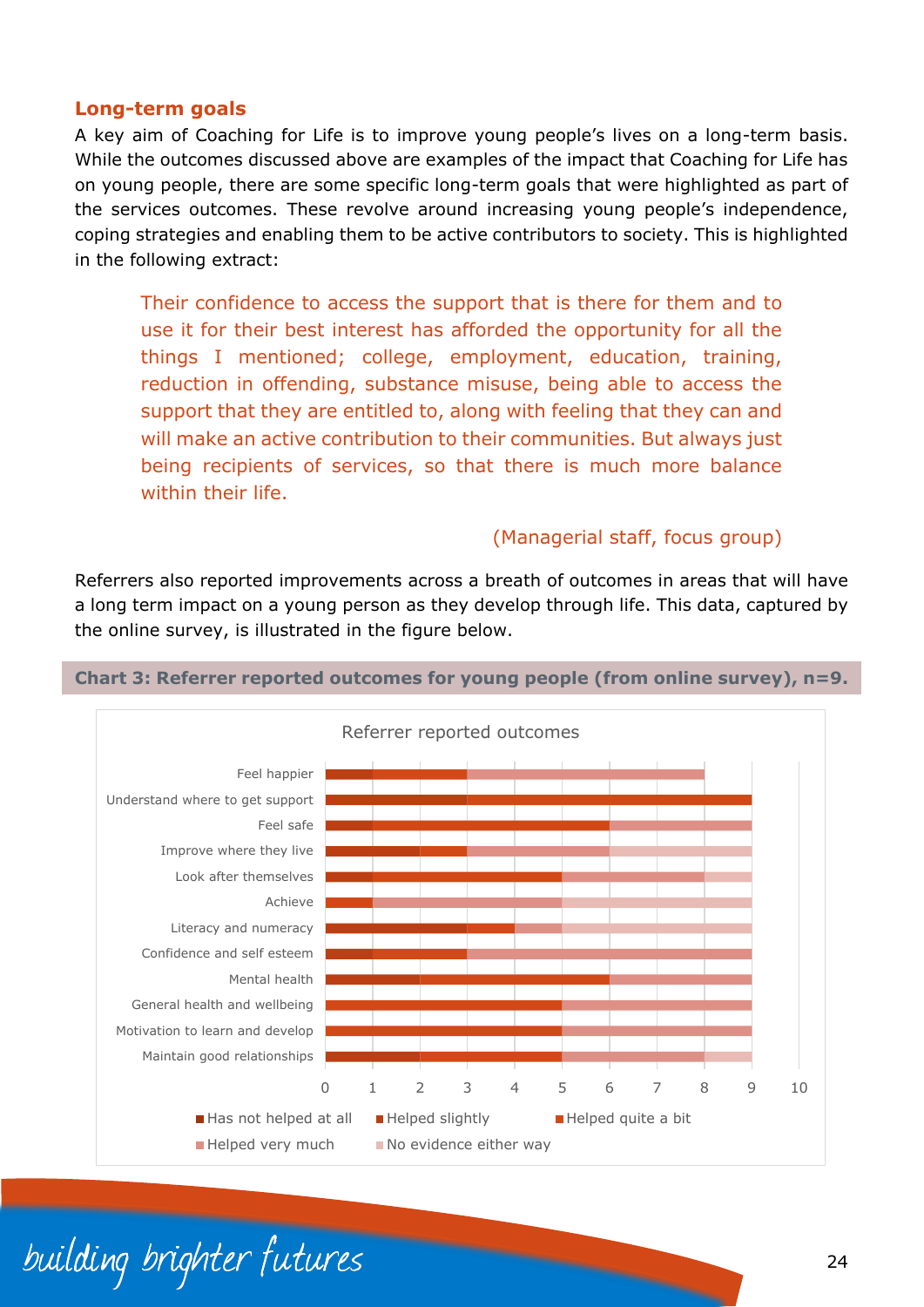The data illustrates that 'soft' outcomes, such as a trusted relationship and improved mental health, lead to improvements in longer-term 'hard' outcomes.

Improvement in confidence, having a trusted adult to rely on and talk to, enrolment, engagement and support in college, new opportunity's to experience work environments, full-time/part-time employment, support into new accommodation, help with filling in forms and CV writing, awareness of new job opportunities.

#### (Practitioner, survey)

The ability of Coaching for Life to help young people manage their service involvement and independence was mentioned by young people themselves. One young person reflected: "*I've realised it's okay to ask for help*" (Young person, focus group). The long-term impact of Coaching for Life in this young person's life highlights the ability of the service to change one's outlook on support. This was echoed by another young person who stated: "*I'm not always pushing him [the Lifecoach] away*" (Young person, focus group). Overall, Lifecoaching enables young people to see the value in support services and to feel more comfortable in accessing those support services when they need to.

# <span id="page-26-0"></span>**The Coaching for Life key learning**

#### **Successful elements**

Everyone who took part in this evaluation was immensely positive about the impact of Coaching for Life for care experienced young people. Their key messages highlighted the role of the service alongside statutory social work, arguing that the success of Coaching for Life is that it is flexibility in both daily practice, and funding received, to provide the service:

We also meet a local unmet need by responding to their priority areas, with the provision that they can't either afford or have the skills and knowledge that Quarriers can equip their staff with to provide, without restrictions, upon that service delivery. It's completely flexible and responsive to local need.

#### (Managerial staff, focus group)

The dynamic interplay between Lifecoaches maintaining a professional role, while creatively meeting a young person's needs that is meaningful to them at that specific point in their life, is something that has resonated with all involved with the service. This is highlighted in the following reflections from young people of the many and varied interventions provided by the Lifecoaches:

building brighter futures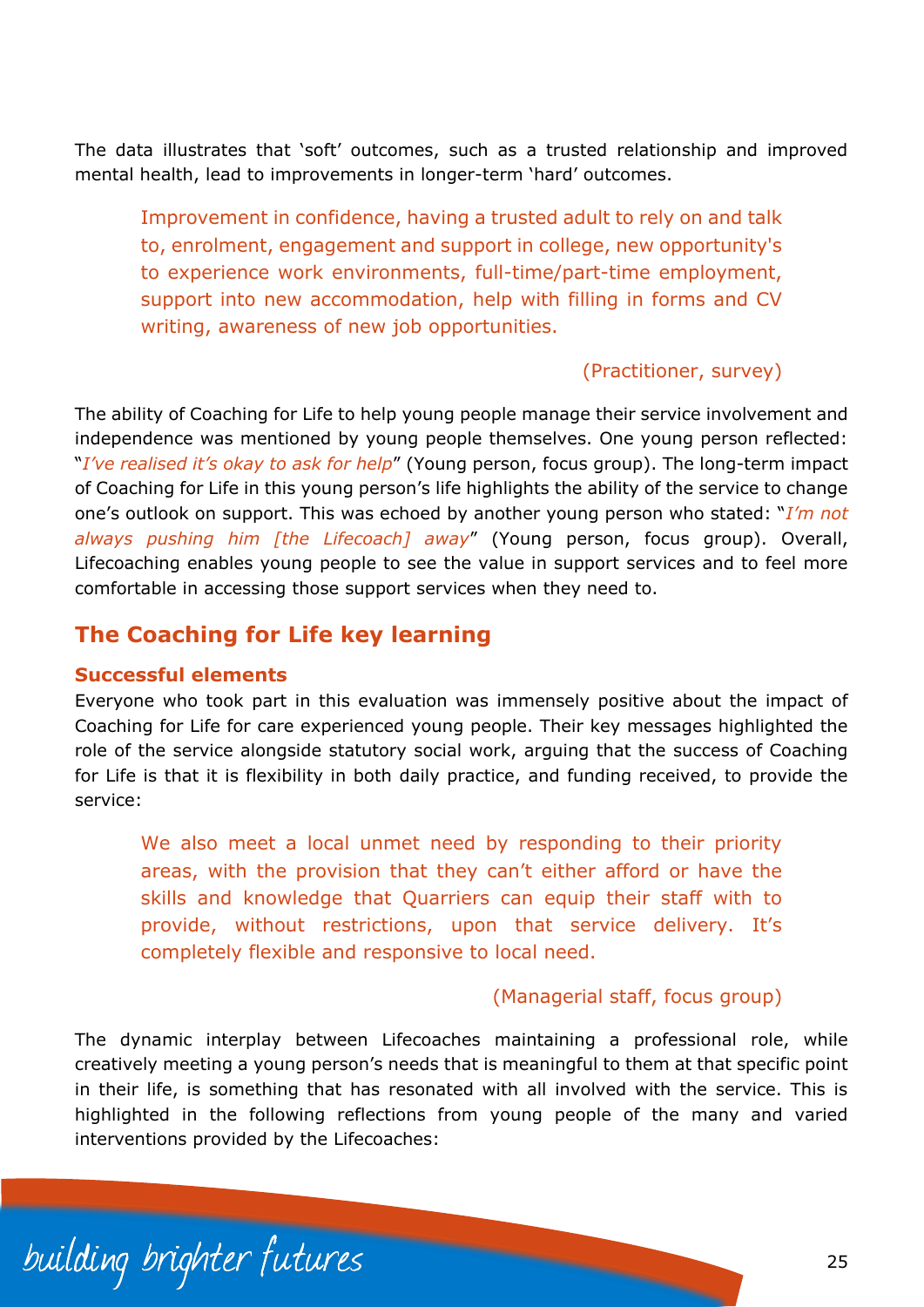Without [...] funding for my washing machine, carpet and utensils, I would have had to save money for a considerable amount of time in order to get these things so thanks to [the Lifecoach] I now have all the things I need to get my new flat in right order and up and running properly. [The Lifecoach] helped me get into sports coach volunteering, and has access to sports coaching course and we have agreed that if I make the appropriate effort towards the sports coach volunteering then that will make a good impression to start the sports coaching course and will give me further education, training, new skills and experience in order to do well in the course.

(Young person, survey)

Like a buddy, extra support. Someone there to talk to. Help to apply for jobs. Available to you. […] does different activities with you. I'm still on the sick so she'll go with me to an appointment [inferred medical appointment].

(Young person, focus group)

'Professional boundaries' – not pushed away, will give you a hug if you are crying. Relationships. In proper need of help – came to flat when I had no electricity/gas and played board games and got me money. Longer than 5pm … – [meant that this service doesn't do this – they stayed later and played games]

#### (Young person, focus group)

When considering key learning from delivering the service across the four areas, 'flexibility' of the design from preconception was considered an important element, especially if the service was to be replicated elsewhere. Overall, staff members and young people indicated that the key advantage of Coaching for Life over other programmes that they had been involved in was its ability to work flexibly and in-line with the needs of young people:

I kind of felt that the success of the project is built on the fact that we are allowed the freedom that we get. So you can just go with whatever works when it works, how it works, so just whatever. I kind of do a mix. I do a lot of one-to-one stuff, and a lot of group work stuff. I've kind of adopted a process…

(Lifecoach, focus group)

building brighter futures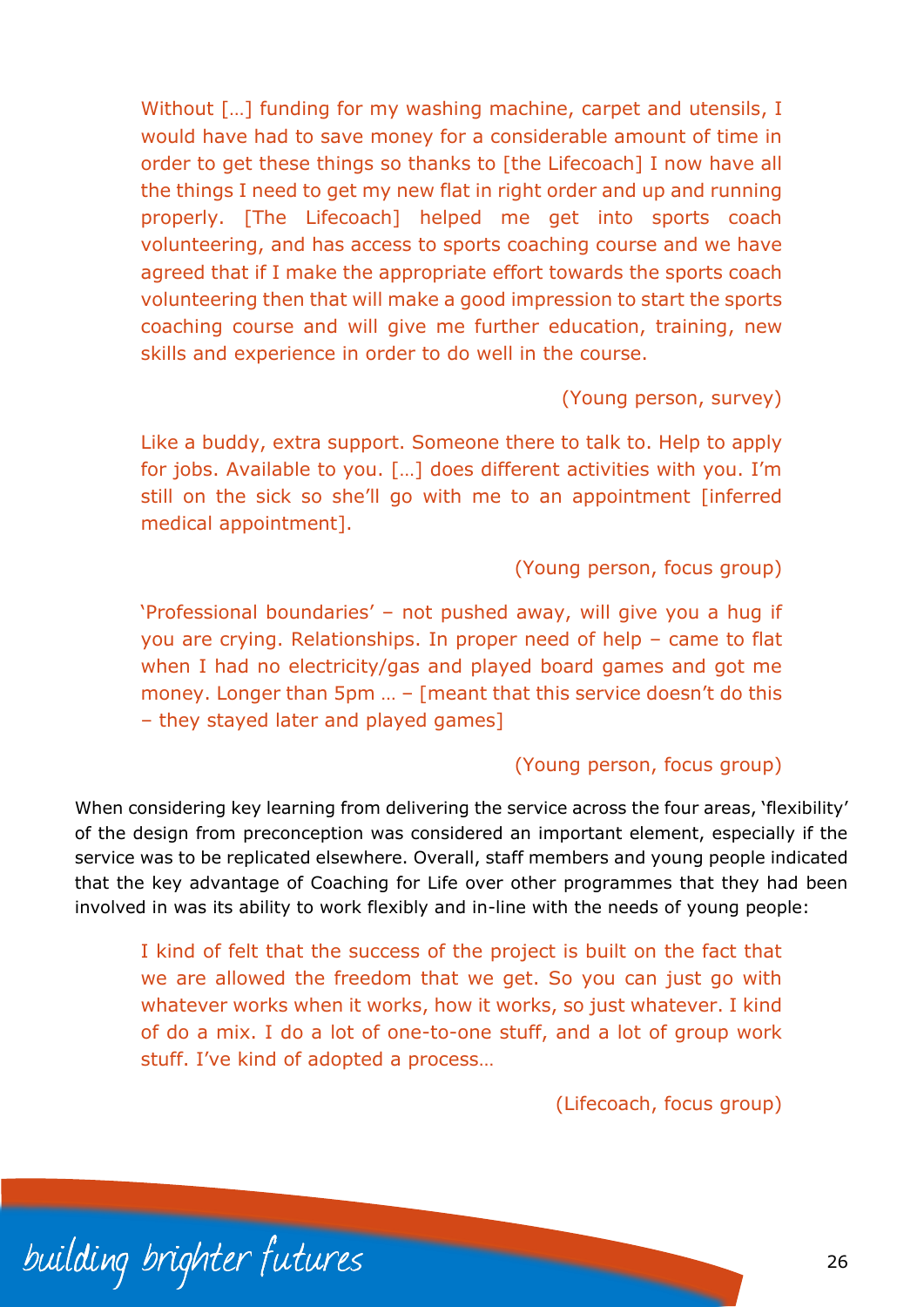Flexibility was also considered to be important, not only at the level of engagement and service delivery, but also from a funding perspective. Lifecoaches indicated that they felt supported to work on the basis of need, with the Lifecoach quoted above summarising how their approach to the service changes depending on the young person's wishes. This flexibility has been facilitated by the management team from the outset. As a programme that was designed with flexibility in mind, this forms a key part of the Coaching for Life model.

One thing that is particularly helpful is that we have a very broad and flexible remit. There is no saying 'you are not supposed to do that, the funding doesn't allow that'.

#### (Managerial staff, focus group)

Consistency was also considered to be an essential element of the service approach and a key element for replication. It was indicated that contact with a young person's Lifecoach did not end once their goal had been achieved. Instead, young people were encouraged to continue to contact their Lifecoach when needed:

I think it's important to say that it has opened so many doors, and even if someone has got to that positive place, it doesn't need to stop. We can keep in touch with them… When someone's going to college we won't stop working with them. We continue to work with them to help them sustain that.

#### (Lifecoach, focus group)

There was an acknowledgement that the service can only provide this continuous contact so long as young people and staff members can feel the benefit of the service:

It's so powerful that if you treat young people with respect, it's flexible around what their needs are. And if you stick with that, they are able to see 'I can make changes to my life', because it's not always that obvious that the coaches are positive people… The young people themselves see that linking in with these 'lifecoaches can make a change' to their life and that in itself is powerful.

#### (Managerial staff, focus group)

Overall, the assertion that the service would always be there, no matter the circumstances of any individual young person involved, came across strongly in the data. This continuous support was accompanied by a feeling of limitless contact and availability in some of the responses given to us.

building brighter futures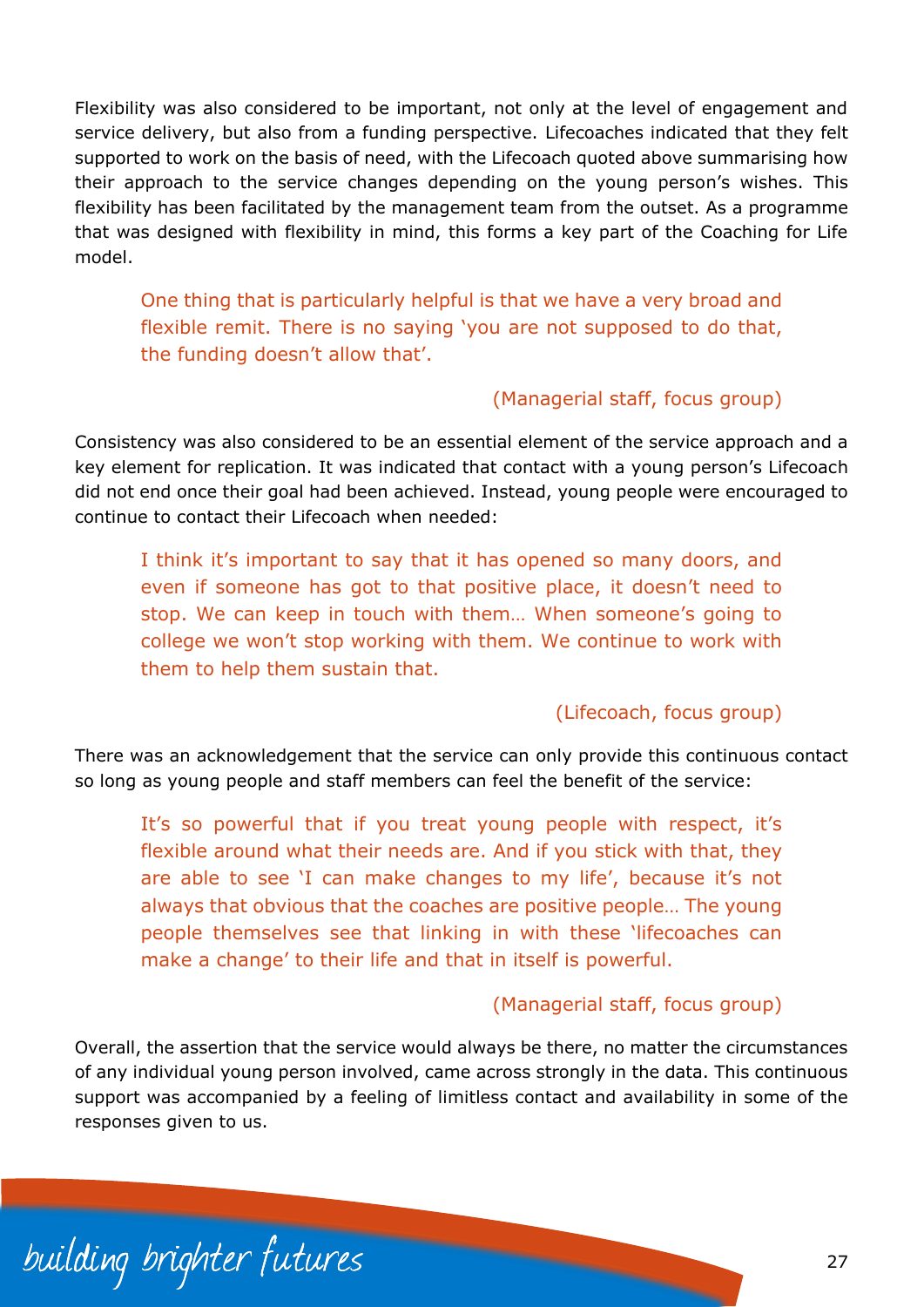The ability of a young person to contact their Lifecoach at any time of the day, during any point in their Coaching for Life journey, was communicated as a key feature of the programme and one of the 'key messages' that we asked participants to reflect on.

Quarriers Coaching for Life service has been a great part of my life. I am happy to still be accessing such a good service and my Lifecoach, […] is the best.

(Young person, focus group)

#### **Barriers and challenges**

Alongside the positive aspects of Coaching for Life highlighted above, the participants in this study did suggest some challenges that the service has faced. These largely reflect the way that the programme is managed and the capacity of the Lifecoaches. One young person commented that:

No one covers when they [Lifecoaches] are on holiday, so they should have more funding to help with cover.

#### (Young person, focus group)

While the young person acknowledged that the staff member providing 'cover' should be someone known to the young person as part of the Coaching for Life service, rather than someone 'random', this does highlight a challenge faced by Quarriers in their delivery of Coaching for Life.

The lack of cover for staff holidays links to the wider challenge of staff capacity, with Lifecoaches limited in their ability to take on new cases:

Within each of the four areas all coaches could probably double their amount of their capacity and we could reach out to more people. When you only have one full-time coach in each area there is a real consciousness around how much do you raise the awareness publicly of this service with the fear that we are not able to meet the demand.

#### (Managerial staff, focus group)

This was corroborated by free-text data captured by the online survey. Participants who took part in the survey and who identified themselves as individuals who had knowledge of the service observed the need for "*more staff*" (practitioner, online survey) to increase capacity and reach out to more young people. The limitation of the service to four locality areas was also acknowledged as a barrier to increasing opportunities for the young people living outwith these areas:

building brighter futures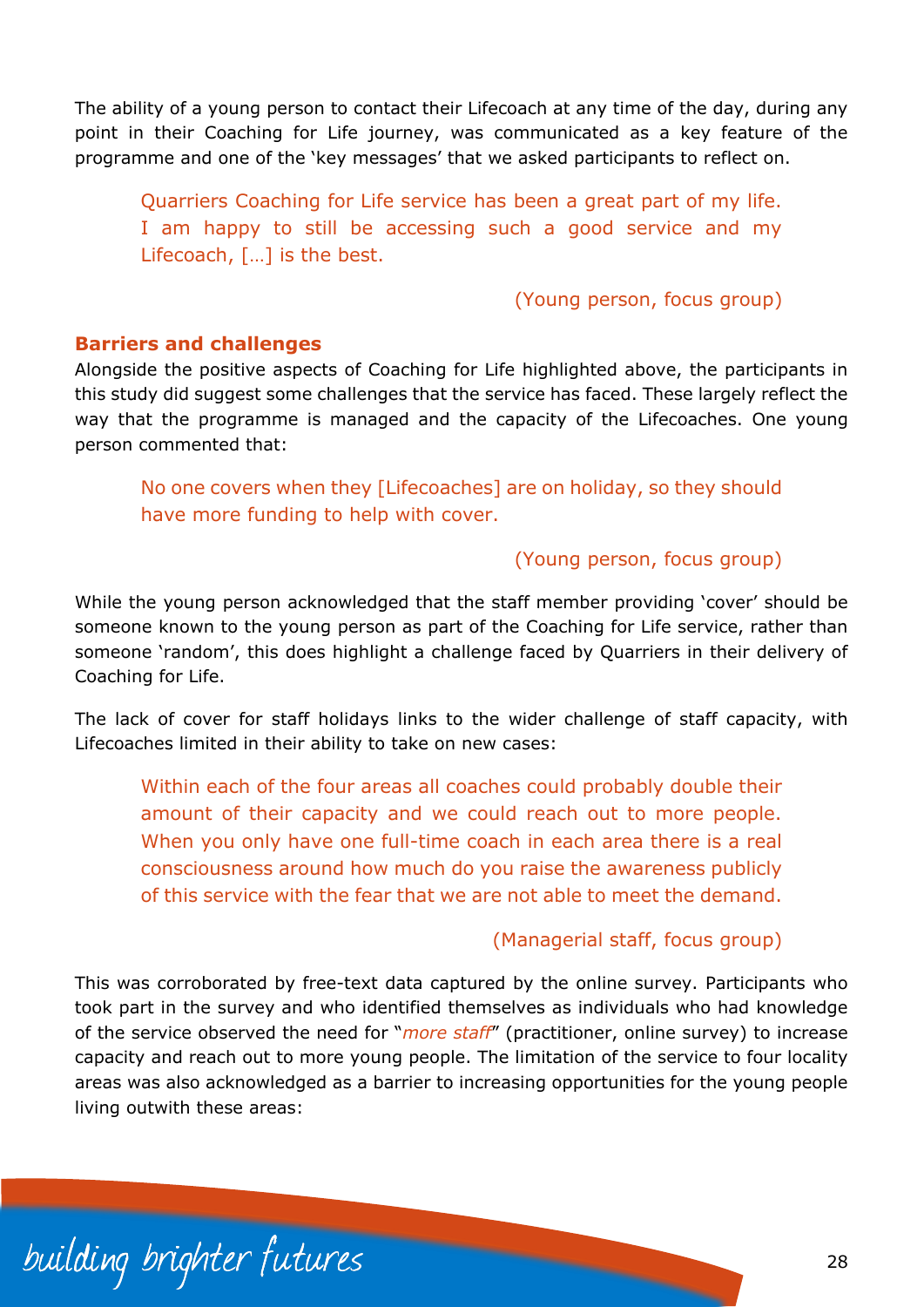More Lifecoaches working in the current areas to reach more young people who would benefit from the service, extend into new geographical areas.

#### (Practitioner, survey)

The focus groups and the online questionnaire implied that the service can help meet young people's needs in ways that other agencies are unable to do so. However, it is recognised by many who took part in the evaluation that increased staffing is needed for the service to continue in this manner.

Wider service engagement and partnership working is understood by many of those involved with the service to be a key part of the Coaching for Life experience. However, experience of the process itself varies across the four geographical areas. This may be reflective of the different organisation and operation of local authorities in different areas. Data from the focus groups indicated that smaller localities appear to benefit from smaller networks that facilitate smoother partnership working: *"[…] is a small area so there is close contact for the agencies so it's really good*" (Lifecoach, focus group). In contrast, the larger urban regions experience more complications with partnership working: "*I think it's the difference between the cities and the smaller areas the bigger cities are struggling*" (Lifecoach, focus group). It is not possible within the scope of this evaluation to tease out the likely multiple and variable factors contributing to this experience. However, it would seem that in the larger areas multiple organisations can have an impact on communication channels, making it difficult to promote joined up working between agencies:

In [...] there are so many services but the flipside of that is that it can very difficult to have joined up work than any other areas. The through care team in the smaller areas know all the young people. It's not the case in […] and names come up and people are like 'I think they were linked in with this service or that service 6 months ago' in that way you can be a wee bit disjointed.

#### (Lifecoach, focus group)

If the service was to be extended or replicated elsewhere, the differing context between geographical areas is worth future consideration for ongoing service delivery.

Providing a flexible model of service delivery that promotes choice for young people has been recognised as an essential element for successful engagement. However, there was also a recognition that this approach may have some limitations. Young people's choice and engagement, along with the role of staff members, were seen as key areas for reflection:

building brighter futures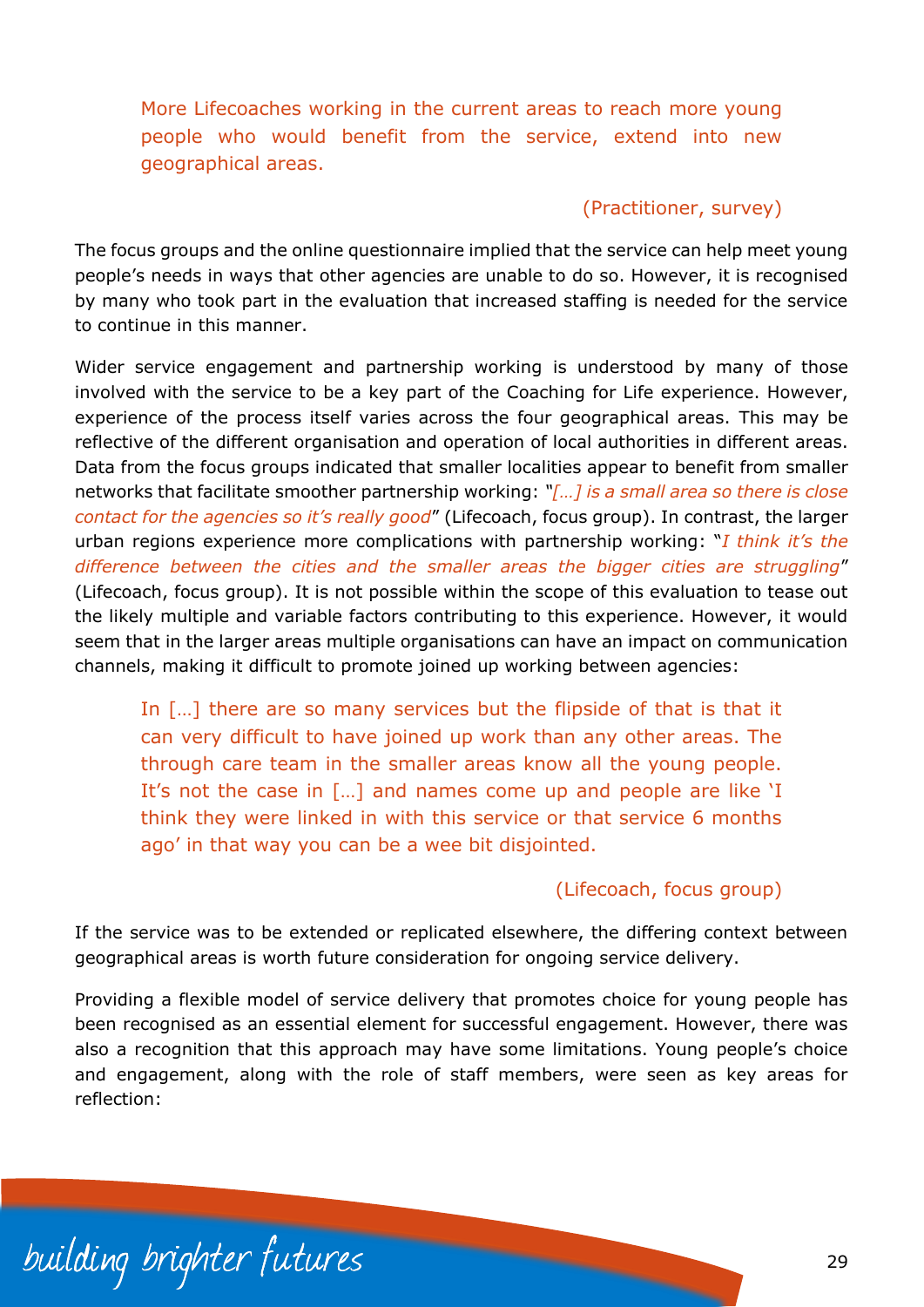There are also challenges and limitations in giving young people the choice… If they wish to engage or not and let's not lose sight of that… Young people may not be feeling it one week, or one week you may go through a lot of cancellations and just not turning up… And that's real life and they don't get reprimanded or whatever… But they are able to know that next week when I meet my Lifecoach they are not going to say 'you should have been there'.

#### (Managerial staff, focus group)

Helping referrers and potential partner organisations understand the parameters of the service and the role was highlighted as an early challenge encountered by the Coaching for Life service. There was a reflection around the importance of not duplicating work that could be undertaken by existing services. This has been illustrated below as a learning point from delivering the service and is likely to be fruitful for any future plans regarding expansion or replication elsewhere.

For me there are some challenges around the role of a Lifecoach in young people's life and other people's awareness of that… In particular in terms of what they would expect a Lifecoach to be doing. When there are other organisations that can provide that level of support and are there to provide that. So it was a challenge to get some partners to truly understand what the Lifecoach provided in terms of the coach's support. Again, it was a healthy challenge because they needed to know for the referrals to be more relevant to the service.

#### (Managerial staff, focus group)

The acknowledgement of barriers and challenges outlined provide key learning for the development of the Coaching for Life service, especially when one considers the future direction of this service, or similar services. Whilst the service as a whole is perceived and received positively across staff members, young people and wider practitioners, these challenges and barriers need addressing if Coaching for Life is to continue to receive such positive feedback. This is especially true if Coaching for Life is to *"give Scotland's young people a much better chance"* (Managerial staff, focus group).

# <span id="page-31-0"></span>**Discussion**

In this evaluation we used a mixed methods approach, gathering a broad dataset from a range of perspectives which was analysed deductively across five themes: the Coaching for Life Model, the Coaching for Life Experience, the Coaching for Life Outcomes and the

building brighter futures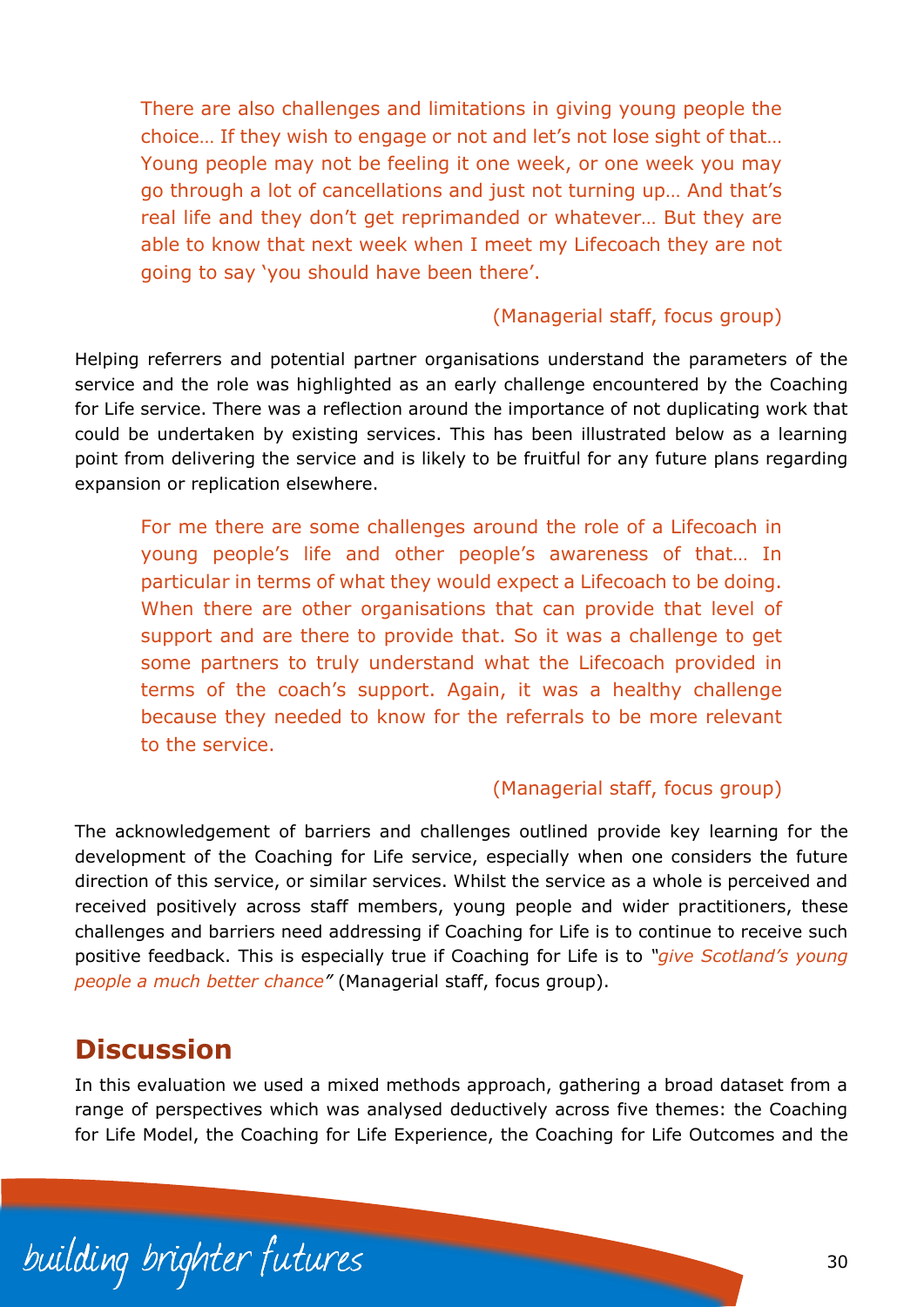Coaching for Life Key Learning. Young People's Needs where identified as an additional theme linking the first four areas. These broad themes were analysed to answer the following research questions:

- 5. What is the Coaching for life model?
- 6. What is the Coaching for Life experience?
- 7. What are the Coaching for Life service outcomes?
- 8. What is the key learning from the Coaching for Life Initiative?

# <span id="page-32-0"></span>**What is the Coaching for Life model?**

Data from the focus groups and online questionnaire highlighted flexibility and consistency as key features of the model. This results in a model of service delivery that was described by one coach as 'many and varied'. What emerges is a service that is reflexive and responsive to the dynamic needs of the young person during the length of their engagement in Coaching for Life, which is not time-limited. The young person's 'need' will be defined and evolve with their personal circumstances. With this in mind, the Coaching for Life model cannot be defined as a single intervention, but rather multi-modal and integrative, drawing on a range of skills, expertise and resources. In this manner, the Coaching for Life Model can be considered a 'complex intervention'; in complex interventions it can be difficult to identify and define all of the 'active ingredients' (MRC, 2000). The complex nature of the model means it is likely that there will be a degree of 'flexibility and tailoring' (Craig et al., 2008). It is also likely that young people involved with the service will receive various packages of bespoke intervention. The bespoke approach can present as a challenge for services in terms of describing and evaluating their intervention. Current social and economic culture seeks to operationalise and simplify services into discrete elements that map easily onto hard outcomes. However, the reality of delivering a service to a population with complex needs often involves a form of service delivery with layers of vital intrinsic variables and outcomes that are not easy to define. This can be challenging for services when funders often speak in a language of tangible costings and outcomes. However, from our evaluation, we believe that flexibility and consistent relationships are the 'active ingredients' of the Coaching for Life Model. Furthermore, it fits with the 'integrated' approach that draws on the three empirical pillars of Behaviourism, Cognitive Behaviourism and Contextualism when working towards social emotional goals. This approach incorporates behavioural reinforcement and skill acquisition through the motivating power of a relationship. The Integrative principles allow for intervention that is individualised and meaningful during both crisis and growth (Centre for Integrated Intervention, 2019). Which accurately sums up the work of the flexible and consistent Coaching for Life model.

Currently, evidence highlights the importance of consistent relationships in order to deliver better outcomes for families and young people (Gadda & Fitzpatrick, 2012; Holt et al., 2008; Lerpiniere et al., 2015; Thompson et al., 2007; Welch et al., 2015; Young et al., 2015). Through providing consistent, long-term support that is unconditional, the Coaching

building brighter futures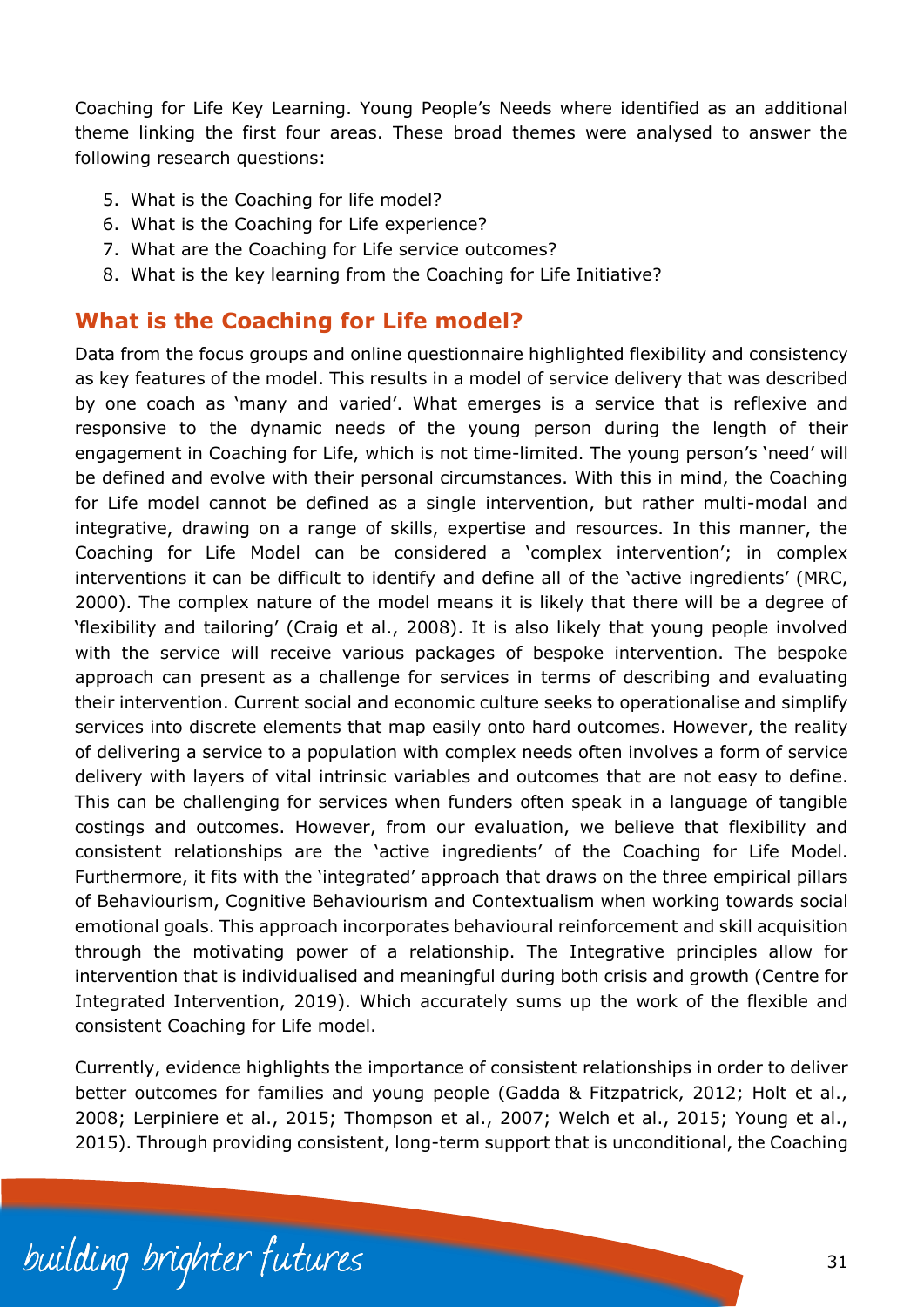for Life Model illustrates the importance of relationship building. Based on the evidence emerging from this evaluation it would be that the Coaching for Life model through its flexibility and consistency (across crisis or growth) provides 'relational permanence' which is the foundation for meeting 'needs' and skill acquisition (Vygotsky, 1978). While this is achieved through the interpersonal skills of the individual Lifecoaches, practice informed by coaching and mentoring models such as PATH, GROW and the PX2 approach also influence flexibility and consistency (Pearpoint et al., 1991; Alexander, 2006; Pacific Institute, 2019).

### <span id="page-33-0"></span>**What is the Coaching for Life experience?**

The Coaching for Life Experience is characterised by acceptance, choice and wider service engagement. There are two tiers to the overall Coaching for Life Experience: that of the young people and of the staff. A key element was young people's experience of complete acceptance through their relationship with their Lifecoach. Elsewhere, acceptance is seen as an essential element towards realising value-based living and commitment actions (Hayes, 2004). It is historically recognised in health and social care that acceptance in the form of 'unconditional regard' is the hallmark of collaborative working. In the Coaching for Life context, it is clear that the service understands that providing young people with this experience requires considerable time, but is necessary and will vary according to the life experience of the individual young person. It is widely understood in research literature that children who have experienced early adversity may develop strategies that are initially resistant to any form of support or compassion (Lewing et al., 2018; Neff & McGehee, 2010). The data gathered from the focus groups and the online questionnaire suggest that some young people who have come into the Coaching for Life service may have had difficult experiences of prior agencies or service support. As such, it can take time for young people to feel accepted and realise their intrinsic values and aspirations. Providing young people with choice emerged as one of the service's most powerful interventions from the outset. This is consistent with contemporary policy, which recognises that everyone using health and social care has the right to choice and control (Department for Health, 2007). This aspect of the Coaching for Life experience is also developmentally appropriate for the young adults being supported from the service. Furthermore, this experiential approach removes barriers to decision-making (Burchardt et al., 2013). Furthermore, there is a strong ethos of working in partnership with the young people to help meet their needs, but also internally with other team members and externally with other agencies. It is recognised that creating high quality relationships helps to provide emotional support and is instrumental to accessing other resources (Winter, 2015). Data from both the focus groups and the online survey indicated that this way of working gives young people an experience of receiving help that has not been possible with other agencies.

### <span id="page-33-1"></span>**Young people's needs**

The evaluation revealed a fifth theme of Young People's Needs which seemed to link the Coaching for Life Model, Experience and Outcomes. The Coaching for Life service keeps

building brighter futures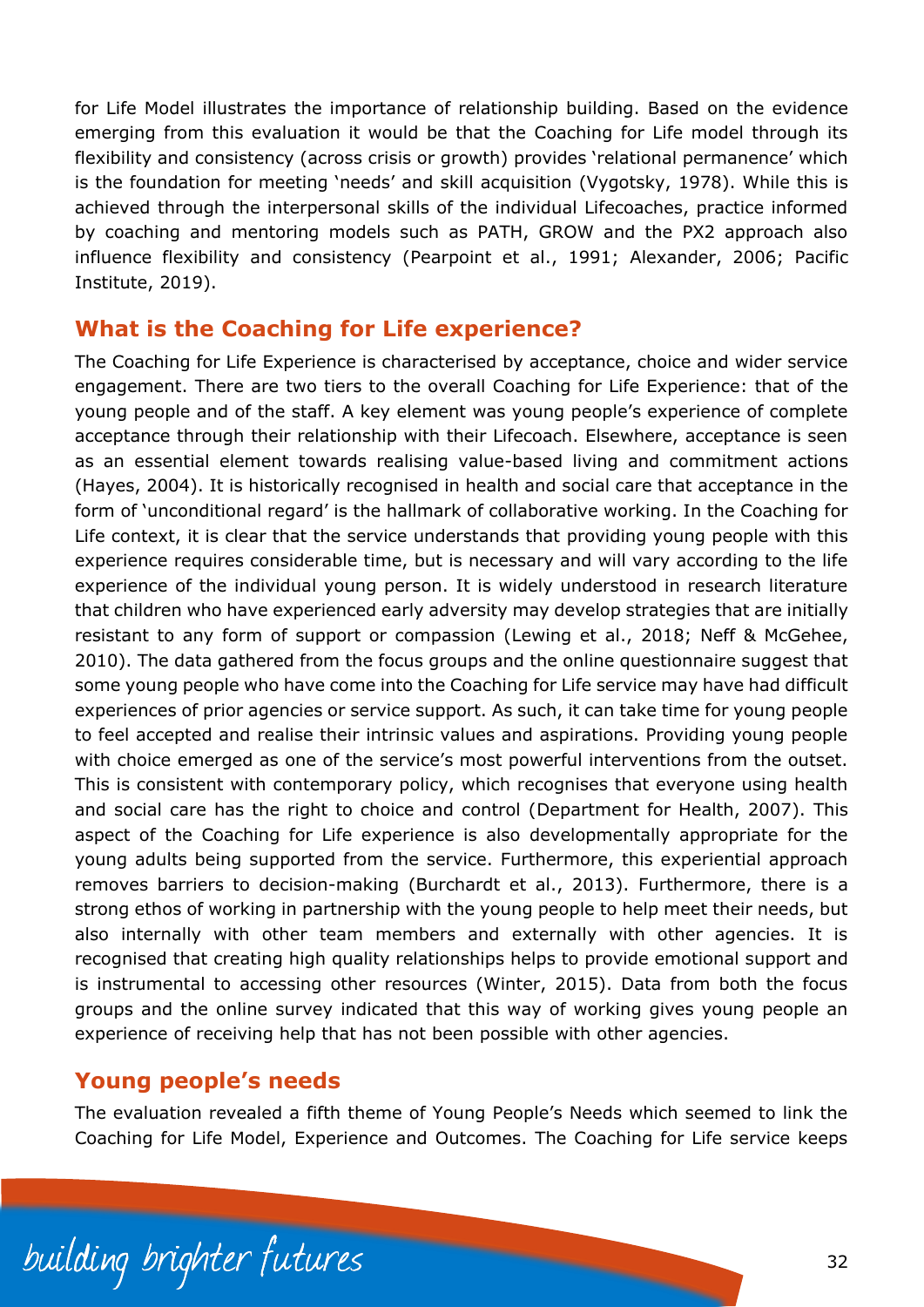young people's needs at the centre of engagement. This needs-led relational approach seems to account for the flexible and consistent model, and is the platform for successfully achieving meaningful outcomes for the young person. This approach is consistent with the hallmarks of good practice when engaging children and young people. This means to consider a young person's needs (including strengths and difficulties) in terms of their developmental stage and their social milieu (Fulcher & Garfat, 2015; Bellefeuille & Ricks, 2010).

### <span id="page-34-0"></span>**What are the Coaching for Life outcomes?**

The Coaching for Life Outcomes are discussed in relation to wider benefits and long-term goals. All data sources demonstrated a positive impact of the Coaching for Life service on young people's mental health and well-being, self-confidence, self-esteem, social engagement and life skills. The outcomes identified here strongly echo the results of research into Lifecoaching, mentoring and support for young people moving on from care placements (Gaskell, 2010; Greeson et al., 2015; Thompson et al., 2016). Additionally, the ability of Coaching for Life to help give the young people the tools necessary to support their education, employment and housing status is reflected in wider discussions with careleavers (Collins et al., 2010; Johnson et al., 2011; Höjer & Sjöblom, 2014; Marion et al., 2017). This is an important outcome for Coaching for Life, as the overall service aim is to improve 'hard' and 'soft' outcomes, such as education and employment, and well-being. Young people's needs and wider benefits, as discussed in this evaluation, both fulfil these 'hard' and 'soft' outcomes. These 'hard' and 'soft' outcomes also influence the long-term goals of Coaching for Life, which are discussed by evaluation participants as increasing young people's independence and encouraging their individual engagement with services in times of need. We noted from the evaluation that, while this element of the overall experience is understood to be essential, it can be difficult to define and operationalise. Nonetheless, it has long been documented in the evidence-base that human beings have a hierarchy of needs to be achieved in order to meet their full potential (Maslow, 1943). It could be argued that, based on the data captured from this evaluation, outcomes fall on a hierarchy ranging from 'soft' to 'hard'. For example, 'soft' outcomes would include nurturing relationships, mental wellbeing, while longer-term, 'hard' outcomes incorporate housing needs, education engagement and employment prospects. It is plausible that the attainment of 'soft' outcomes are a platform for longer-term, 'hard' outcomes. Both the qualitative and quantitative data in the evaluation indicate that many of young people have had support from Coaching for Life with emotional wellbeing. The data illustrates that a Coaching for Life model has elements of consistency that provide many of the young people with an unmet need for stability. It is well documented in the trauma literature that emotional health issues related to adverse experiences cannot be achieved without stabilisation (NHS Education for Scotland and The Scottish Government, 2018). The data from this evaluation suggests that Coaching for Life service delivers a hierarchy of outcomes in order to challenge social inequalities and enhance opportunities for care experienced young people.

building brighter futures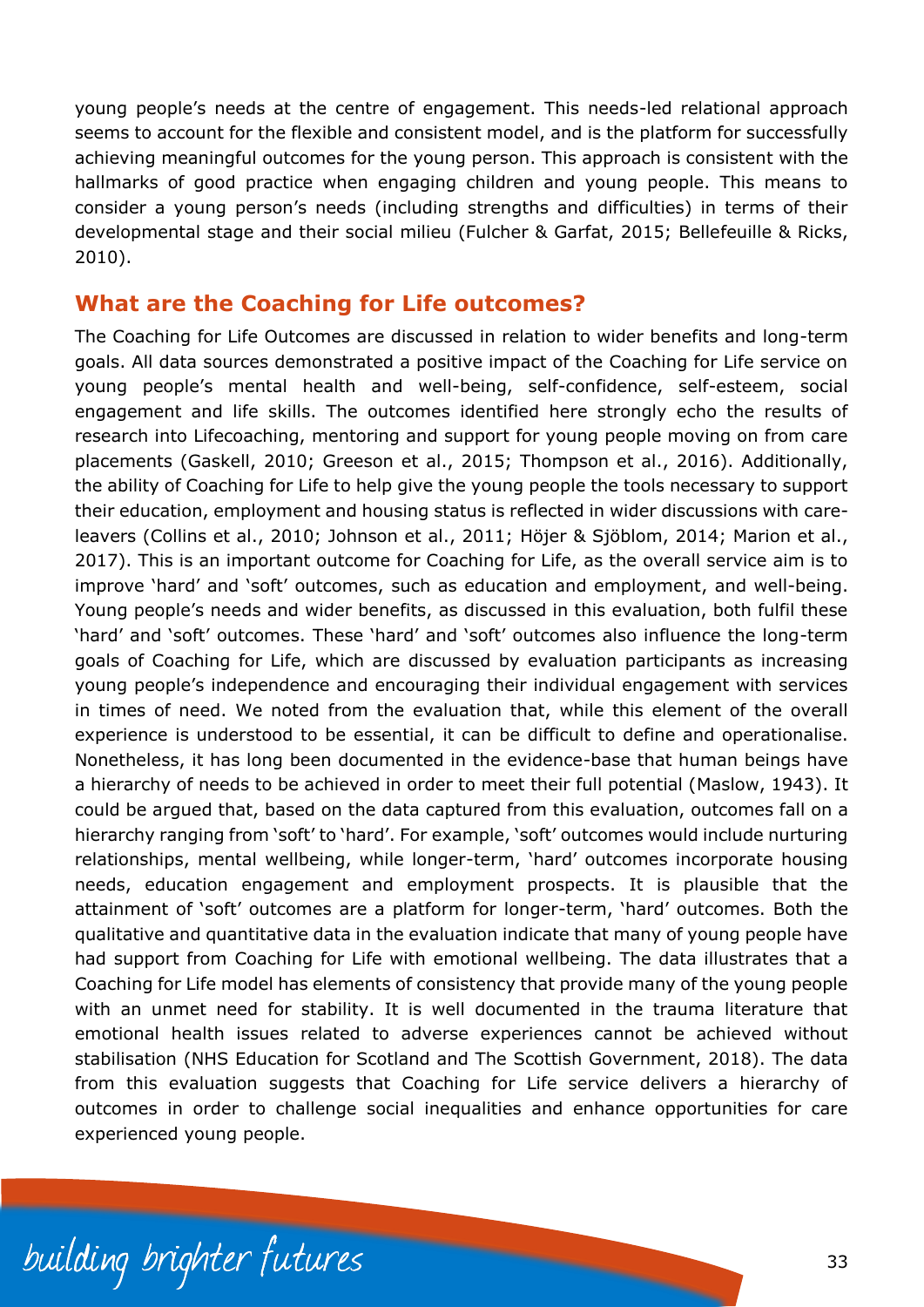# <span id="page-35-0"></span>**What is the key learning for the Coaching for Life experience?**

The elements for successful engagement of young people and inevitably achieving better outcomes included the flexibility of the service, the young person-centred approach and continuity of support. The barriers and challenges to providing Coaching for Life were also highlighted and require some reflection. The importance of providing a flexible service is highlighted elsewhere in this discussion. It is, however, suggested to be a key element of mentoring, coaching and care services more generally (The Care Inquiry, 2013; Lerpiniere et al., 2015). This is also the case for person-centred approaches, where providing services for young people in a non-judgemental way, appropriate to the young person's background, is deemed a necessary quality of good mentoring services (Sulmani-Aidan, 2017). Ensuring that young people always felt able to maintain contact with their Lifecoaches, even once they had achieved their original goals, was also described as a strength of the service. This continued support is a key element of the current policy landscape (Scotland's Commissioner for Children and Young People, 2008; The Care Inquiry, 2013; HM Government, 2016). Any future developments should seek to continue working in a way that provides continuous, flexible and person-centred support.

Additionally, the main barriers and challenges identified suggest that it can be difficult to manage the specificities of the service alongside young people's expectations. This results in situations where some referrers and partner organisations struggle to understand the role of Lifecoaches in the lives of young people. Defining one's role was also highlighted as an issue in other mentoring relationships (Colvin & Ashman, 2010). Being unsure of a Lifecoach's purpose could result in infrequent use of mentors and unfamiliarity with the relationship. Participants here indicated that being unclear of a Lifecoach's role can also make it difficult for the service to work alongside other organisations. Coaching for Life, then, is simultaneously responsible for maintaining flexibility while projecting a clear understanding of the programme. Another challenge identified was the disparity between local areas and wider service engagement, particularly in the larger areas where there are complex networks which can impede communication channels. It is not unusual for services to evolve in a bottom-up, needs-led approach. However, this is an area for future consideration or plans for expansion. Subsequent service evaluation may include mapping exercises of wider service engagement, identifying areas of success and challenge.

### <span id="page-35-1"></span>**Strengths & limitations of this evaluation study**

This evaluation employed a mixed-methods approach, which allowed for data triangulation through multiple sources (Tariq & Woodman, 2013). We are satisfied with the number of participants engaged in qualitative data, ensuring data sufficiency (Dey, 1999), in that we are confident that we have captured all relevant data themes. However, we only have data from a small number of participants who completed the pre-/post-questionnaires at twotime points. Therefore, this provides us with a snapshot of data from a brief period of time. In order to protect anonymity, it was not possible to secure agreement to collect detailed demographic data from young people who completed the pre-/post-questionnaire.

building brighter futures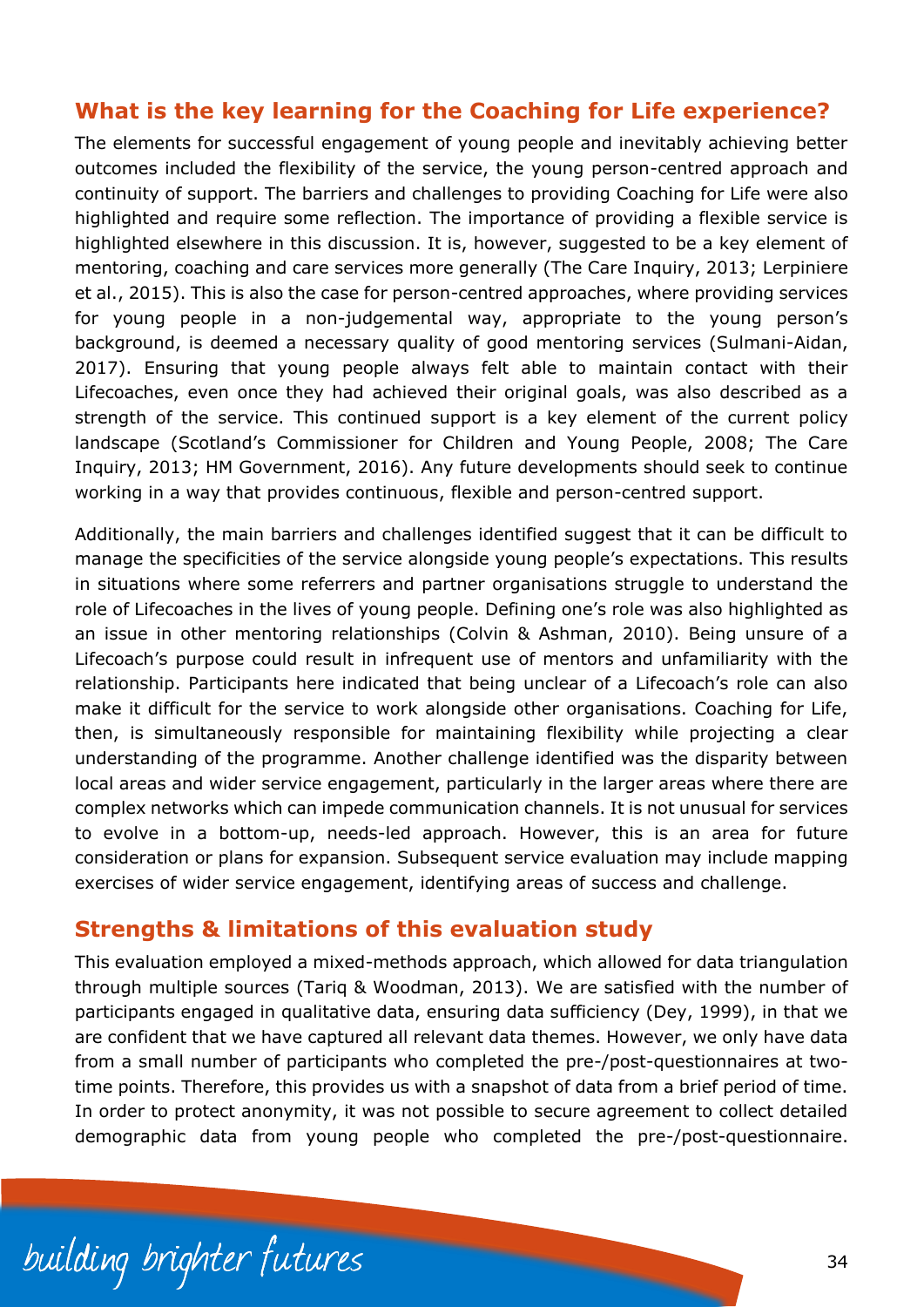Therefore, we were unable to describe in detail the young people who participated in this evaluation. Future evaluations may wish to consider capturing data over a longer timeframe and across multiple data points. This will allow for evaluating the longevity of outcomes. Lastly, we only have data from participants who have actively engaged with the service. We do not have data from participants who have disengaged with the service. This latter point is beyond the scope of this current evaluation but may be an area for future consideration. Overall, we are satisfied with the validity and rigour of the methodology employed in this service evaluation.

# <span id="page-36-0"></span>**Conclusions**

This study aimed to undertake an evaluation of the Coaching for Life service with a focus on four broad research questions. The data gathered from the evaluation has been analysed and discussed in relation to each of the research questions. The evaluation highlighted that the Coaching for Life service provides a flexible and consistent model of service delivery not previously experienced by this group of young people. Furthermore, these two elements are considered to be successful ingredients for engaging care experienced young people across the four localities, affording them better opportunities and improved outcomes. The experiences of choice, acceptance, and wider service engagement (across several tiers with coaches and other agencies) leads to improvements across a hierarchy of 'soft' and 'hard' outcomes. This results in direct benefits to young people, both in the wider sense and in the longer-term; knowing what opportunities are available to them, helping them to engage in other services, and knowing how to get help in the future. Enabling young people to be active members of the community benefits partner agencies and local communities. Data from the focus groups and the online questionnaire indicates that the service is responsive to young people's needs and those of local communities. The impact of the service has been considered by many involved to be essential and would be a loss if the service was discontinued. Issues of capacity and joined-up working with partner agencies (to increase young people's wider service engagement) in the larger areas have been highlighted for future consideration regarding sustainability and possible expansion. Future service evaluations may wish to include mapping exercises to address disparity of partnership working across the local areas. Longitudinal data pertaining to evaluation outcomes across the lifespan of young people may also be advantageous, especially when considering future funding opportunities. Ongoing service delivery may also seek to capture data and feedback from those young people who fail to engage with the service.

In summary, this evaluation has found the Coaching for Life Service to have a positive impact for care experienced young people aged 16 to 25 years old who have previously disengaged from other services. The evaluation has offered insight and discussion around the current model of service delivery in relation to existing literature, with implications for practice and future models of service delivery.

building brighter futures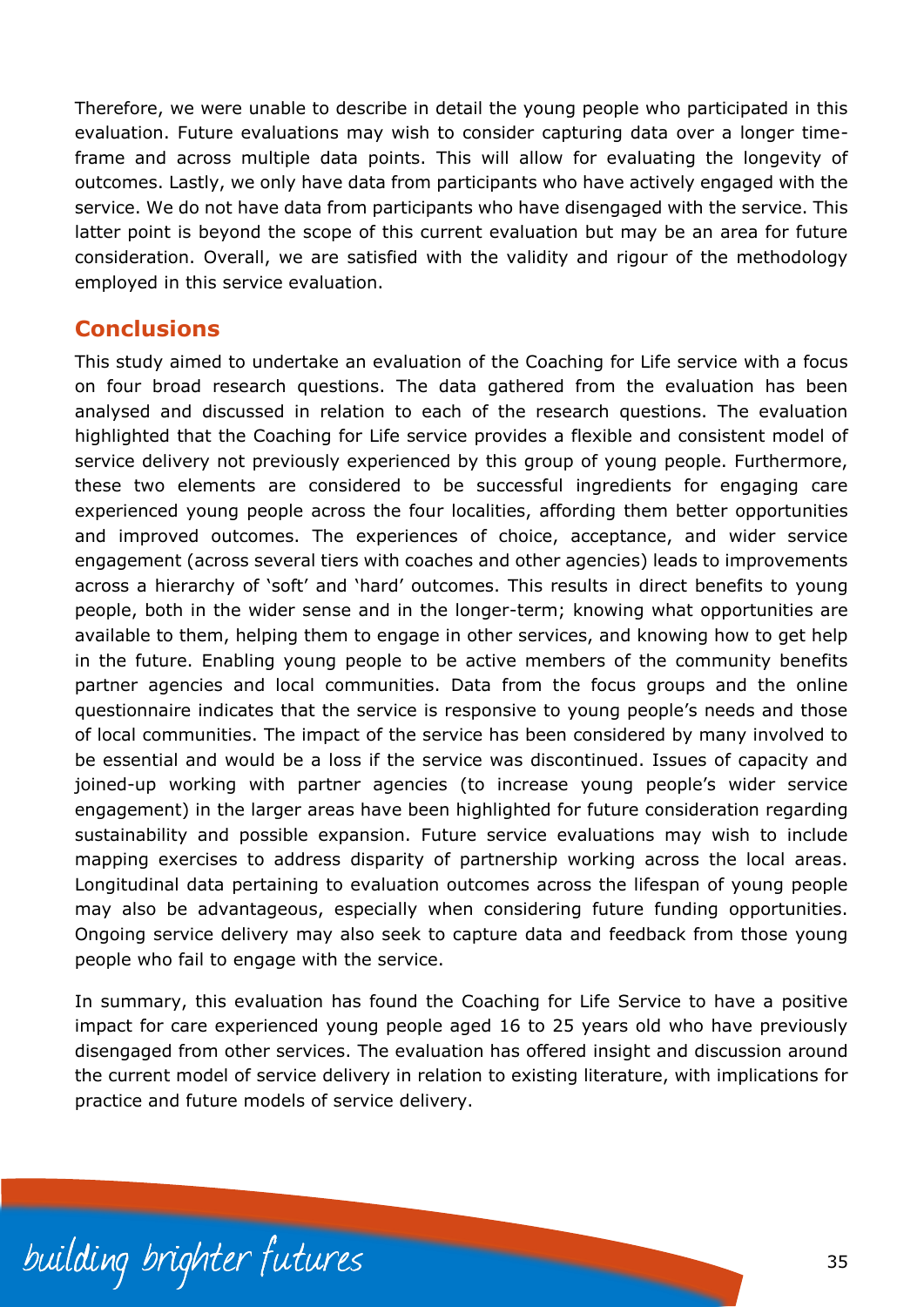# <span id="page-37-0"></span>**References**

- Alexander, G. (2006). Behavioural coaching the GROW model. In J. Passmore (Ed.), *Excellence in coaching: The industry guide* (2nd ed., pp. 83-93). London: Kogan Page.
- Brannen, J. (2005). *Mixed Methods Research: A discussion paper.* Retrieved from <http://eprints.ncrm.ac.uk/89/1/MethodsReviewPaperNCRM-005.pdf>
- Bellefeuille, G. (2010). Relational inquiry: A child and youth care approach to research, *Children and Youth Services Review*, *32*(10): 1235-1251. DOI: 10.1016/j.childyouth.2010.04.013
- Buchardt, T., Evans, M., & Holder, H. (2013). *Public policy and inequalities of choice and autonomy*. Centre for Analysis of Social Exclusion. Retrieved from http://eprints.lse.ac.uk/51267/1/ Libfile repository Content Burchardt,%20T\_B urchardt Public %20policy inequalities 2013.pdf
- Center for Integrated Intervention. (2019). *The Integrated Intervention Model.* Retrieved from<http://www.integratedintervention.org/>
- Collins, M. E., Spencer, R., & Ward, R. (2010). Supporting youth in the transition from foster care: Formal and informal connections. *Child Welfare, 89*(1), 125-143.
- Colvin, J. W., & Ashman, M. (2010). Roles, Risks, and Benefits of Peer Mentoring Relationships in Higher Education, *Mentoring & Tutoring: Partnership in Learning, 18*(2), 121-134.
- Craig, P., Dieppe, P., Macintyre, S., Michie, S., Nazareth, I., & Petticrew, M. (2008). Developing and evaluating complex interventions: the new Medical Research Council guidance, *British Medical Journal, 337*, a1655. DOI: <https://doi.org/10.1136/bmj.a1655>
- Department for Health (2007). *Choice Matters 2007-08: Putting patients in control*. Retrieved **from the contract of the contract of the contract of the contract of the contract of the contract of the contract of the contract of the contract of the contract of the contract of the contract of the contract o** [https://webarchive.nationalarchives.gov.uk/20080817163612/http://www.dh.gov.](https://webarchive.nationalarchives.gov.uk/20080817163612/http:/www.dh.gov.uk/en/Publicationsandstatistics/Publications/PublicationsPolicyAndGuidance/DH_076331?IdcService=GET_FILE&dID=143488&Rendition=Web) [uk/en/Publicationsandstatistics/Publications/PublicationsPolicyAndGuidance/DH\\_07](https://webarchive.nationalarchives.gov.uk/20080817163612/http:/www.dh.gov.uk/en/Publicationsandstatistics/Publications/PublicationsPolicyAndGuidance/DH_076331?IdcService=GET_FILE&dID=143488&Rendition=Web) [6331?IdcService=GET\\_FILE&dID=143488&Rendition=Web](https://webarchive.nationalarchives.gov.uk/20080817163612/http:/www.dh.gov.uk/en/Publicationsandstatistics/Publications/PublicationsPolicyAndGuidance/DH_076331?IdcService=GET_FILE&dID=143488&Rendition=Web)
- Dey, I. (1999). *Grounding Grounded Theory.* San Diego: Academic Press.
- Gadda, A., & Fitzpatrick, J. P. (2012). *Home Supervision Requirements: Messages from Research*. Glasgow: Centre for Excellence for Looked After Children in Scotland [CELCIS].

building brighter futures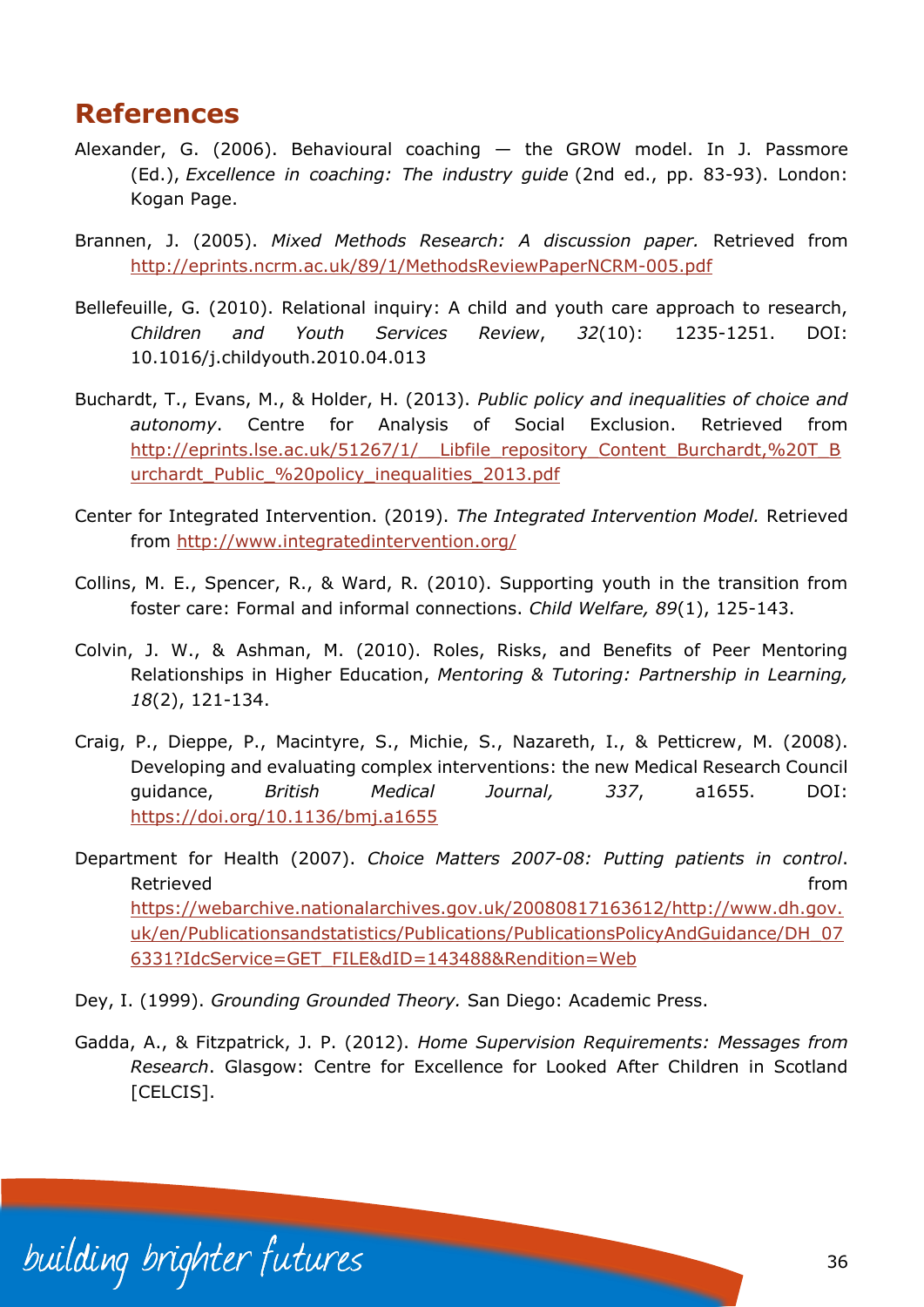- Gaskell, C. (2010). 'If the social worker had called at least it would show they cared': Young care leaver's perspectives on the importance of care. *Children & Society, 24*(2), 136-147. DOI: 10.1111/j.1099-0860.2009.00214.x
- Greeson, J. K. P., Thompson, A. E., Ali, S., & Wenger, R. S. (2015). It's good to know that you got somebody that's not going anywhere: Attitudes and beliefs of older youth in foster care about child welfare-based natural mentoring, *Children and Youth Services Review, 48*, 140-149. doi: <https://doi.org/10.1016/j.childyouth.2014.12.015>
- Fulcher, L. and Garfat,T. (2015). *Child and Youth Care Practice with Families*. The CYC-Net Press.
- Hayes, S.C. (2004). Acceptance and Commitment Therapy, Relational Frame Theory, and the Third Wave of Behavioural and Cognitive Therapies, *Behaviour Therapy*, 35: 639-665. Retrieved from [https://www.reachcambridge.com/wp](https://www.reachcambridge.com/wp-content/uploads/providing-a-rationale-on-different-treatments.pdf)[content/uploads/providing-a-rationale-on-different-treatments.pdf](https://www.reachcambridge.com/wp-content/uploads/providing-a-rationale-on-different-treatments.pdf)
- HM Government. (2016). *Keep on Caring: Supporting Young People from Care to Independence*. London: HM Government.
- Höjer, I., & Sjöblom, Y. (2014). Voices of 65 young people leaving care in Sweden: "There is so much I need to know!", *Australian Social Work, 67*(1), 71-87. DOI: 10.1080/0312407X.2013.863957
- Holt, S., Buckley, H., & Whelan, S. (2008). The impact of exposure to domestic violence on children and young people: A review of the literature, *Child Abuse and Neglect, 32*(8), 797-810.
- Johnson, S. B., Pryce, J. M., & Martinovich, Z. (2011). The role of therapeutic mentoring in enhancing outcomes for youth in foster care, *Child Welfare, 90*(5), 51-69.
- Lerpiniere, J., Harris, R., & Welch, V. (2015). *Measuring children and young people's outcomes in residential education*. Glasgow: Centre for Excellence for Looked After Children in Scotland [CELCIS].
- Lewing, B., Doubell, L., Beevers, T., & Acquah, D. (2018). *Building trusted relationships for vulnerable children and young people with public services*. Retrieved from [http://www.eif.org.uk/wp-content/uploads/2018/01/building-trusted](http://www.eif.org.uk/wp-content/uploads/2018/01/building-trusted-relationships_Feb2018.pdf)[relationships\\_Feb2018.pdf](http://www.eif.org.uk/wp-content/uploads/2018/01/building-trusted-relationships_Feb2018.pdf)
- Marion, É., Paulsen, V., & Goyette, M. (2017). Relationships matter: Understanding the role and impact of social networks at the edge of transition to adulthood from care, *Child and Adolescent Social Work Journal, 34*(6), 573-582. doi: 10.1007/s10560- 017-0494-4

building brighter futures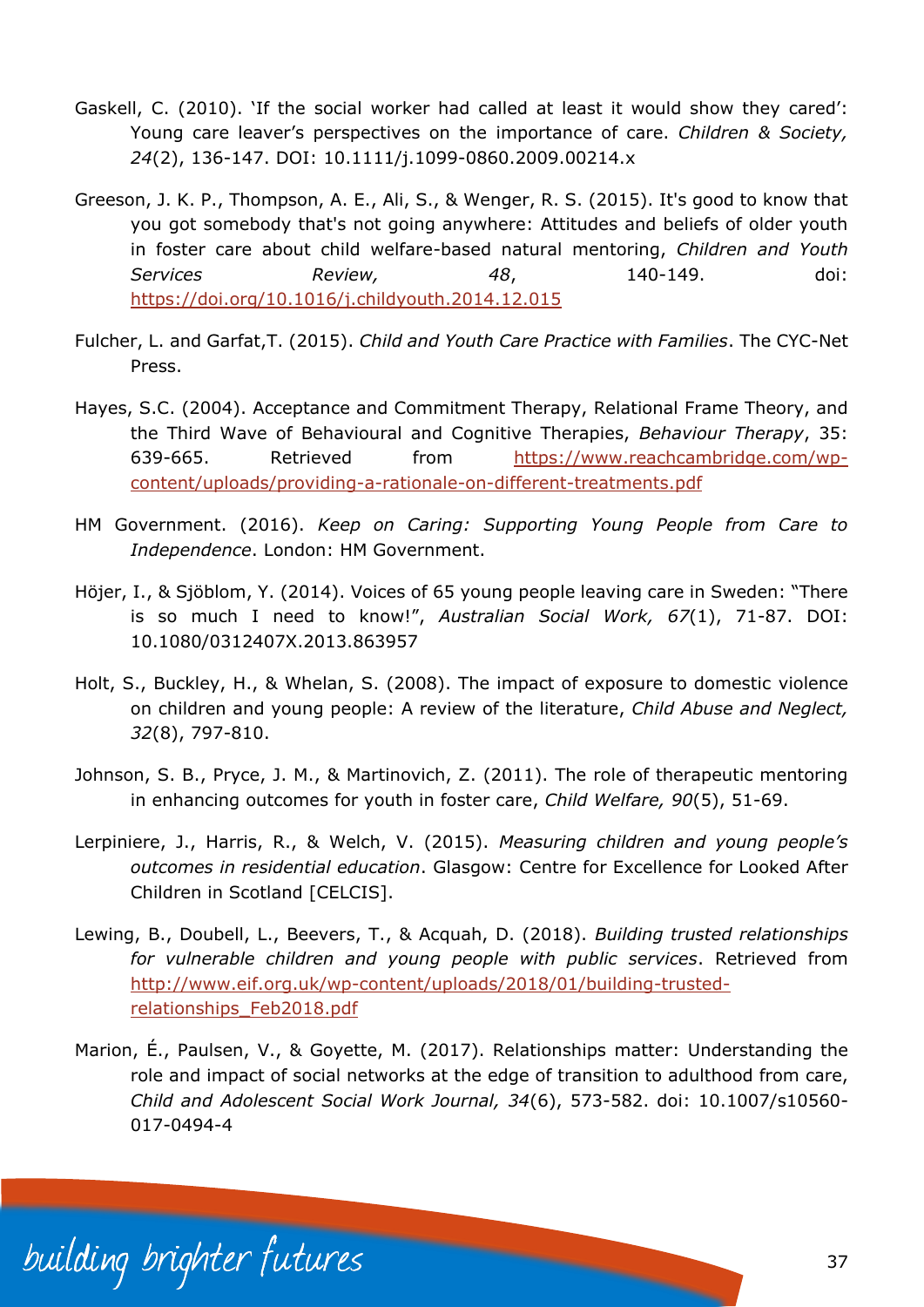Maslow, A.H. (1943). A theory of human motivation, *Psychological Review*, 50: 370-396.

- MRC. (2000). *A framework for development and evaluation of RCTs for complex interventions to improve health.* London: Medical Research Council
- Neff, K., & McGehee, P. (2010). Self-compassion and Psychological Resilience Among Adolescents and Young Adults, *Self and Identity, 9*(3), 225-240. DOI: 10.1080/15298860902979307
- NHS Education for Scotland and The Scottish Government. (2018). *The Scottish Psychological Trauma and Adversity Training Plan*. Retrieved from [https://www.nes.scot.nhs.uk/media/4236974/FINAL%20REVISED%20CONSULTAT](https://www.nes.scot.nhs.uk/media/4236974/FINAL%20REVISED%20CONSULTATION%20NESD0715-NATIONAL-TRAUMA-TRAINING-STRATEGY-V7-DL.pdf) [ION%20NESD0715-NATIONAL-TRAUMA-TRAINING-STRATEGY-V7-DL.pdf](https://www.nes.scot.nhs.uk/media/4236974/FINAL%20REVISED%20CONSULTATION%20NESD0715-NATIONAL-TRAUMA-TRAINING-STRATEGY-V7-DL.pdf)
- Pacific Institute. (2019). PX2 Training Programme. Retrieved from <http://www.ca.thepacificinstitute.com/solutions/story/px2>
- Pawson, R., & Tilley, N. (1997). *Realistic Evaluation*. London: Sage.
- Pearpoint, J., O'Brien, J., & M. Forest. (1991). *Planning positive possible futures, planning alternative tomorrows with hope (PATH)*. Toronto, Canada: Inclusion Press.
- Quarriers. (2011). *Coaching for Life: Big Lottery Funding Report*.
- Sayer, A. (2000). *Realism and Social Science*. London: Sage.
- Scotland's Commissioner for Children and Young People. (2008). *Sweet 16? The age of leaving care in Scotland*. Edinburgh: Scotland's Commissioner for Children and Young People.
- Sulimani-Aidan, Y. (2017). 'She was like a mother and a father to me': Searching for the ideal mentor for youth in care, *Child & Family Social Work, 22*(2), 862-870. DOI: 10.1111/cfs.12306
- Tariq, S., & Woodman, J. (2013). Using mixed methods in health research, *JRSM Short Reports, 4*(6), 2042533313479197. DOI: 10.1177/2042533313479197
- The Care Inquiry. (2013). *Making not breaking: Building relationships for our most vulnerable children*. London: House of Commons.
- Thompson, S. J., Bender, K., Lantry, J., & Flynn, P. M. (2007). Treatment engagement: Building therapeutic alliance in home-based treatment with adolescents and their families, *Contemporary Family Therapy, 29*(1), 39-55. DOI: 10.1007/s10591-007- 9030-6
- Thompson, A. E., Greeson, J. K. P., & Brunsink, A. M. (2016). Natural mentoring among older youth in and aging out of foster care: A systematic review, *Children and Youth*

building brighter futures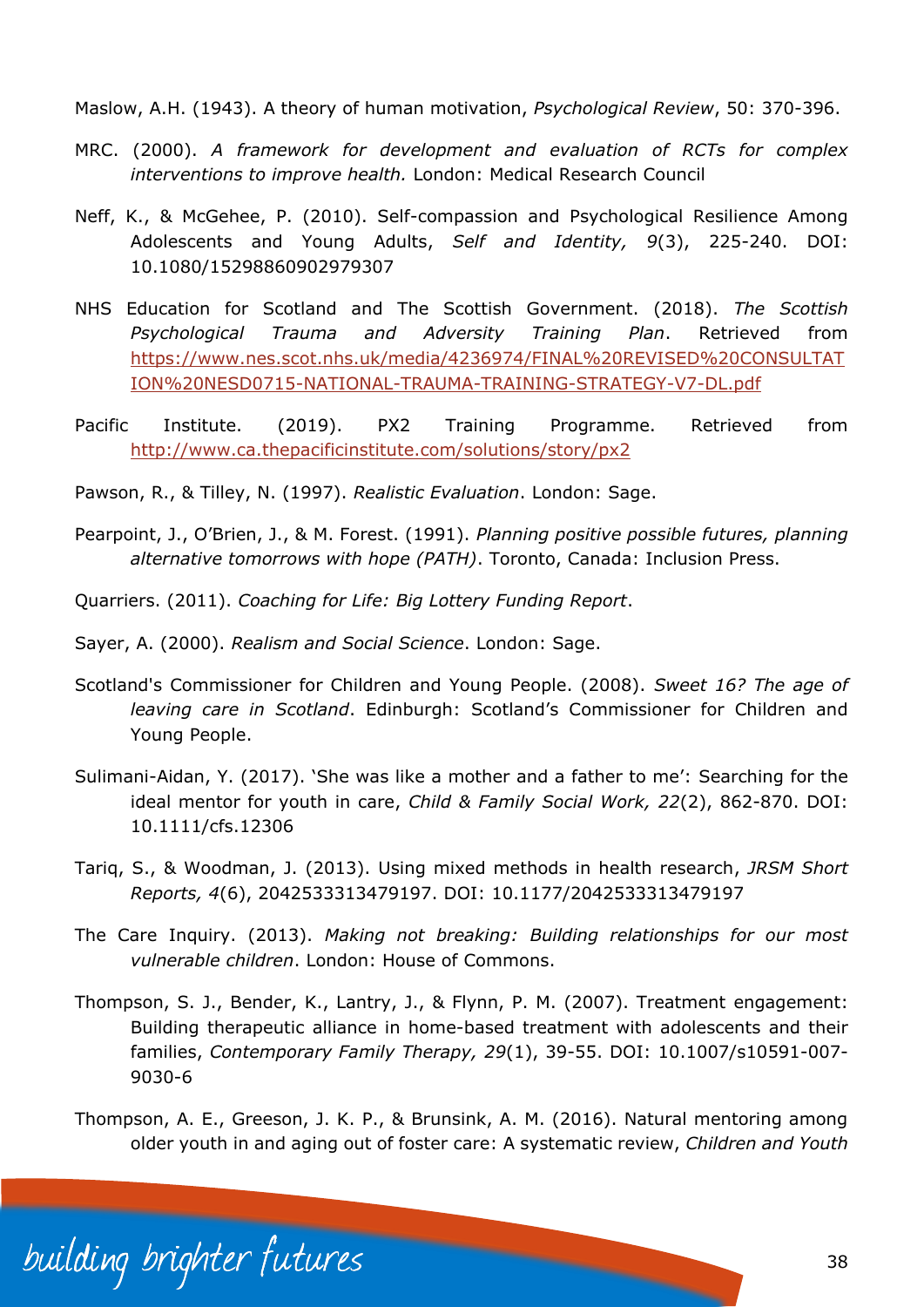*Services Review, 61*, 40-50. DOI: <https://doi.org/10.1016/j.childyouth.2015.12.006>

- Vygotsky, L. S. (1978). *Mind in society: The development of higher psychological processes.* Massachusetts: Harvard University Press.
- Welch, V., Lerpiniere, J., Sadler, S., & Young, E. (2015). *Overseen but often overlooked: Children and Young People 'Looked After at Home' in Scotland: Report 1 reviewing the literature*. Glasgow: Centre for Excellence for Looked After Children in Scotland [CELCIS].
- Winter, K. (2015). *Supporting positive relationships for children and young people who have experience of care,* IRISS Insights. Retrieved from <https://www.iriss.org.uk/sites/default/files/iriss-insight28-020315.pdf>
- Young, E., Lerpiniere, J., Welch, V., Sadler, S., & Fitzpatrick, J. (2015). *Overseen but often overlooked: Children and Young People 'Looked After at Home' in Scotland: Report 3: Exploring service provision*. Glasgow: Centre for Excellence for Looked After Children in Scotland [CELCIS].

building brighter futures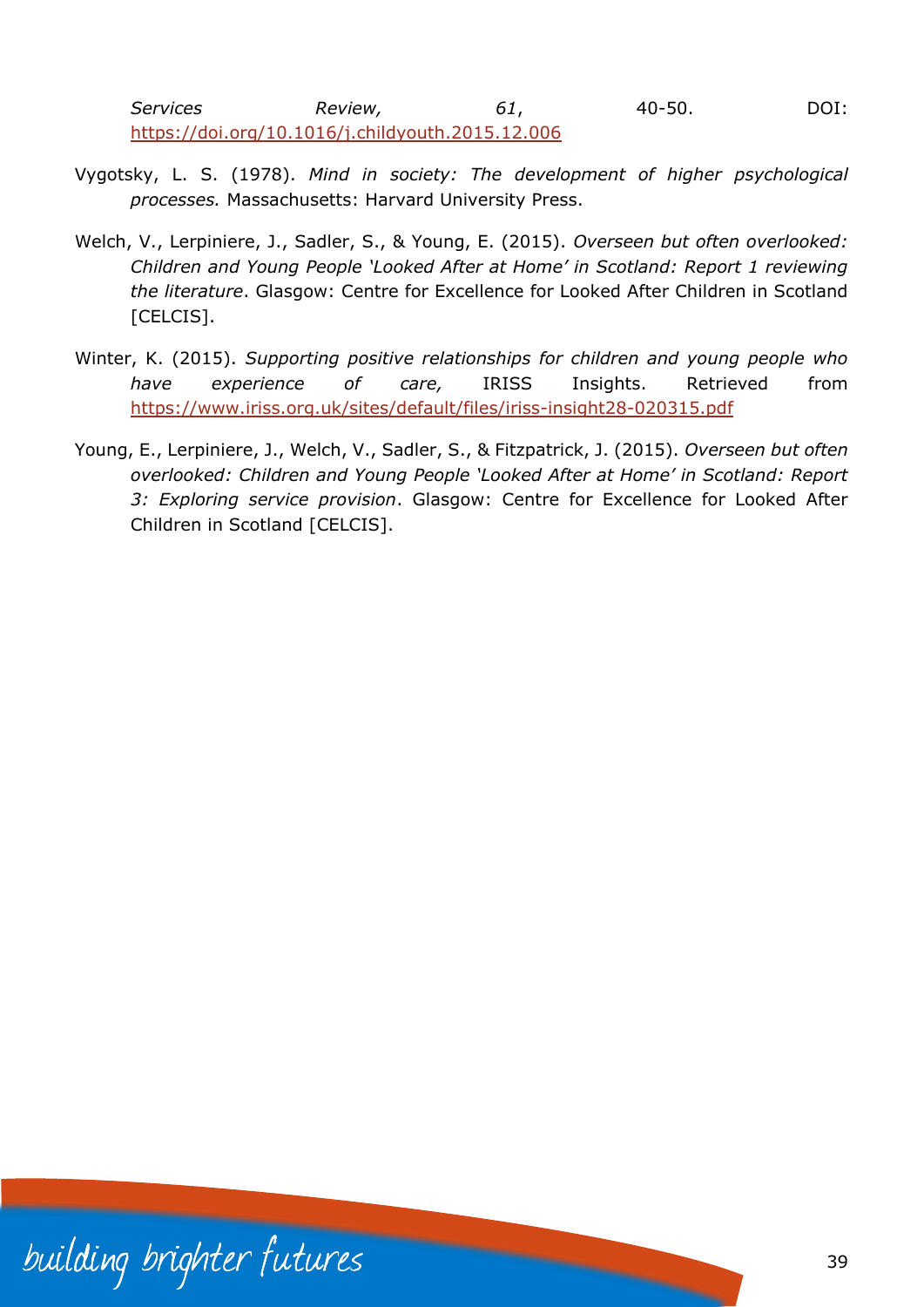# <span id="page-41-0"></span>**Appendix A: Annotated Bibliography**

To ensure that the evaluation was grounded in existing evidence; we provided the Quarriers team with annotated bibliography. We scoped a range of online and offline databases to identify relevant literature. We compiled a suggested reading list with summaries of the existing literature. The bibliography consisted of three section:

- Part 1: [The Need for Adult Mentoring Relationships with Young Care Leavers](file://///ds.strath.ac.uk/idrive/HASS/Centres/CELCIS/Research%20and%20evaluation/04%20Research%20projects%20(current)/Quarriers%20coaching%20for%20life%20evaluation/Resports%20and%20outputs/Annotated%20Bibliography/Coaching%20for%20Life%20-%20Annotated%20Bibliography%20(Draft%20for%20Kenny).docx%23_Toc447194241)
- Part 2: Characteristics of Effective Mentors and Mentoring Relationships.
- Part 3: The Policy Context

Each section contained a short paragraph introducing the content and purpose of the papers discussed, with the final section of the bibliography summarising the main arguments from the literature. This format was intended to help readers at Quarriers to identify and select sources most relevant to their work for further reading. To view the full document please follow this [link](https://www.celcis.org/knowledge-bank/search-bank/moving-care-need-and-purpose-mentoring-and-coaching-relationships-supportive-adults/) to it on the CELCIS website. Alternatively, you can search the Knowledge Bank for *Moving on from Care: The Need for, and Purpose of, Mentoring and Coaching Relationships with Supportive Adults*.

building brighter futures